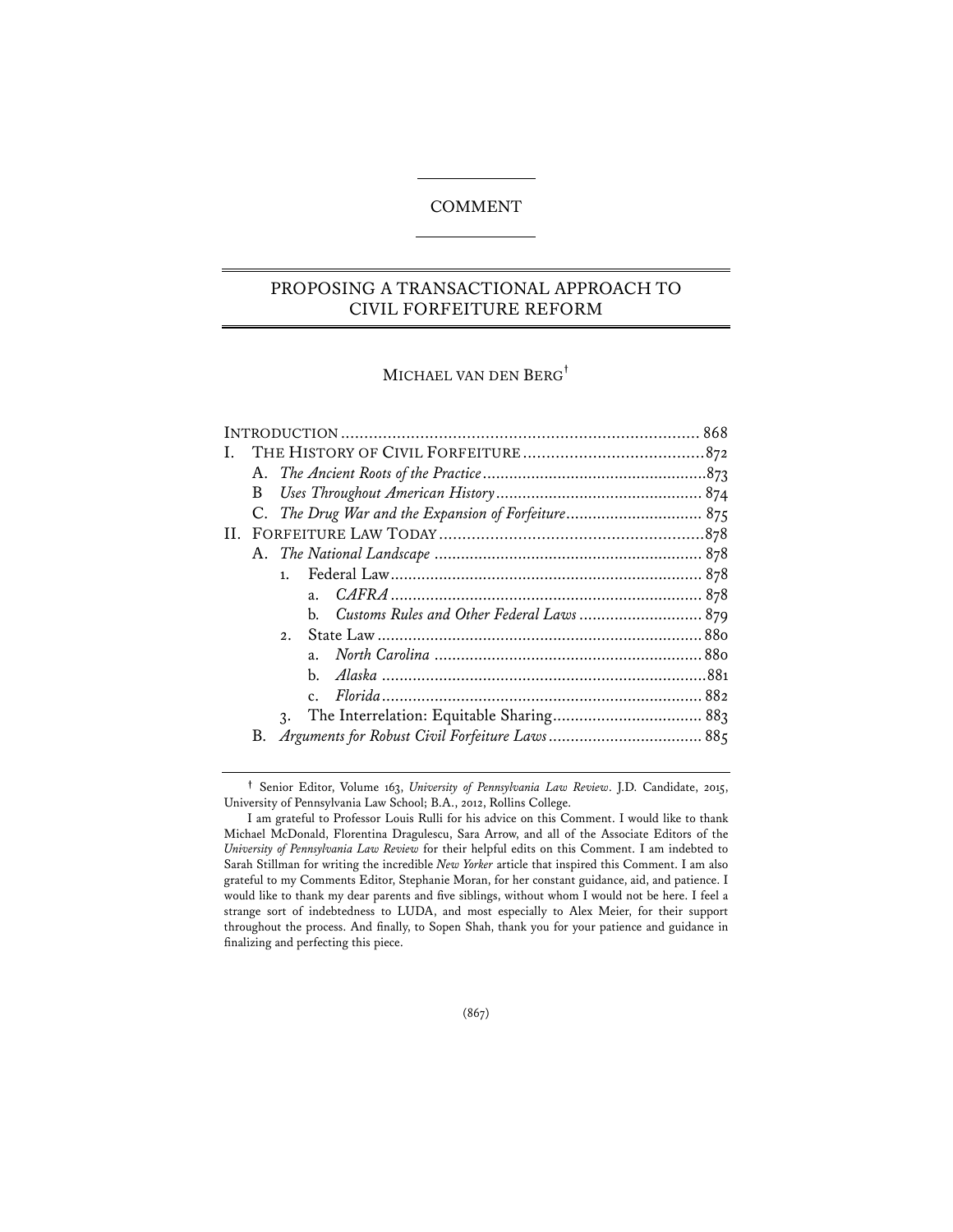|    |           | 1.                                                                      |  |  |
|----|-----------|-------------------------------------------------------------------------|--|--|
|    |           | The Due Process Clauses of the Fifth and<br>2.1                         |  |  |
|    |           |                                                                         |  |  |
|    |           | Excessive Fines Clause of the Eighth Amendment 902<br>$\mathcal{R}$ .   |  |  |
|    |           | C. Removing the Profit Motive from Civil Forfeiture 906                 |  |  |
|    |           |                                                                         |  |  |
| V. |           |                                                                         |  |  |
|    |           |                                                                         |  |  |
|    |           | 1 <sub>1</sub>                                                          |  |  |
|    |           | 2.                                                                      |  |  |
|    |           | $\mathcal{R}$ .                                                         |  |  |
|    | <b>B.</b> |                                                                         |  |  |
|    |           | Require an Immediate in Personam Hearing to Determine<br>1.             |  |  |
|    |           |                                                                         |  |  |
|    |           | Require Forfeiture Documentation to be Notarized by<br>$\overline{2}$ . |  |  |
|    |           |                                                                         |  |  |
|    |           | Require Extensive Documentation on Any Dogs Used in<br>$\mathbf{3}$     |  |  |
|    |           |                                                                         |  |  |
|    |           | Disallow the "Alert" of Drugs on Currency to<br>4.                      |  |  |
|    |           |                                                                         |  |  |
|    |           | Require One Hundred Percent of Attorneys' Fees to Be<br>5.              |  |  |
|    |           |                                                                         |  |  |
|    |           | Require Officers Who Would Engage in Seizure to Obtain<br>6.            |  |  |
|    |           |                                                                         |  |  |
|    |           |                                                                         |  |  |
|    |           |                                                                         |  |  |

### **INTRODUCTION**

Civil forfeiture is a truly extraordinary legal doctrine—so much so that those who find themselves subject to a forfeiture proceeding frequently express disbelief that such an action could exist in the United States.**<sup>1</sup>** The Kafkaesque civil forfeiture system is ancient, labyrinthine, and impermeable to the uninitiated. Despite its esoteric nature, federal, state, and local

**<sup>1</sup>** *See infra* note 290 and accompanying text.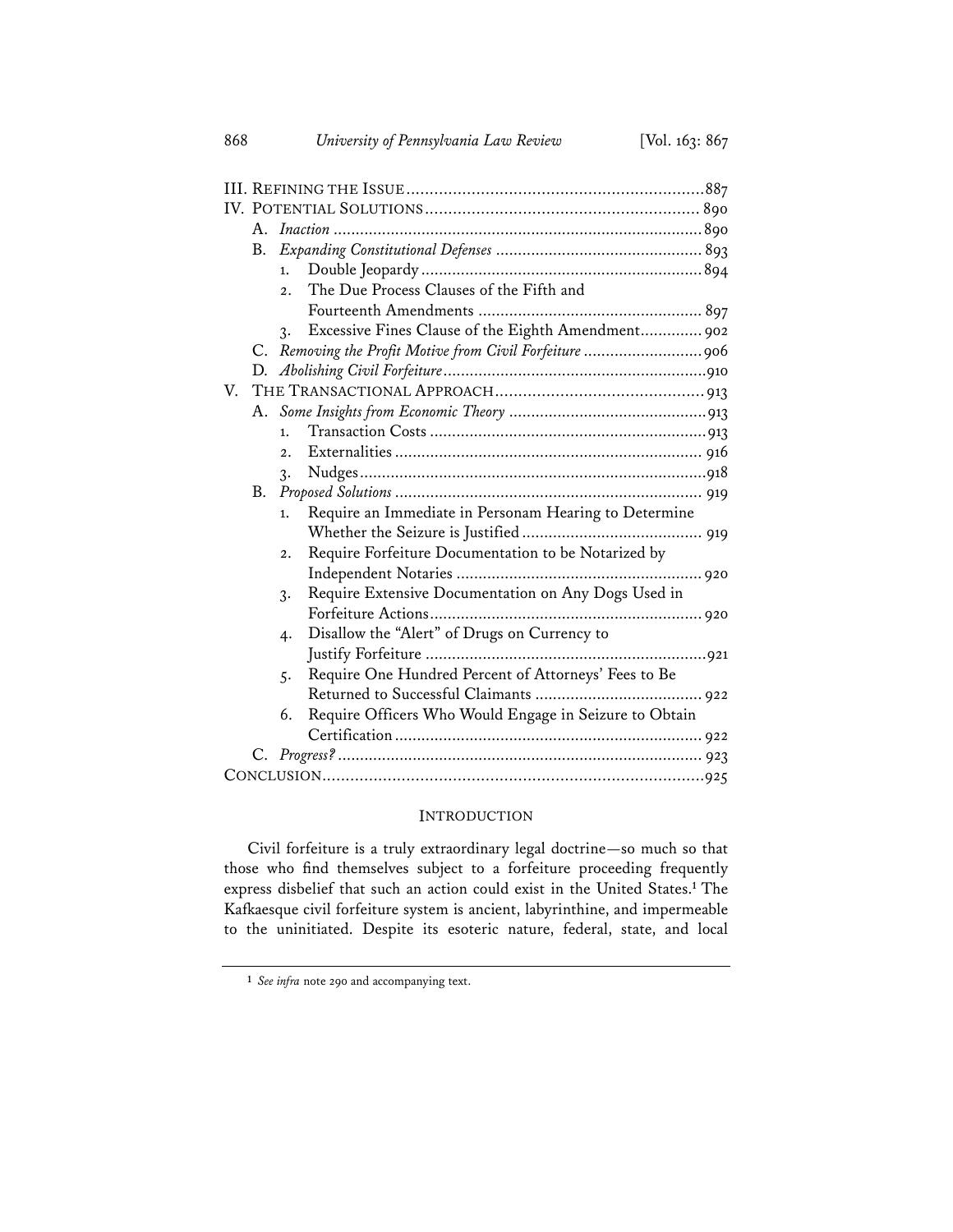authorities commonly utilize this legal doctrine. While the practice once had reputable roots, it has become a tool with enormous potential for abuse. This Comment explores the doctrine of civil forfeiture at a macro level before suggesting some specific recommendations for reform.

I begin by briefly examining the history of civil forfeiture. Forfeiture has its origins in biblical text and was present in English law as early as the tenth century. Rapidly appearing via statute in the United States, it was used as a tool against smugglers, confederate sympathizers, and liquor runners during Prohibition. The practice grew increasingly common in the 1980s, as legislatures realized forfeiture could prove a potent weapon in the war on drugs. As such, forfeiture use has since expanded dramatically; today, the value of property forfeited annually stands in the billions of dollars.**<sup>2</sup>**

The historical underpinnings of civil forfeiture continue to be relevant because they help clarify what forfeiture *is*. Essentially, forfeiture is an action filed directly against property, rather than against an individual. It depends on the central notion that property can be guilty per se. Forfeiture actions, then, proceed against the property itself. The property owner, who is reduced to a third party claimant, lacks many constitutional protections that would otherwise be available in a criminal action.**<sup>3</sup>**

Nationwide, civil forfeiture laws are a complex, multilayered landscape of federal and state statutes. The federal forfeiture statute—the Civil Asset Forfeiture Reform Act (CAFRA)<sup>4</sup>-stands as the dominant federal paradigm, although it interacts with other federal laws, like customs statutes, that provide for forfeiture. Simultaneously, forty-nine states—all except North Carolina—allow civil forfeiture. Law enforcement officers pursuing a seizure of property have a number of options; for instance, federal "equitable sharing" guidelines allow officers in a state with a more restrictive statute to bypass state guidelines and access more favorable federal forfeiture proceedings.

Critically, many of these statutes—most notably CAFRA—allow law enforcement to keep the proceeds of forfeiture actions. Although the revenue raised by forfeiture has proved vital to reinforcing sagging law enforcement budgets in difficult economic times, such provisions also increase the threat of abuse. The resulting revenue, combined with a lower burden of proof than in criminal prosecutions, incentivizes law enforcement

**<sup>2</sup>** *See infra* note 32 and accompanying text (citing several articles that detail the high aggregate value of the property seized).

**<sup>3</sup>** *See infra* note 140-141 and accompanying text (noting that double jeopardy applies to people but not property). **<sup>4</sup>**

<sup>&</sup>lt;sup>4</sup> Pub. L. No. 106-185, 114 Stat. 202 (2000).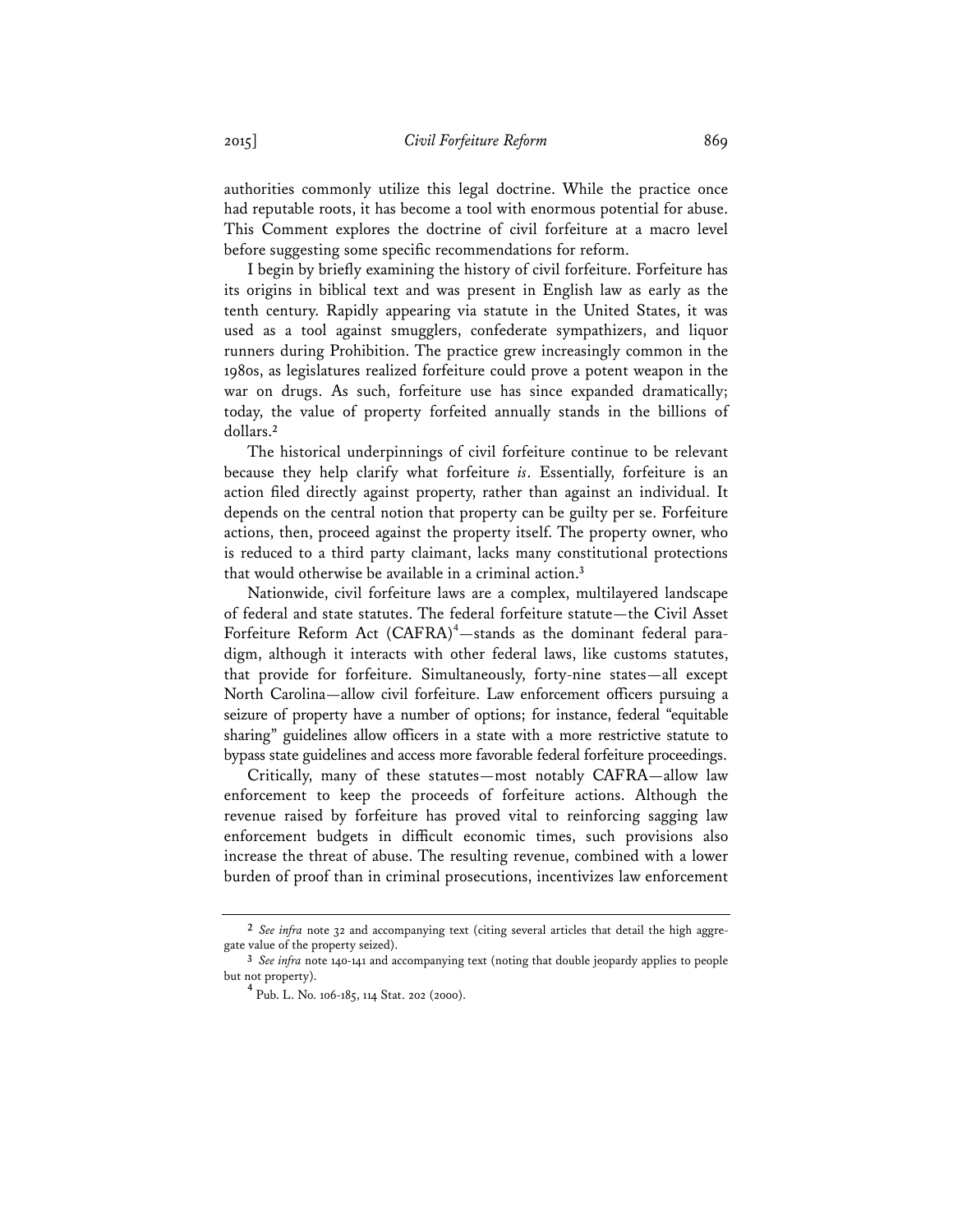to use civil forfeiture as a tool to seize and dispose off individual property for its own ends.

This Comment addresses the problems associated with civil forfeiture in a very specific context: mid value chattel (MVC) and low value chattel (LVC) forfeiture. This should not suggest that forfeiture against real property (RP) or high value chattel (HVC), defined here as chattel with a value greater than \$10,000, is not problematic. Rather, MVC and LVC forfeiture pose several unique problems.

The major issue that MVC and LVC seizure creates is that it is simply not economically rational for most individuals to defend an action against such chattel, given the relatively high cost of doing so. Standard attorneys' retainers in forfeiture actions can be upwards of \$10,000—an amount that may be several times greater than the value of the chattel itself.**<sup>5</sup>** Indeed, data reveal that approximately eighty percent of forfeitures are uncontested.**<sup>6</sup>** Moreover, it is not readily apparent that the seizure of MVC and LVC often involving small, personal belongings, such as phones or sneakers—is particularly effective at stopping pernicious drug traffickers. Finally, the Constitution, which provides some due process protections for the deprivation of real property via forfeiture, does not afford analogous protection to MVC and LVC.

Many other proposed solutions to the problems of civil forfeiture fall short of providing a framework to protect MVC and LVC. First, law enforcement officers, prosecutors, and their lobbies oppose any limitation on forfeiture. Second, some legal commentators have argued for extending constitutional protections to forfeiture. MVC and LVC, however, pose unique problems for any ex post constitutional protections. The major problem, of course, is that the majority of such actions are uncontested. As such, courts simply do not consider any constitutional protections because it is not economically rational for individuals to litigate a defense in the first place.

Even if the advanced constitutional protections of the Fifth or Eighth Amendments merited consideration, they would fail to provide much help to MVC and LVC claimants. For example, although the Eighth Amendment's excessive fines clause can overturn certain forfeitures, which in the language

**<sup>5</sup>** *See infra* note 112 and accompanying text (referencing a forfeiture case involving property of very low monetary value).

**<sup>6</sup>** *See infra* note 106 and accompanying text (providing uncontested rates for forfeiture cases generally and for drug cases specifically).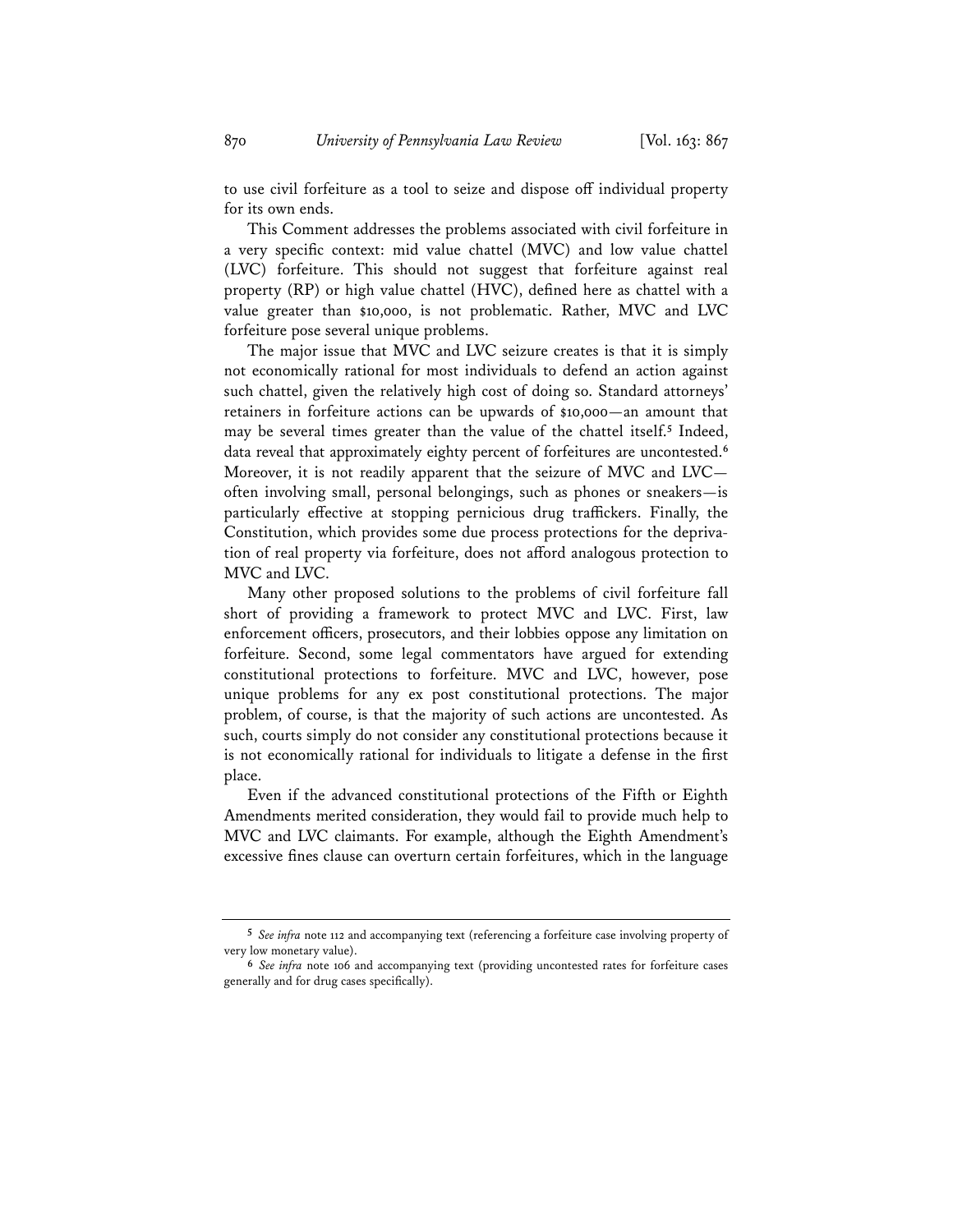of CAFRA are "grossly disproportional,"**<sup>7</sup>** MVC and LVC are frequently of such little value that this provision does not provide sufficient protection.

The most serious suggestion—and one not disparaged here—is the abolition of the profit motive in forfeiture. This Comment, however, cautions against viewing such an approach as a panacea that would cure all the ills of forfeiture. First, there is evidence that forfeiture can be a tool of racial oppression.**<sup>8</sup>** Merely abolishing monetary profit from forfeiture might not therefore dissuade officers from engaging in forfeiture to harass minorities.**<sup>9</sup>** Furthermore, abolishing the profit motive might discourage officers from undertaking the forfeitures that "matter"—i.e., pursuing valuable proceeds or instrumentalities of the drug trade, such as the massive property owned by Pablo Escobar, seized in Florida during the 1980s.**<sup>10</sup>** Forfeitures of such properties are likely to be complicated and dangerous, and police should be rewarded for pursuing them. Finally, totally stripping the profit system from forfeiture might cripple police budgets, which, particularly in our current economic milieu, rely on forfeiture proceeds.**<sup>11</sup>**

In light of these issues, I propose a new approach to civil forfeiture reform. I argue that forfeiture should be seen as a transaction—one that transfers rights in property from the claimant to the seizing department. As such, different costs can affect the "market" for forfeiture. Within this framework, I suggest increasing the transaction costs of forfeiture and requiring police departments to internalize the externalities they impose on non-consenting parties (i.e., owners) in these actions. The idea, in essence, is to change the ex ante incentive structure to protect MVC and LVC from entering a system where defense is simply not economically rational. Increasing transaction costs—by requiring heightened procedural formality or by forcing immediate probable cause hearings for plaintiffs—would make police discount the value of any seized property against the costs of its seizure, with the hope that MVC and LVC will simply no longer be worth the effort.

This Comment proceeds in five parts. In part I, I examine the history of forfeiture, beginning in Exodus and continuing through medieval England. I track the development of forfeiture law in the United States, before examining its initial deployment in the war against drugs in the early 1980s. I then discuss the vociferous criticism of forfeiture in the 1990s, which

**<sup>7</sup>** 18 U.S.C. § 983(g)(3) (2012).

**<sup>8</sup>** *See infra* notes 233-238 and accompanying text.

**<sup>9</sup>** *See infra* notes 233-238 and accompanying text.

**<sup>10</sup>** *See infra* note 32 and accompanying text. **<sup>11</sup>** *See infra* notes 239-242 and accompanying text.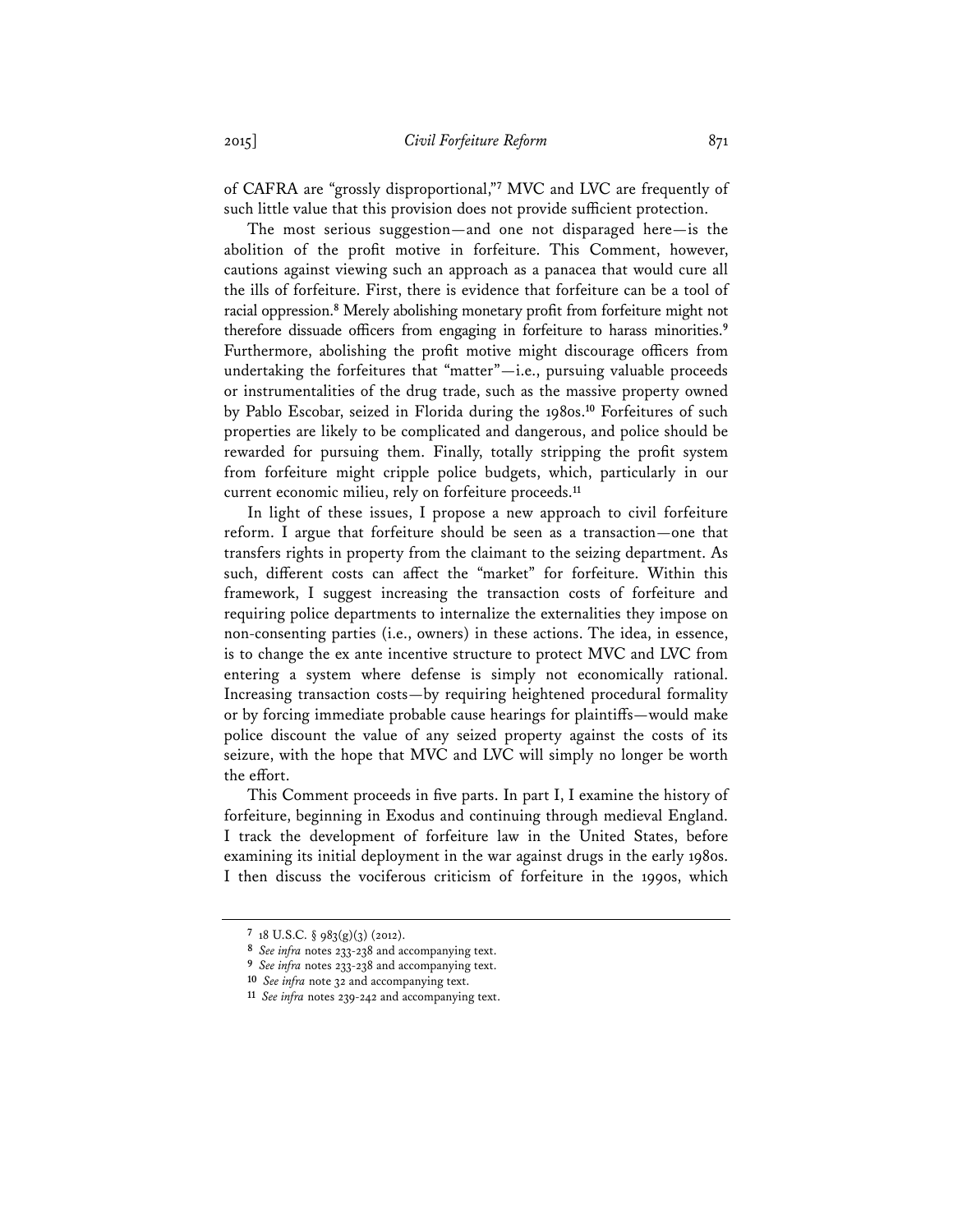eventually led to the passage of CAFRA, the federal forfeiture act in place today.

In Part II, I turn to the statutory framework, examining CAFRA, followed by the particular forfeiture statutes of three states: North Carolina, Alaska, and Florida. Last, I look briefly at the intersection of federal and state law in the context of the doctrine of federal equitable sharing.

After this general discussion of forfeiture, in Part III I narrow my focus to the aforementioned problem of MVC and LVC. I examine in detail the issues facing MVC and LVC, and explain why these two categories of chattel pose unique difficulties for any sort of protective framework. I also detail specific instances of abuse of MVC and LVC forfeiture.

In Part IV, I turn to four proposed solutions for resolving forfeiture abuses (1) retaining the forfeiture status quo without reform, (2) expanding constitutional defenses, (3) stripping the profit motive from forfeiture, and (4) abolishing forfeiture entirely. I detail the advantages and disadvantages of these provisions, both generally and in the specific context of MVC and LVC.

Finally, in Part V, I turn to my proposal: the transactional approach. First, I advance the idea of forfeiture as a transaction, specifically within the Calabresi–Melamed framework of rights transfer. Establishing forfeiture as transactional in nature, I then discuss three economic concepts that should inform forfeiture reform ideas: transaction costs, externalities, and "nudges." I conclude by applying these concepts in the form of six proposed solutions.

### I. THE HISTORY OF CIVIL FORFEITURE

Although this Comment largely focuses on the use and abuse of civil forfeiture in the twenty-first century, it is still worthwhile to turn to the ancient—indeed, biblical—roots of the practice. This historical detour proves germane to the discussion, as the unique development of civil forfeiture as legal fiction continues to resonate in modern Supreme Court opinions on the subject.**<sup>12</sup>**

**<sup>12</sup>** *See, e.g.*, Various Items of Personal Prop. v. United States, 282 U.S. 577, 581 (1931) ("It is the property which is proceeded against, and, by resort to a legal fiction, held guilty."); Todd Barnet, *Legal Fiction and Forfeiture: An Historical Analysis of the Civil Asset Forfeiture Reform Act*, 40 DUQ. L. REV. 77, 94 (2001) (discussing the use of civil forfeiture as legal fiction to evade constitutional protections).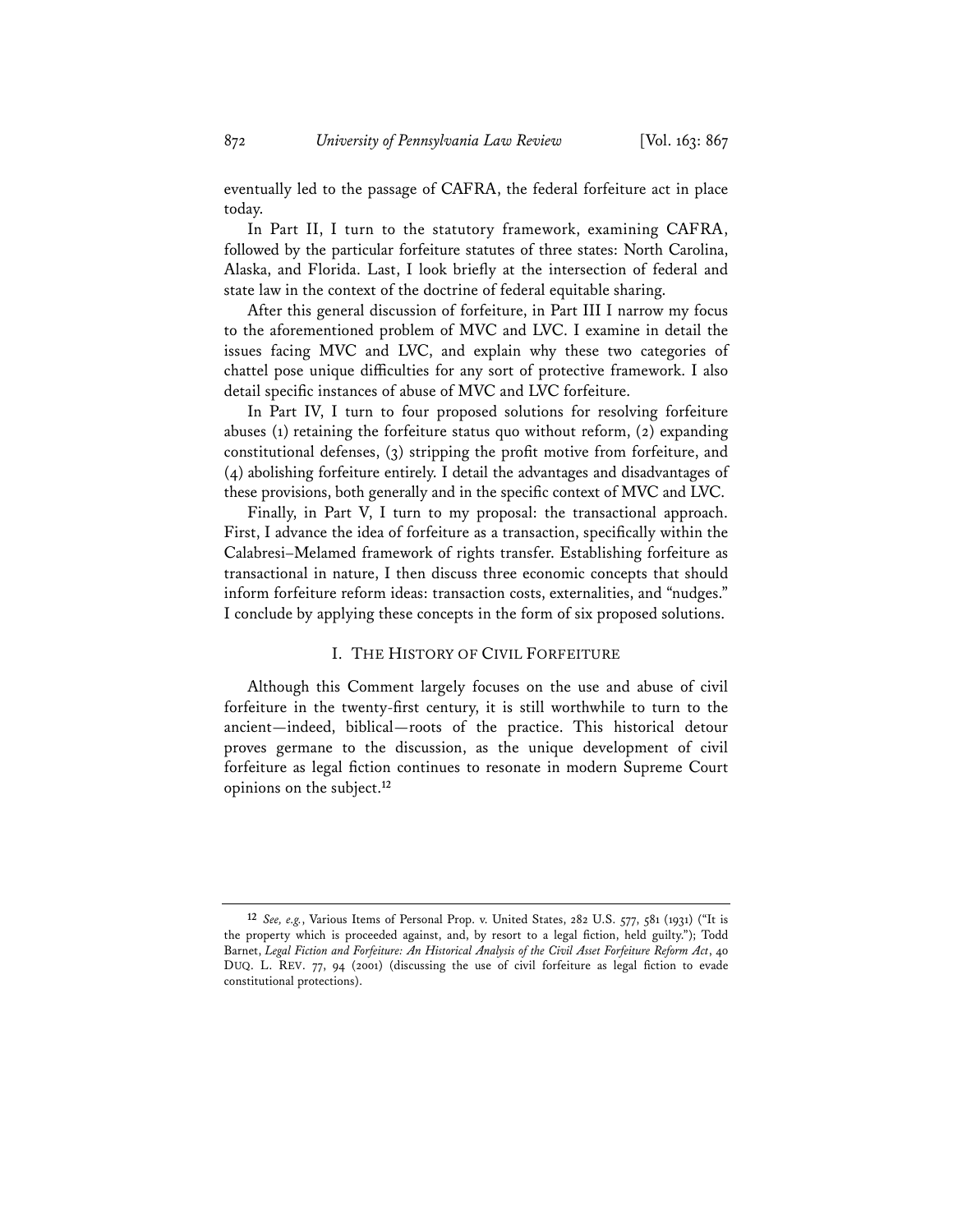#### A. *The Ancient Roots of the Practice*

The core conceit of civil forfeiture, that *objects* can be "guilty," stems from Exodus: "When an ox gores a man or a woman to death, the ox shall be stoned, and its flesh shall not be eaten; but the owner of the ox shall not be liable."**<sup>13</sup>**

The concept acquired additional substance in Medieval England, where it evolved into an action called deodand. Deodand—a transformation of an earlier action called noxal surrender*,* which involved surrendering property to the wronged party, rather than to the state—developed in the tenth century laws of Alfred the Great, and reflected a mixture of biblical ideas and Anglo-Saxon wergild traditions.**<sup>14</sup>** Deodand required the surrender, directly to the Crown, of an object that had caused the death of a king's subject.**<sup>15</sup>**

Deodand became a source of revenue for the Crown before its eventual excision from the English common law in the early nineteenth century.**<sup>16</sup>** This form of forfeiture did not make its way into early U.S. common law. In fact, forfeiture laws, like the infamous "writs of assistance" that British

**<sup>13</sup>** *Exodus* 21:28; *see also* Alan Nicgorski, *The Continuing Saga of Civil Forfeiture, the* "*War on Drugs," and the Constitution: Determining the Constitutional Excessiveness of Civil Forfeitures*, 91 NW. U. L. REV. 374, 378 (1996) ("[C]ivil forfeiture's origins can be traced back as far as the Book of Exodus."); Evan Williford, *The Basics of Forfeiture: Testing the Limits of Constitutionality*, 14 CRIM. JUST., Winter 2000, at 26, 27 (noting the biblical origins of forfeiture and quoting the same

passage from Exodus). **<sup>14</sup>** *See generally* Jacob J. Finkelstein, *The Goring Ox: Some Historical Perspectives on Deodands, Forfeitures, Wrongful Death and the Western Notion of Sovereignty*, 46 TEMP. L.Q. 169, 181 (1973) ("The Laws of Alfred the Great were prefaced by a translation of chapters 21-22 of the Book of Exodus, and Christian—i.e., biblical—moral notions permeate much of the statement of the laws proper, even if the substance of the rules themselves may be thought to be largely pre-Christian in origin. It may nevertheless be conceded that the rule in Alfred, Ch. 13 . . . is a fair reflection of an early and widespread usage designated as the 'noxal surrender.'" (footnote omitted)); Anna Pervukhin, *Deodands: A Study in the Creation of Common Law Rules*, 47 AM. J. LEGAL HIST. 237, 241 (2005) (discussing the still mysterious transition from the practice of noxal surrender to deodand after the Norman conquest).

**<sup>15</sup>** *See, e.g.*, Calero-Toledo v. Pearson Yacht Leasing Co*.*, 416 U.S. 663, 681 (1974) ("The value of the instrument was forfeited to the King, in the belief that the King would provide the money for Masses to be said for the good of the dead man's soul, or insure that the deodand was put to charitable uses."); OLIVER WENDELL HOLMES, JR., THE COMMON LAW 34 (Law Book Exch., Ltd. 2005) (1881) (tracing the evolution of deodand to the intrinsic desire to retaliate against the inanimate object itself); Scott A. Hauert, Comment, *An Examination of the Nature, Scope, and Extent of Statutory Civil Forfeiture*, 20 U. DAYTON L. REV. 159, 163-64 (1994) (positing that deodand served a "revenue function" for the Crown).

**<sup>16</sup>** *See* Pervukhin, *supra* note 14, at 249 (describing how railroads, under intense pressure from a series of sky-high deodand judgments, eventually lobbied to have the practice abolished in 1849); Hauert, *supra* note 15, at 164-66 (tracking the evolution of deodand as a revenue producer for the Crown to its eventual end in the early nineteenth century).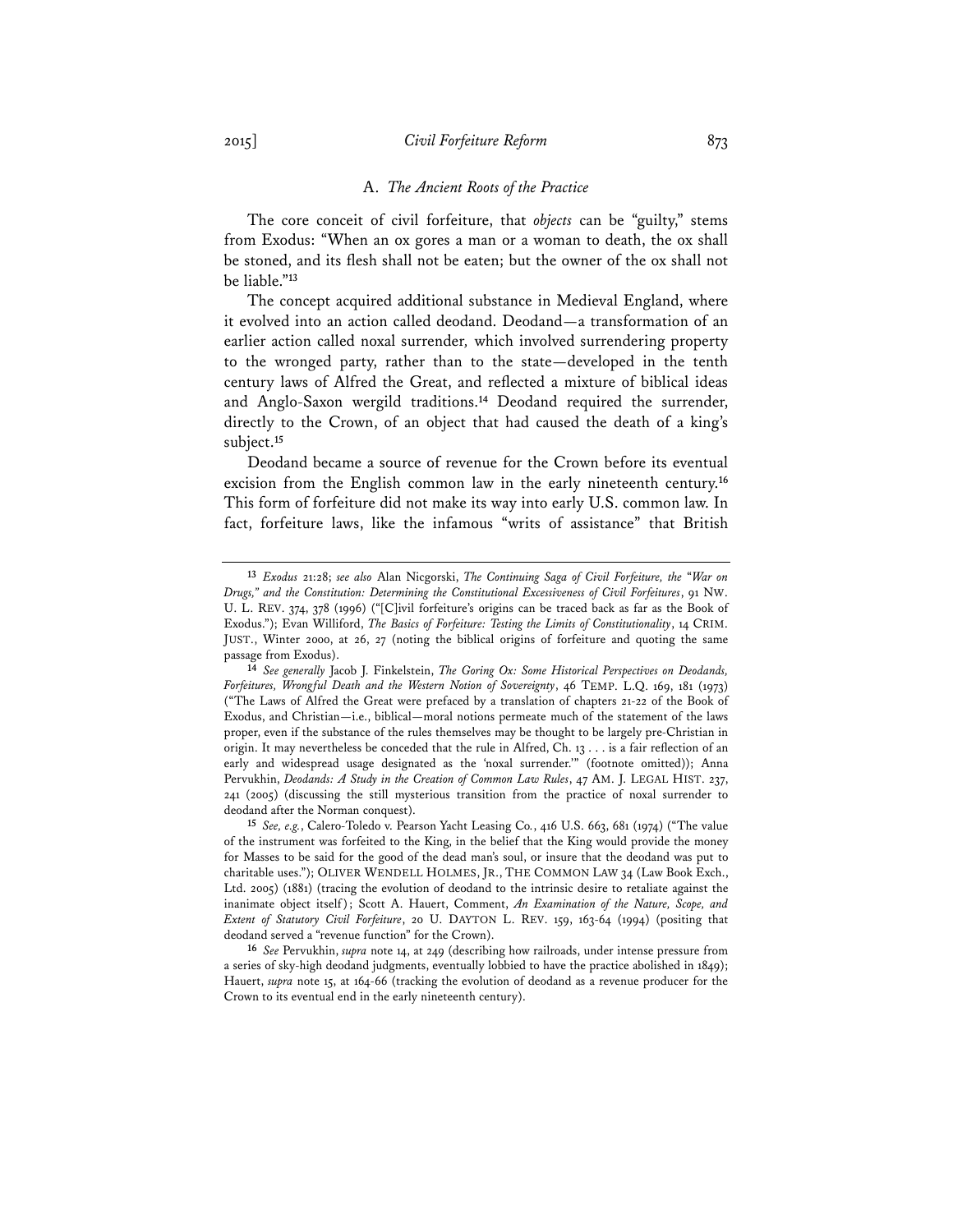customs agents enforced, were a major grievance of the Colonies and contributed to sparking the American Revolution.**<sup>17</sup>** Consequently, the Constitution explicitly bans forfeiture of estate.**<sup>18</sup>**

### B. *Uses Throughout American History*

Although common law forfeiture was not part of the U.S. tradition, statutory forfeiture achieved recognition as legitimate and played a role through the first two centuries of the republic.

Early uses of civil forfeiture in the United States reflected the balance between controversies raised by estate forfeiture and the necessary revenue and enforcement goals of forfeiture actions. Many early forfeiture statutes, derived from the British Navigation Acts passed in the seventeenth century, targeted smugglers.**<sup>19</sup>** A series of early Supreme Court cases upheld Congress's authority to pass such statutes, distinguishing common law forfeiture from statutory forfeiture.**<sup>20</sup>** These forfeiture acts were justified as necessary, as it was often easier for customs officials to seize smuggled

**<sup>17</sup>** *See Calero-Toledo*, 416 U.S. at 682 ("Deodands did not become part of the common-law tradition of this country."); Hauert, *supra* note 15, at 165 ("The repugnancy of deodands resulted in our Founding Fathers rejecting the institution as part of American common law."); *see also* M.H. SMITH, THE WRITS OF ASSISTANCE 251-56 (1979) (describing how the vitriolic response to the writs of assistance led to the passage of the Fourth Amendment).

**<sup>18</sup>** *See* U.S. CONST. art. III, § 3, cl. 2 ("[N]o Attainder of Treason shall work Corruption of Blood, or Forfeiture except during the Life of the Person attainted.").

**<sup>19</sup>** *See* Act of July 31, 1789, ch. 5, §§ 12, 36, 1 Stat. 29, 39, 47-48 (allowing the federal government to seize and civilly confiscate property for failure to pay duties on imports), *repealed by* Act of Aug. 4, 1790, ch. 35, § 74, 1 Stat. 145, 178; Penhallow v. Doane's Adm'rs, 3 U.S. 53, 54-56 (1795) (citing Resolution of November 25, 1775, enacted by the Continental Congress, which provided for the forfeiture of vessels and their cargoes used to supply British forces); MARIAN R. WILLIAMS ET AL., INST. FOR JUSTICE, POLICING FOR PROFIT: THE ABUSE OF CIVIL ASSET FORFEI-TURE 10 (2010) ("American forfeiture law did not arise strictly from [deodand] but rather from the British Navigation Acts of the mid-17th century."). For an in-depth look at the Navigation Acts, see Donald J. Boudreaux & A.C. Pritchard, *Civil Forfeiture and the War on Drugs: Lessons from Economics and History*, 33 SAN DIEGO L. REV. 79, 95-96 (1996).

**<sup>20</sup>** *The Palmyra*, 25 U.S. 1 (1827), is perhaps the most cited of these cases. There, Justice Story, writing for the majority, explained the justification for statutory (as opposed to common law) civil forfeiture as allowing a proceeding directly against the property since "[t]he thing is here primarily considered as the offender." *Id.* at 14.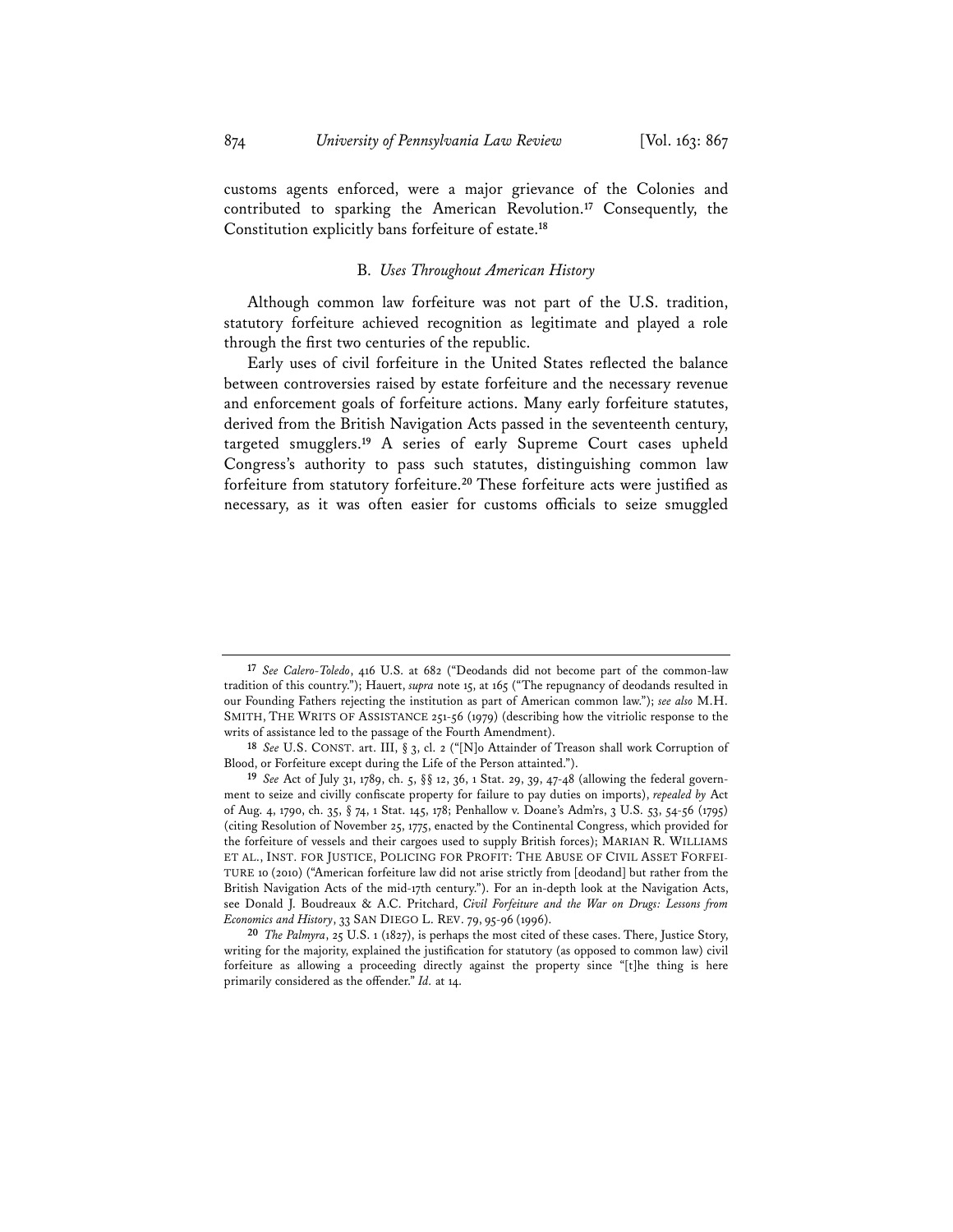property than to apprehend the smugglers themselves.**<sup>21</sup>** However, these early uses of forfeiture were limited to enforcing admiralty jurisdiction.**<sup>22</sup>**

These cases laid the legal foundation of forfeiture. However, the doctrine long remained dormant in the American legal landscape, emerging only briefly during the Civil War as the Confiscation Acts, which allowed for the seizure of property belonging to those who aided the rebellion.**<sup>23</sup>** Similarly, government agents employed forfeiture to seize the profits and possessions of liquor smugglers during Prohibition.**<sup>24</sup>** Under the National Prohibition Act,**<sup>25</sup>** conveyances of intoxicating liquors were subject to forfeiture.**<sup>26</sup>** The Act facilitated the seizure of automobiles belonging to liquor smugglers, as in *United States v. One Ford Coupe Automobile*. **27**

#### C. *The Drug War and the Expansion of Forfeiture*

The use of forfeiture exploded with the onset of the drug war. The passage of the Comprehensive Drug Control Act (CDCA)**<sup>28</sup>** in the early 1970s marked the first instance in which the government used civil forfeiture as a tool to combat drug trafficking. *Calero-Toledo*, a seminal forfeiture case from

**<sup>21</sup>** *See* Susan R. Klein, *Civil In Rem Forfeiture and Double Jeopardy*, 82 IOWA L. REV. 183, 191 (1996) (discussing the early use of civil forfeiture to pursue privateers and smugglers); Sarah Stillman, *Taken*, NEW YORKER, Aug. 12, 2013, at 49, 52 ("It was easier to prosecute a vessel and seize its cargo than to try to prosecute its owner, who might be an ocean away.").

**<sup>22</sup>** *See* WILLIAMS ET AL., *supra* note 19, at 10 ("The Supreme Court held that civil forfeiture was closely tied to the practical necessities of enforcing admiralty, piracy and customs laws."); Klein, *supra* note 21, at 191 ("These forfeiture provisions applied primarily to two categories of items traveling on the high seas.").

**<sup>23</sup>** *E.g.*, An Act to Suppress Insurrection, to Punish Treason and Rebellion, to Seize and Confiscate the Property of Rebels, and for Other Purposes, ch. 195, 12 Stat. 589 (1862); An Act to Confiscate Property for Insurrectionary Purposes, ch. 60, 12 Stat. 319 (1861).

**<sup>24</sup>** *See* WILLIAMS ET AL., *supra* note 19, at 11 (briefly discussing the use of forfeiture against the tools of liquor smuggling); Nicgorski, *supra* note 13, at 381 (describing the brief use of forfeiture during Prohibition); Brent Skorup, *Ensuring Eighth Amendment Protection From Excessive Fines in Civil Asset Forfeiture Cases*, 22 GEO. MASON. U. C.R. L.J. 427, 433 (2012) ("When Prohibition began in the first half of the twentieth century, use of civil forfeiture reemerged and was expanded to combat criminal bootlegging networks.").

**<sup>25</sup>** National Prohibition Act, ch. 85, 41 Stat. 305, 317 (1919) (repealed 1933).

**<sup>26</sup>** *See* Brant C. Hadaway, Comment, *Executive Privateers: A Discussion on Why the Civil Asset Forfeiture Reform Act Will Not Significantly Reform the Practice of Forfeiture*, 55 U. MIAMI L. REV. 81, 91 (2000) (discussing the use of the National Prohibition Act in expanding forfeiture during Prohibition).

**<sup>27</sup>** 272 U.S. 321 (1926).

**<sup>28</sup>** Pub. L. No. 91-513, 84 Stat. 1236 (1970) (codified as amended at 18 U.S.C. § 983 (2012)); *see also* Nicgorski, *supra* note 13, at 375-76 (discussing the early use of civil forfeiture in the drug war).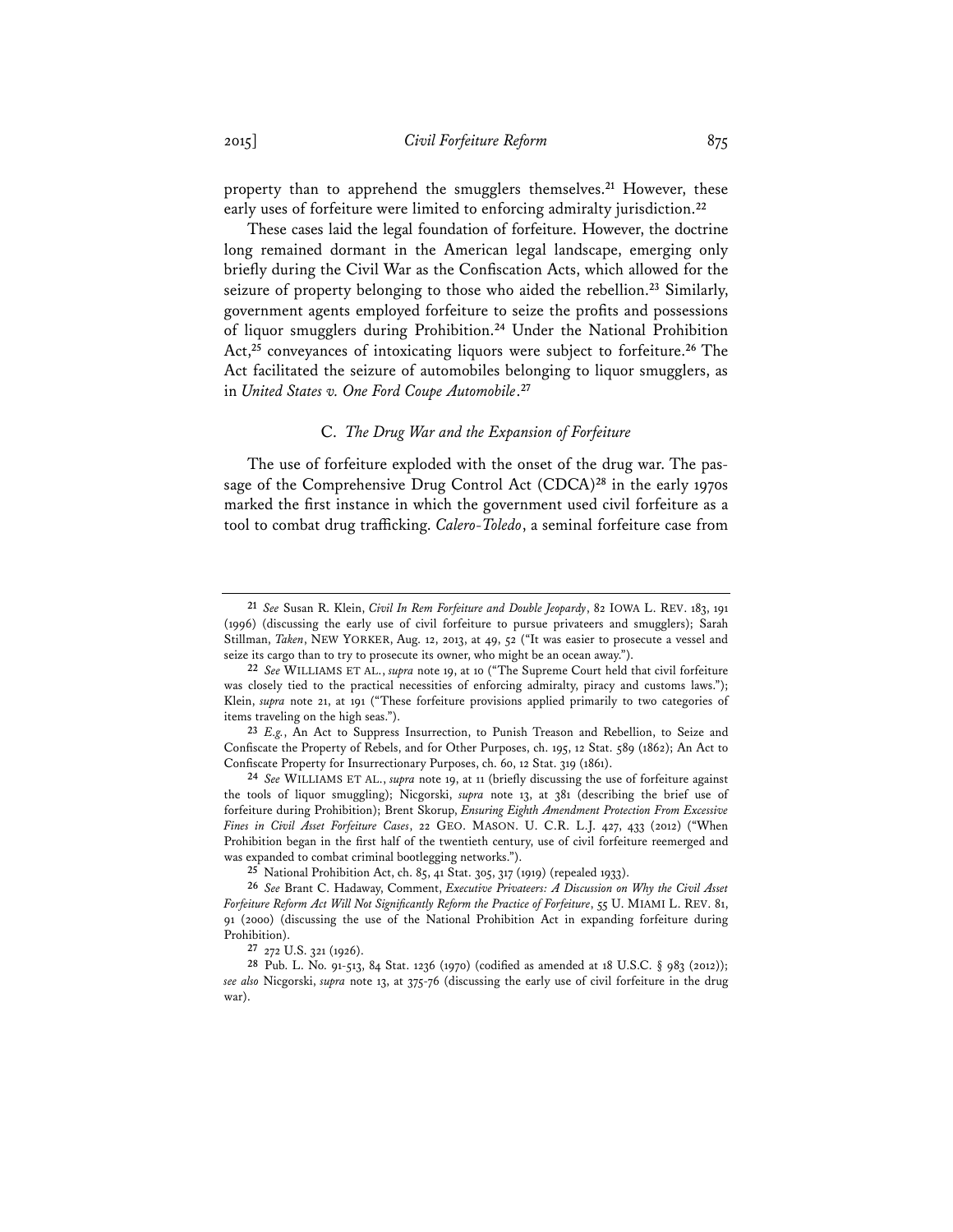this period, still provides much of the backbone supporting the modern understanding of and justification for the doctrine.**<sup>29</sup>**

Forfeiture truly came to the fore with the passage of the 1984 Comprehensive Crime Control Act,**<sup>30</sup>** which permitted law enforcement to use forfeited funds.**<sup>31</sup>** The resulting revenue gains have been staggering: in 2012 the government seized \$4.2 billion in property and has enjoyed other notable achievements, such as the seizure of real estate properties from Latin American drug kingpins.**<sup>32</sup>**

In spite of the trumpeted successes of civil forfeiture, stories of abuse began to trickle into the national media. Federal officials killed reclusive millionaire Donald Scott when he resisted arrest during a raid on his ranch in search of marijuana plants, which, if found, would have allowed for the seizure of his property.**<sup>33</sup>** Willie Jones, a Tennessee man, had \$9600 in cash—which he had accumulated to purchase shrubbery for his business confiscated for no reason other than that drug dogs alerted authorities to the presence of trace drug residue on his cash.**<sup>34</sup>** Mr. Jones's case so alarmed

**<sup>29</sup>** Calero-Toledo v. Pearson Yacht Leasing Co., 416 U.S. 663, 686 (1974) ("But whether the reason for [the forfeiture] be artificial or real, it is too firmly fixed in the punitive and remedial jurisprudence of the country to be now displaced." (citation and internal quotation marks omitted)).

**<sup>30</sup>** Pub. L. No. 98-473, 98 Stat. 1837 (1984) (codified at 21 U.S.C. § 853 (2012)).

**<sup>31</sup>** *See* WILLIAMS ET AL., *supra* note 19, at 12 (describing the new profit incentive in the Comprehensive Crime Control Act); Stillman, *supra* note 21, at 53 (noting that forfeiture remained an "infrequent resort" until the passage of the Comprehensive Crime Control Act). The Act allowed for broad uses of forfeited funds. *See* 28 U.S.C. § 524(c)(1)(F)(i) (2012) (allowing the use of forfeited funds to equip "law enforcement functions of any Government-owned or leased vessel, vehicle, or aircraft available for official use by any Federal agency participating in the Fund").

**<sup>32</sup>** *See* Stillman, *supra* note 21, at 53 ("Last year, the department took in nearly \$4.2 billion in forfeitures, a record. . . . The federal government seized a four-hundred-acre Montana ranch tied to the Colombian drug kingpin Pablo Escobar, and laid claim to the bank accounts of assorted Wall Street con men."); Jean Thompson, *\$20 Million in Property Seized*, MIAMI SUN-SENTINEL (Dec. 1, 1987), http://articles.sun-sentinel.com/1987-12-01/news/8702080899\_1\_kellner-cocaineproperty, *archived at* http://perma.cc/NTZ6-8B9B (describing the seizure of over \$20 million in properties from the Escobar cocaine cartel, including a "\$480,910 bayfront mansion in a Miami Beach neighborhood; a \$1.9 million, 45-unit apartment complex on a Biscayne Bay island in Miami; a \$442,000, three-bedroom Bal Harbour condominium; and a ranch near Ocala").

**<sup>33</sup>** *See* Eric Blumenson & Eva S. Nilsen, *Policing for Profit: The Drug War's Hidden Economic Agenda*, 65 U. CHI. L. REV. 35, 74-75 (1998) (detailing the raid and shooting of Scott); Stillman, *supra* note 21, at 53 (describing Donald Scott's death).

**<sup>34</sup>** *See* Jones v. DEA, 819 F. Supp. 698, 706-07 (M.D. Tenn. 1993) (detailing the basic facts of the case and invalidating the forfeiture because almost all U.S. currency contains trace amounts of narcotics); Williford, *supra* note 13, at 27 (describing the arrest of Mr. Jones).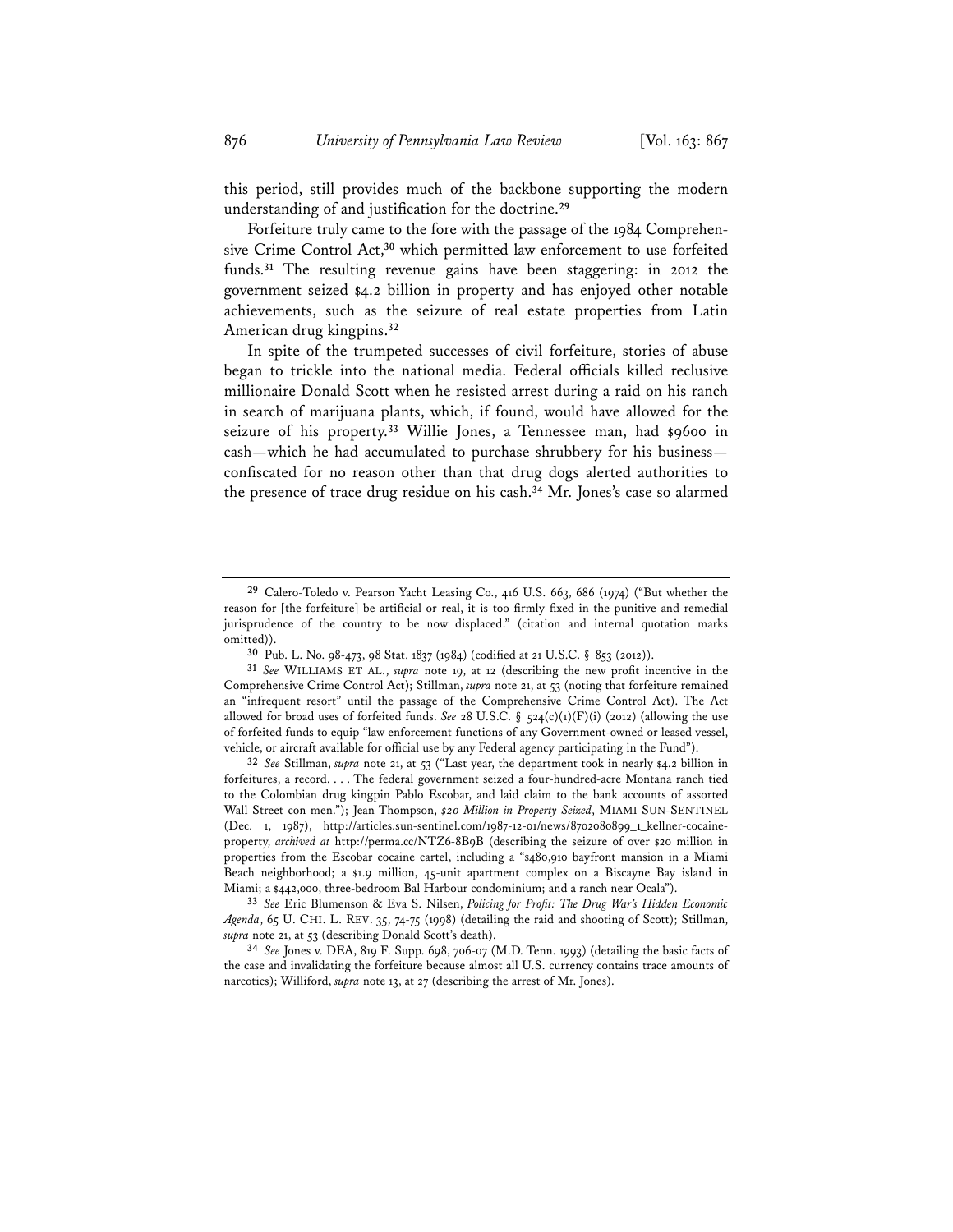Representative Henry Hyde that he brought Jones to testify before Congress during the passage of CAFRA.**<sup>35</sup>**

Moreover, three seminal Supreme Court cases from the 1990s showed the limitations of constitutional protections against abuses of civil forfeiture, sparking cries for reform. The first, *Bennis v. Michigan*, turned on the forfeiture of a car in a prostitution sting.**<sup>36</sup>** Mrs. Bennis claimed that although her husband had been using the car to solicit prostitutes, she—as an innocent owner—should not have to forfeit her interest in the car.**<sup>37</sup>** Unfortunately, the Court ruled against Mrs. Bennis, holding that there was no innocent owner defense absent statutory intervention.**<sup>38</sup>**

In *United States v. Ursery*, a man growing marijuana on his property contended that its seizure, conducted after a prosecution against him, violated the Double Jeopardy Clause.**<sup>39</sup>** The Court disagreed, ruling that a civil in rem forfeiture action is not punitive, and therefore not violative of the Double Jeopardy clause of the Fifth Amendment.**<sup>40</sup>**

Finally, in *United States v. Bajakajian*, the Court addressed the "excessive fines" issue.**<sup>41</sup>** Bajakajian secretly attempted to take \$357,144 out of the United States in violation of customs reporting requirements.**<sup>42</sup>** Although the government sought forfeiture of the entire sum, the Court did not permit it, finding the seizure of the entire amount disproportionate to the conduct authorizing its forfeiture.**<sup>43</sup>**

**<sup>39</sup>** 518 U.S. 267, 273 (1995).

**<sup>40</sup>** *Id.* at 270-71 ("[C]ivil forfeitures . . . do not constitute 'punishment' for purposes of the

Double Jeopardy Clause."). **41** 524 U.S. 321 (1998). For a more thorough discussion of the excessive fines issue, see *infra* notes 160-171 and accompanying text.

**<sup>42</sup>** 524 U.S. at 324-25.

**<sup>43</sup>** *Id*. at 339-40 ("Comparing the gravity of respondent's crime with the \$357,144 forfeiture the Government seeks, we conclude that such a forfeiture would be grossly disproportional to the gravity of his offense. It is larger than the \$5,000 fine imposed by the District Court by many orders of magnitude, and it bears no articulable correlation to any injury suffered by the Government.").

**<sup>35</sup>** *Civil Asset Forfeiture Reform Act: Hearing on H.R. 1916 Before the H. Comm. on the Judiciary*, 104th Cong. 12-14 (1996) (statement of Willie Jones) (describing to Congress how the Drug Enforcement Administration seized his cash and expressing his frustration at how easily an "innocent person can get caught up" in forfeiture).

**<sup>36</sup>** 516 U.S. 442, 443 (1996).

**<sup>37</sup>** *Id.* at 444 ("Petitioner defended against the abatement of her interest in the car on the ground that, when she entrusted her husband to use the car, she did not know that he would use it to violate Michigan's indecency law.").

**<sup>38</sup>** *Id.* at 454 (Thomas, J., concurring) ("As detailed in the Court's opinion and the cases cited therein, forfeiture of property without proof of the owner's wrongdoing, merely because it was 'used' in or was an 'instrumentality' of crime has been permitted in England and this country, both before and after the adoption of the Fifth and Fourteenth Amendments.").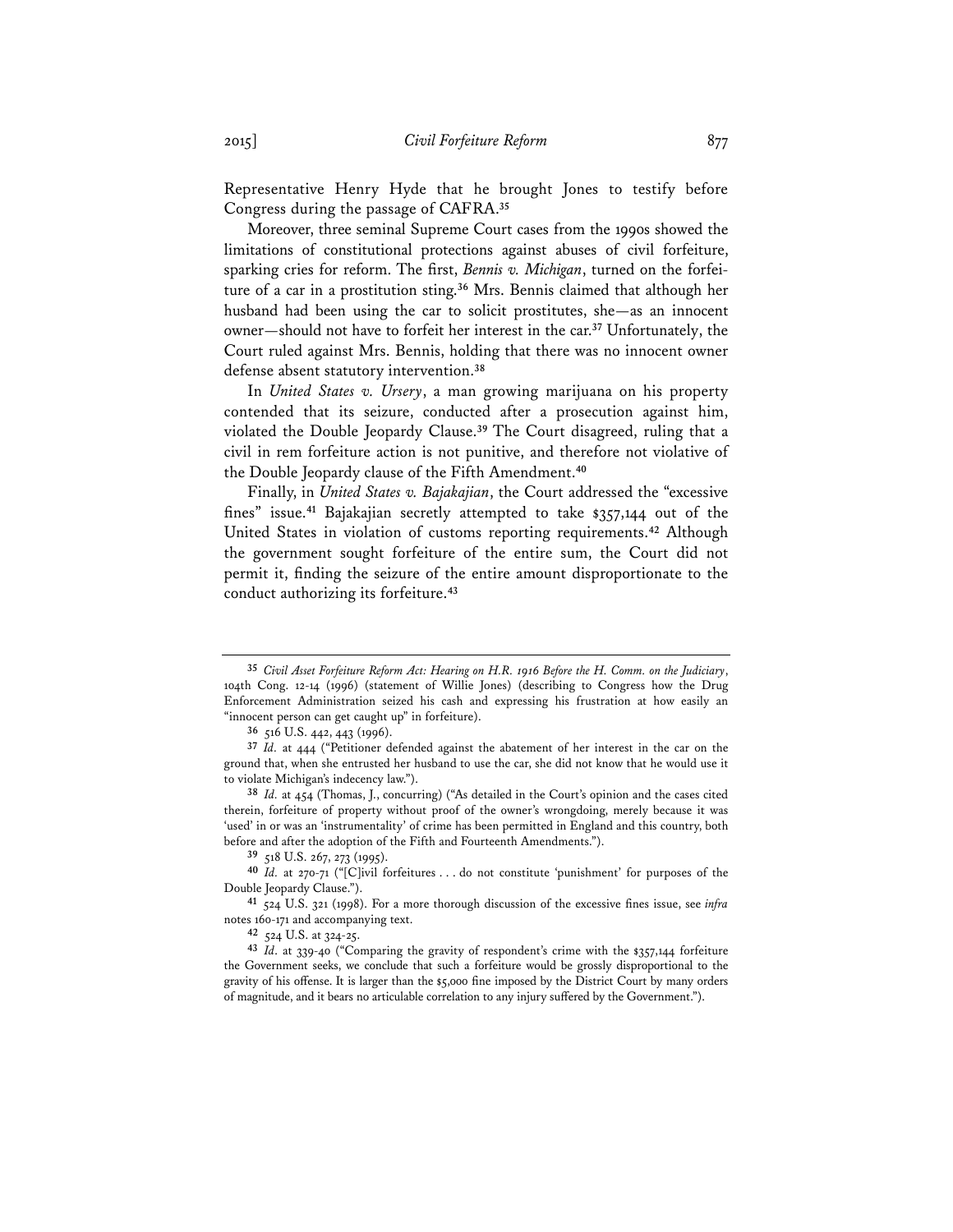These cases, particularly *Bennis*, and the widely reported abuses of civil forfeiture eventually ratcheted up pressure on Congress to enact major reform. This reform materialized as CAFRA, the dominant paradigm of civil forfeiture today. **<sup>44</sup>**

#### II. FORFEITURE LAW TODAY

#### A. *The National Landscape*

Nowadays, forfeiture remains an intricate system, not merely due to the complexity of CAFRA, but also because of the interlocking nexuses between state and multiple aspects of federal law. Thus, we must briefly explore how federal forfeiture works, how state forfeiture works, and, finally, the intersection between these two sets of laws.

### 1. Federal Law

Federal forfeiture laws are extremely complicated. As one scholar has suggested, "CAFRA does not replace, but is superimposed upon, the existing procedures in the customs laws, the Supplemental Rules, and the forfeiture statutes themselves."**<sup>45</sup>**

#### a. *CAFRA*

CAFRA is the natural starting point for discussing the national forfeiture landscape. CAFRA reformed several of the most troubling aspects of forfeiture, as fleshed out in courts during the 1990s. For instance, CAFRA explicitly provides for an innocent owner defense, responding to concerns *Bennis* invoked.**<sup>46</sup>** Similarly, § 983(g) implements the ruling in *Bajakajian*  and requires proportionality in forfeiture.**<sup>47</sup>**

Other critical changes relate to the burden of proof. CAFRA increased the level of proof necessary for forfeiture, requiring the government to

**<sup>44</sup>** *See* Pub. L. No. 106-185, 114 Stat. 202 (2000) (codified at 18 U.S.C. § 983 (2012)).

**<sup>45</sup>** Stefan D. Cassella, *The Civil Asset Forfeiture Reform Act of 2000: Expanded Government Forfeiture Authority and Strict Deadlines Imposed on All Parties*, 27 J. LEGIS. 97, 103 (2001).

**<sup>46</sup>** 18 U.S.C. § 983(d)(1) (2012) ("An innocent owner's interest in property shall not be forfeited under any civil forfeiture statute. The claimant shall have the burden of proving that the claimant is an innocent owner by a preponderance of the evidence.").

**<sup>47</sup>** *Id*. § 983(g)(4) ("If the court finds that the forfeiture is grossly disproportional to the offense it shall reduce or eliminate the forfeiture as necessary to avoid a violation of the Excessive Fines Clause of the Eighth Amendment of the Constitution.").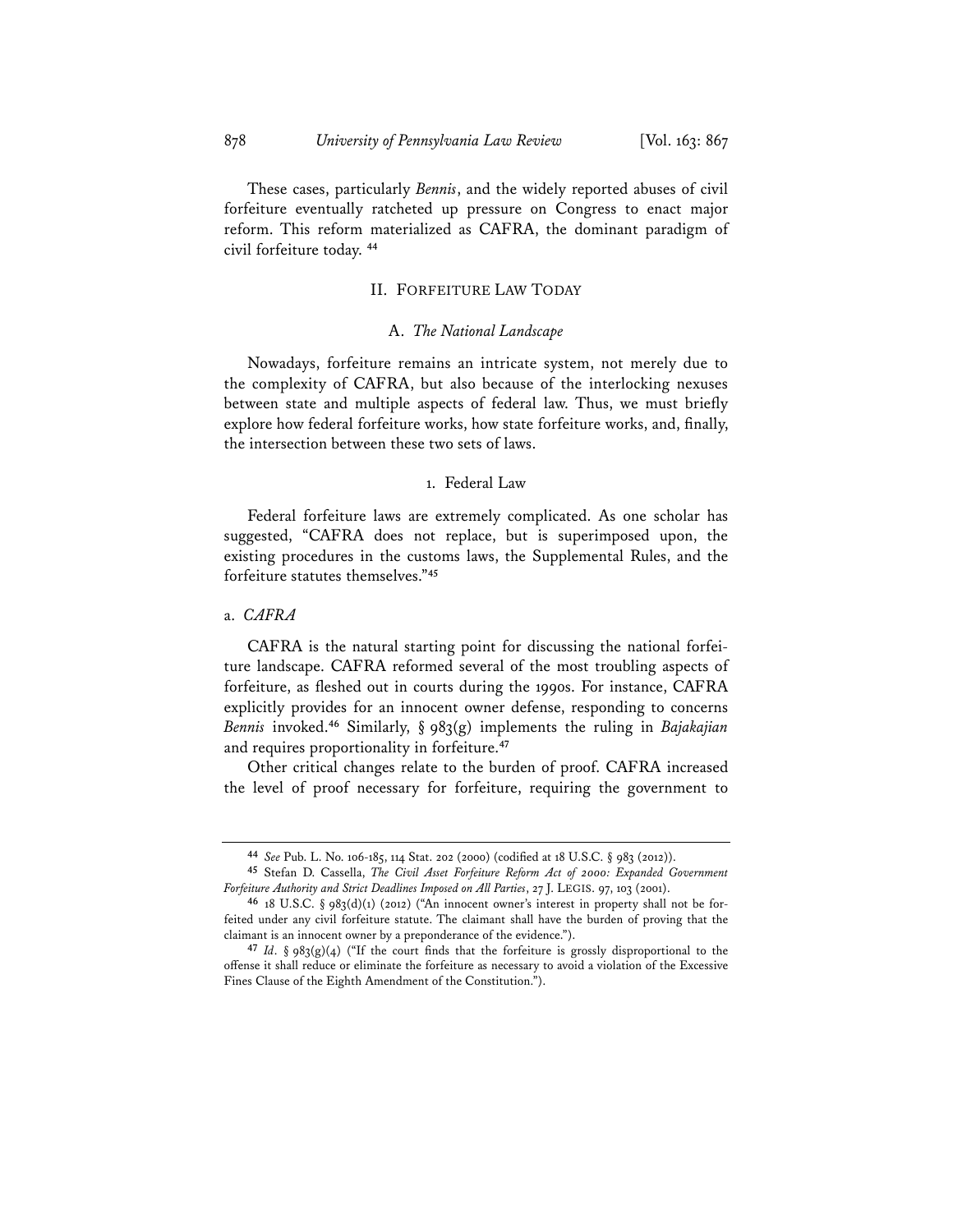prove by a preponderance of the evidence that the property is subject to forfeiture.**<sup>48</sup>**

Finally, some of the provisions are aimed at reducing litigation hardships to claimants. Section  $983(b)(1)(A)$  allows for indigent claimants—in narrow circumstances—to receive court-appointed counsel.**<sup>49</sup>** Similarly,  $\S 983(f)(1)(C)$  provides for the release of property during proceedings to a claimant who can show that government retention of the property will cause "undue hardship" to the claimant.**<sup>50</sup>**

#### b. *Customs Rules and Other Federal Laws*

While CAFRA provides the dominant framework for federal forfeiture, it does not stand alone. Rather, it interacts with a complex set of other provisions and statutes that provide for specific forfeiture for various federal offenses. This can prove extremely complicated:

For example, 19 U.S.C. § 1615 says the burden of proof is on the property owner in any civil forfeiture case brought under a statute incorporating the customs laws. Section 981(d) still incorporates the customs laws and  $\S$  1615 has not been amended; but  $\S$  983(c) says the burden of proof is on the government in any case brought under any "civil forfeiture statute," as that term is defined in § 983(i). Which statute applies when a civil forfeiture action is filed under § 981? Because § 983(c) is inconsistent with the customs provision on this issue, it overrides  $\S$  1615 and the burden of proof is on the government.**<sup>51</sup>**

**<sup>48</sup>** *Id*. § 983(c)(1) ("In a suit or action brought under any civil forfeiture statute for the civil forfeiture of any property, the burden of proof is on the Government to establish, by a preponderance of the evidence, that the property is subject to forfeiture."); *see also* 13 FED. PROC., L. ED. § 35:773 ("Under the Civil Asset Forfeiture Reform Act (CAFRA), in a suit or action brought under any civil forfeiture statute for the civil forfeiture of any property, the burden of proof is on the government to establish, by a preponderance of the evidence, that the property is subject to forfeiture." (citation omitted)).

**<sup>49</sup>** 18 U.S.C. § 983(b)(1)(A) ("If a person with standing to contest the forfeiture of property in a judicial civil forfeiture proceeding under a civil forfeiture statute is financially unable to obtain representation by counsel, and the person is represented by counsel appointed under section 3006A of this title in connection with a related criminal case, the court may authorize counsel to represent that person with respect to the claim."). Counsel is also available should the claimant be faced with the forfeiture of his or her primary residence. *Id.*  $\S$  983(b)(2)(A).

<sup>50</sup> *Id.* §  $983(f)(1)(C)$  ("A claimant under subsection (a) is entitled to immediate release of seized property if the continued possession by the Government pending the final disposition of forfeiture proceedings will cause substantial hardship to the claimant, such as preventing the functioning of a business, preventing an individual from working, or leaving an individual homeless.").

**<sup>51</sup>** Cassella, *supra* note 45, at 103 (citations omitted).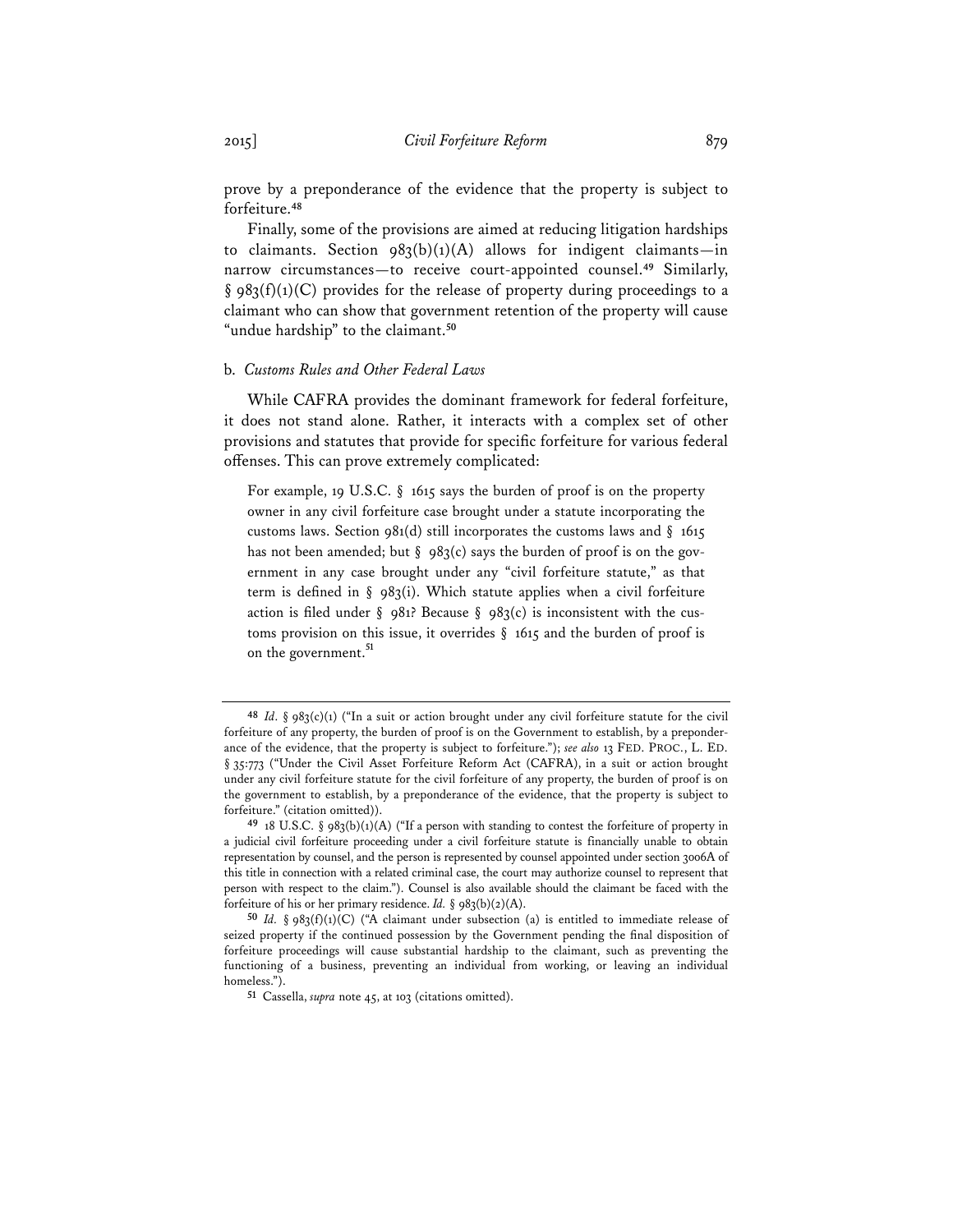Outside of the customs context, CAFRA interacts with a host of other obscure federal forfeiture provisions. For instance, CAFRA applies to forfeiture carried out by the Fish and Wildlife Service and the National Oceanographic and Atmospheric Administration.**<sup>52</sup>** However, § 983(i) carves out specific forfeiture proceedings to which CAFRA does *not* apply including, for example, customs forfeiture generally.**<sup>53</sup>** Straightforward application of CAFRA is confused here because, despite the general exclusion of customs rules from CAFRA, some statutes enforced by U.S. Customs and Border Protection—for example, currency reporting statutes are nevertheless subject to its dictates.**<sup>54</sup>**

### 2. State Law

In addition to federal law, different states' laws also include unique forfeiture provisions. Some relevant axes of comparison include the standard of proof for seizure, which party bears the burden in the innocent owner defense, the amount of time prosecutors have to file forfeiture actions after seizures, and the amount of value that may be retained by the seizing department. Below, I examine the representative cases of North Carolina, Alaska, and Florida.

#### a. *North Carolina*

North Carolina has no state civil forfeiture in rem action.**<sup>55</sup>** Property owners must be convicted of a crime before being forced to forfeit property.**<sup>56</sup>** North Carolina's lack of a civil forfeiture statute earned it an "A" from the

**<sup>52</sup>** *Id.* at 103-04 (detailing forfeiture provisions with which CAFRA interacts).

**<sup>53</sup>** 18 U.S.C. § 983(i) ("In this section, the term 'civil forfeiture statute' (1) means any provision of Federal law providing for the forfeiture of property other than as a sentence imposed upon conviction of a criminal offense; and (2) does not include (A) the Tariff Act of 1930 or any other provision of law codified in title 19; (B) the Internal Revenue Code of 1986; (C) the Federal Food, Drug, and Cosmetic Act (21 U.S.C. 301 et seq.); (D) the Trading with the Enemy Act (50 U.S.C. App. 1 et seq.) or the International Emergency Economic Powers Act (IEEPA) (50 U.S.C. 1701 et seq.); or (E) section 1 of title VI of the Act of June 15, 1917 (40 Stat. 233; 22 U.S.C. 401)."); *see also* Cassella, *supra* note 45, at 104 (listing civil forfeitures exempted under CAFRA).

**<sup>54</sup>** Cassella, *supra* note 45, at 104.

**<sup>55</sup>** N.C. GEN. STAT. ANN. §§ 90–112 (West 2013).

**<sup>56</sup>** *See* State v. Hill, 570 S.E.2d 768, 769 (N.C. Ct. App. 2002) ("It is important to note that our forfeiture provisions operate *in personam* and that forfeiture normally follows conviction."); State v. Johnson*,* 478 S.E.2d 16, 25 (N.C. Ct. App. 1996) ("G.S. § 90-112(a)(2) is a criminal, or *in personam,* forfeiture statute, as opposed to a civil or *in rem,* forfeiture statute.").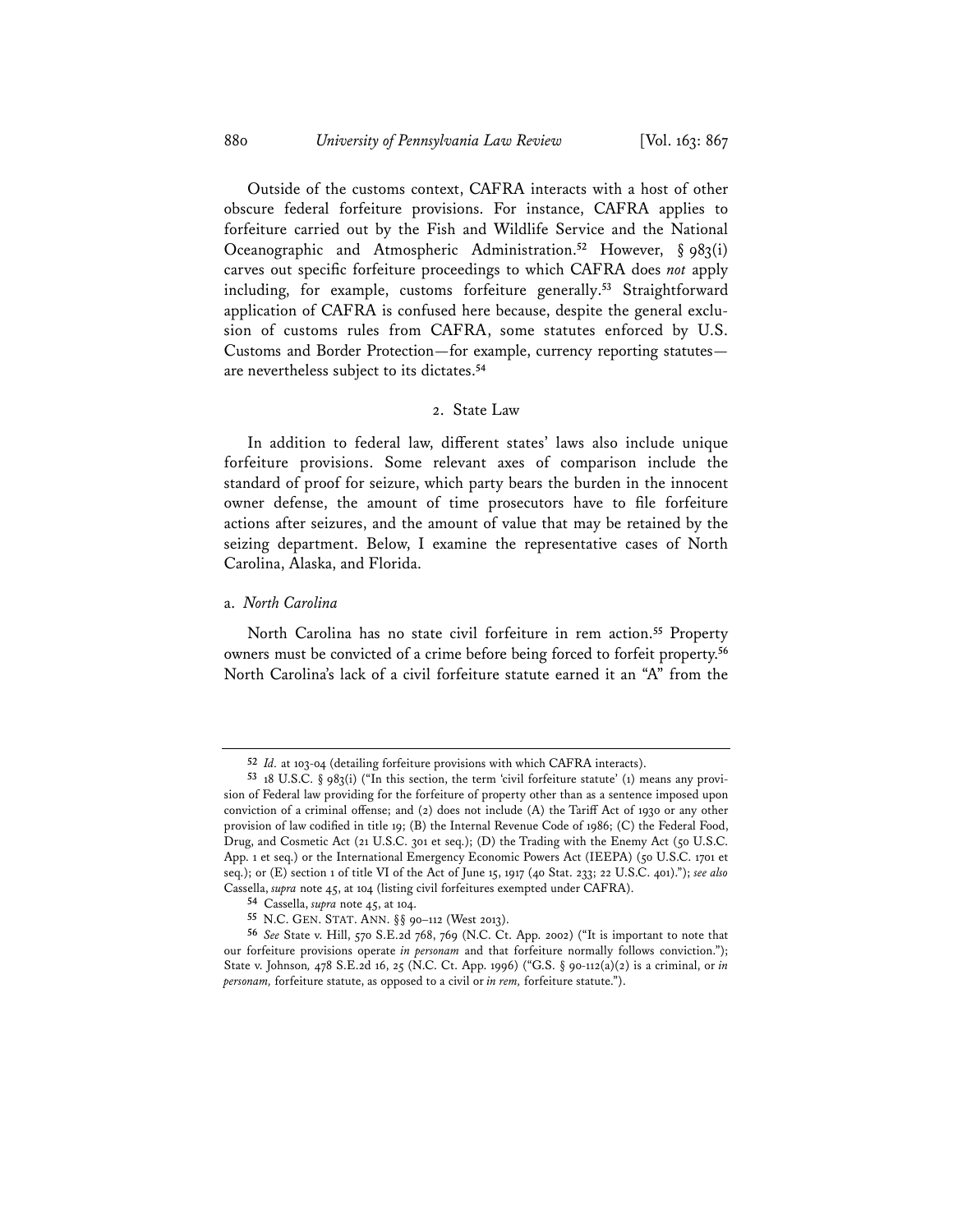Institute for Justice (IJ) in its state rankings.**<sup>57</sup>** However, despite the lack of state forfeiture proceedings, North Carolina police still make use of federal equitable sharing.**<sup>58</sup>**

### b. *Alaska*

Alaska, by contrast, earned one of the IJ's lowest grades, an "F," for its state civil forfeiture statute.**<sup>59</sup>** Alaska's statute causes several major problems for property owners. First, property can be forfeited for probable cause.**<sup>60</sup>** Second, the innocent owner bears the burden of proof in that defense.**<sup>61</sup>** Finally, property owners must move quickly, as the statute affords only thirty days to contest the seizure.**<sup>62</sup>**

The Alaska statute also creates problematic incentives for law enforcement. First, the statute allows law enforcement to keep a high percentage of profits that result from forfeiture.**<sup>63</sup>** Moreover, there is no legal requirement to track forfeiture data in the state, meaning that it is almost impossible to collect systematic data on the level of forfeiture occurring in Alaska.**<sup>64</sup>** As such, knowing that there is no system of public accountability or oversight, police have every incentive to seize as much property as possible.

**<sup>64</sup>** WILLIAMS ET AL., *supra* note 19, at 46.

**<sup>57</sup>** WILLIAMS ET AL., *supra* note 19, at 80. The IJ embarked on a massive survey of state civil forfeiture practice in 2010. In the study, the IJ ranked the states on both the quality of the state's own civil forfeiture laws and its abuse of equitable sharing. *Id.* at 41-42. The results were troubling: twenty-two states scored a "D" or lower on the IJ test and the highest overall grade received was Maine's "A-." *Id.* at 43-44.

**<sup>58</sup>** The state's extensive use of equitable sharing pulled down its final grade to a "C+". *Id.* at 8. For a discussion of federal equitable sharing, see *infra* subsection II.A.3.

**<sup>59</sup>** *Id.* at 46.

**<sup>60</sup>** ALASKA STAT. § 17.30.114(a) (2013).

**<sup>61</sup>** *Id.* § 17.30.110(4)(A) ("[A] conveyance may not be forfeited under this paragraph if the owner of the conveyance establishes, by a preponderance of the evidence, at a hearing before the court as the trier of fact, that use of the conveyance in violation of this chapter or AS 11.71 was committed by another person and that the owner was neither a consenting party nor privy to the violation."); *see also* State v. Rice, 626 P.2d 104, 113-14 (Alaska 1981) (finding that substantive due process concerns mandate an innocent owner defense).

**<sup>62</sup>** ALASKA STAT. § 17.30.116(b).

**<sup>63</sup>** *Id.* § 17.30.112(c) ("When forfeiting property under (a) of this section, a court may award to a municipal law enforcement agency that participated in the arrest or conviction of the defendant, the seizure of property, or the identification of property for seizure, (1) the property if the property is worth \$5,000 or less and is not money or some other thing that is divisible, or (2) up to 75 percent of the property or the value of the property if the property is worth more than \$5,000 or is money or some other thing that is divisible.").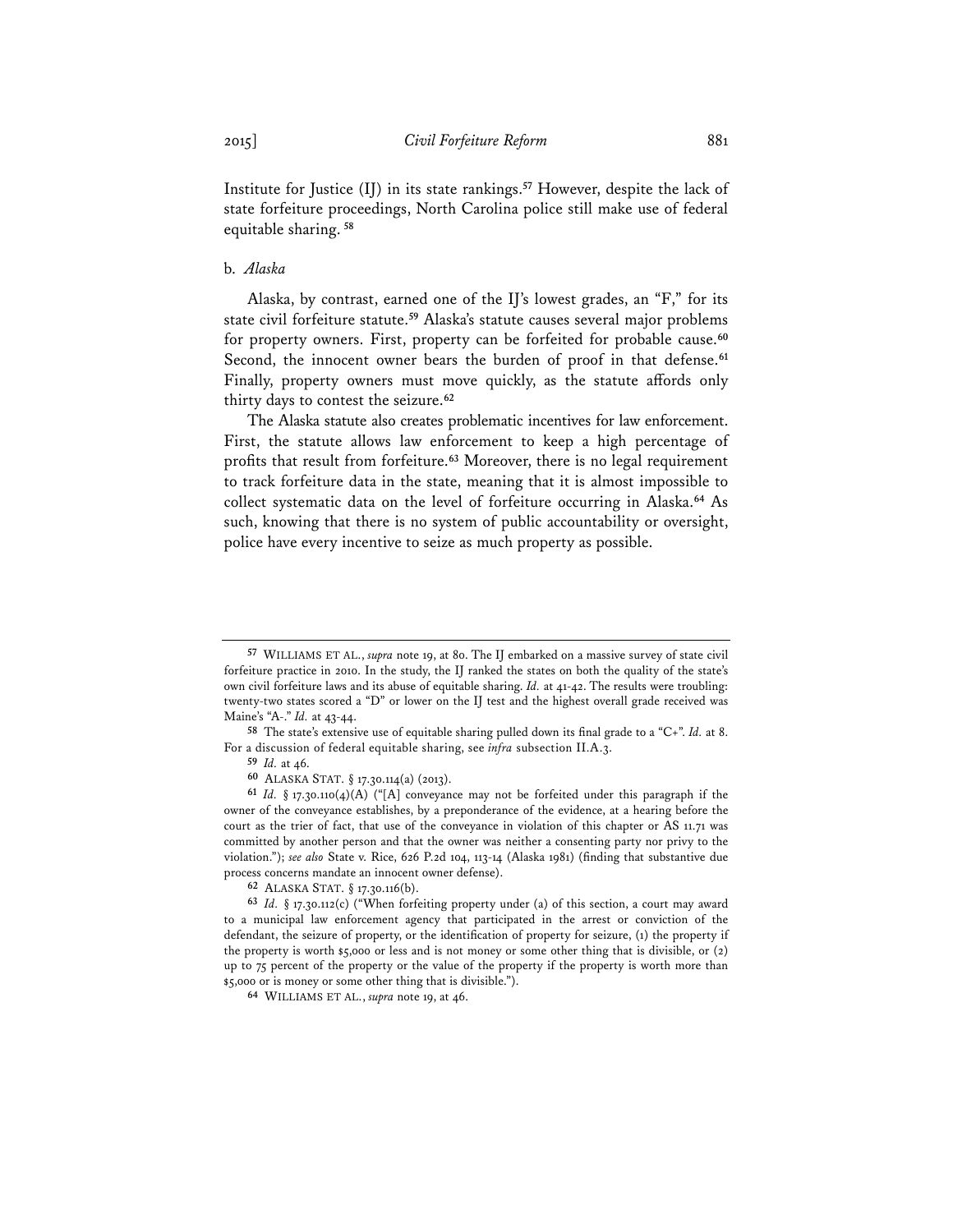### c. *Florida*

Finally, Florida, which earned a "D+" in the IJ rankings, is an interesting middle ground between the two extremes of North Carolina and Alaska.**<sup>65</sup>** Florida law increases protections for property owners in some instances, while simultaneously undercutting rights in others.

Florida raises the burden of proof for the government, allowing forfeiture only upon a showing of "clear and convincing evidence."**<sup>66</sup>** Moreover, the government bears the burden of proof in an innocent owner defense.**<sup>67</sup>** Finally, the Florida statute has an explicit policy objective of vindicating property rights.**<sup>68</sup>**

However, Florida allows only twenty days for the property owner to contest the forfeiture action—fewer than even Alaska.**<sup>69</sup>** More troubling is the fact that Florida law enforcement retains eighty percent or higher of forfeiture proceeds, creating problematic incentives.**<sup>70</sup>** The short window for

**<sup>68</sup>** FLA. STAT. § 932.704(1) ("It is the policy of this state that law enforcement agencies shall utilize the provisions of the Florida Contraband Forfeiture Act to deter and prevent the continued use of contraband articles for criminal purposes while protecting the proprietary interests of innocent owners and lienholders and to authorize such law enforcement agencies to use the proceeds collected under the Florida Contraband Forfeiture Act as supplemental funding for authorized purposes. The potential for obtaining revenues from forfeitures must not override fundamental considerations such as public safety, the safety of law enforcement officers, or the investigation and prosecution of criminal activity. It is also the policy of this state that law enforcement agencies ensure that, in all seizures made under the Florida Contraband Forfeiture Act, their officers adhere to federal and state constitutional limitations regarding an individual's right to be free from unreasonable searches and seizures, including, but not limited to, the illegal use of stops based on a pretext, coercive-consent searches, or a search based solely upon an individual's race or ethnicity."). Florida courts take this policy statement quite seriously. *See, e.g.*, Sheriff of Seminole Cnty. v. Oliver, 59 So. 3d 232, 234 (Fla. Dist. Ct. App. 2011) (reading the policy portion of the statute to disallow the forfeiture of checks the sheriff knew were stolen from an innocent owner, even though forfeited checks technically met the definition of "contraband articles").

**<sup>69</sup>** *Compare* FLA. STAT. § 932.704(5)(c), *with* ALASKA STAT. § 17.30.116(b) (2013).

**<sup>70</sup>** WILLIAMS ET AL., *supra* note 19, at 53 (discussing Florida's IJ ranking); Jefferson E. Holcomb et al., *Civil Asset Forfeiture, Equitable Sharing, and Policing for Profit in the United States*, 39 J. CRIM. JUST. 273, 277 tbl.1 (2011) (showing the percentage of forfeiture proceeds that may be used by law enforcement in different states).

**<sup>65</sup>** *Id.* at 53.

**<sup>66</sup>** FLA. STAT. § 932.704(8) (2011).

**<sup>67</sup>** *Id.* § 932.704(6)(a) ("Property may not be forfeited under the Florida Contraband Forfeiture Act unless the seizing agency establishes by a preponderance of the evidence that the owner either knew, or should have known after a reasonable inquiry, that the property was being employed or was likely to be employed in criminal activity."). *But see* Gomez v. Village of Pinecrest, 41 So. 3d 180, 188 (Fla. 2010) (distinguishing "seizure" from "forfeiture" and finding that, at the seizure stage, the seizing agency need only establish "probable cause that the property was used in violation of the Act").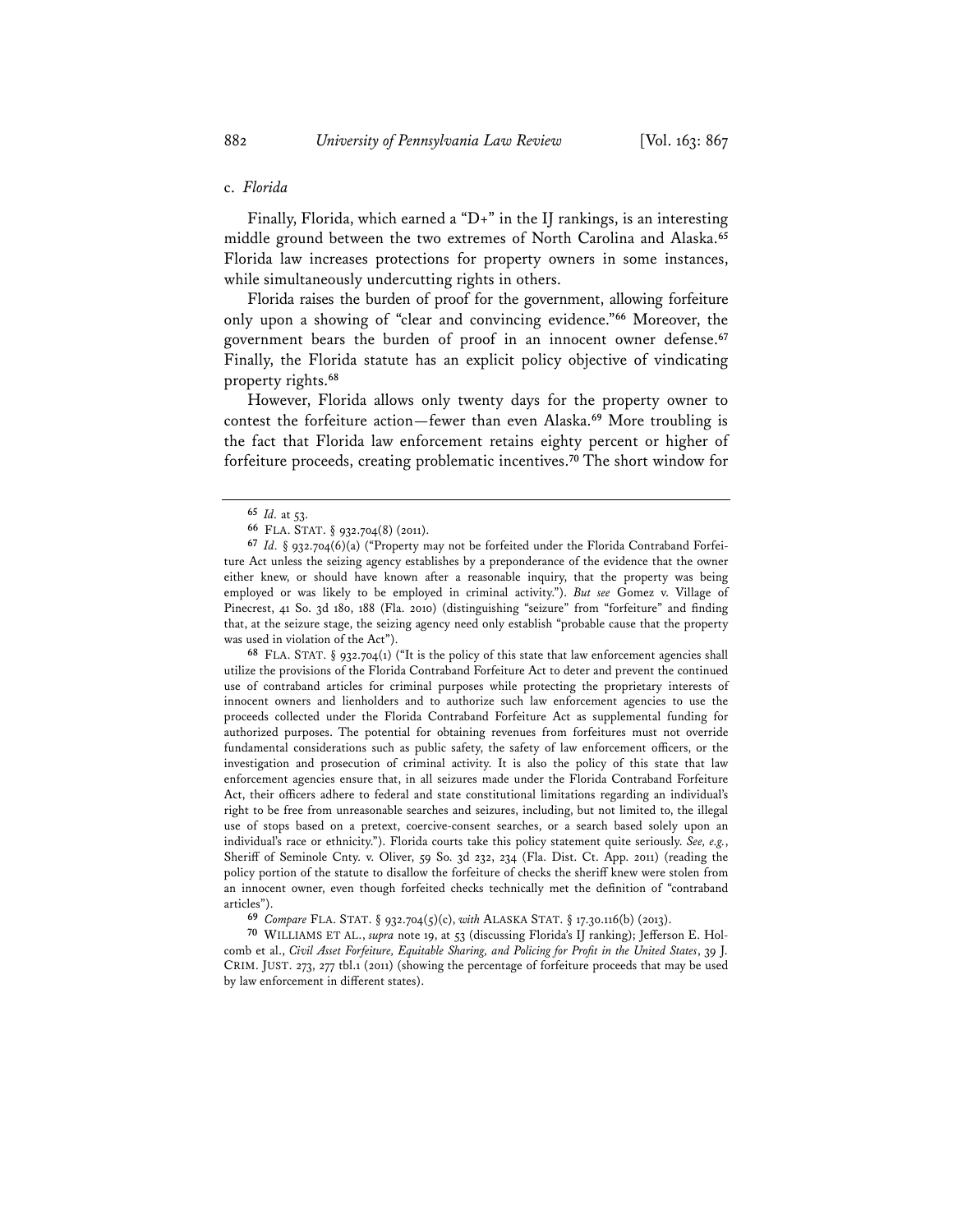contesting seizure, combined with high profit retention, incentivizes police to seize as much property as possible, knowing that most of the value will revert to their departments.**<sup>71</sup>**

#### 3. The Interrelation: Equitable Sharing

Equitable sharing is the final element of the national forfeiture landscape. Equitable sharing gives state officers the ability to access favorable federal forfeiture statutes, thereby bypassing restrictive state statutes.**<sup>72</sup>**

Under the doctrine of equitable sharing, any state or local law enforcement agency that directly participates in an investigation or prosecution resulting in a federal forfeiture may request an equitable share of the net proceeds of the forfeiture.**<sup>73</sup>** Two paths lie open to agencies seeking to participate in equitable sharing: joint investigation or adoption.**<sup>74</sup>**

The joint investigation path is far less controversial. In a joint investigation, local or state (or even foreign) agencies cooperating with or working alongside federal officials can share in a split of the proceeds.**<sup>75</sup>**

Adoption is much more controversial. Adoption allows a local law enforcement agency that has seized property to turn the property over to federal officials.**<sup>76</sup>** When the seized property passes the necessary monetary thresholds and also violates federal law—as is often the case with drug laws—federal officials will step in and proceed with the forfeiture under federal law.**<sup>77</sup>**

**<sup>73</sup>** U.S. DEP'T OF JUSTICE, GUIDE TO EQUITABLE SHARING FOR STATE AND LOCAL LAW ENFORCEMENT AGENCIES 3 (2009) (outlining which nonfederal agencies are eligible for equitable sharing).

**<sup>71</sup>** For a more thorough discussion of the perverse profit incentive, see *infra* notes 219-244 and accompanying text.

**<sup>72</sup>** *See* Blumenson & Nilsen, *supra* note 33, at 51-56 (agreeing that equitable sharing incentivizes police to bypass more restrictive state statutes); Holcomb et al., *supra* note 70, at 274-75 (describing the motivations to bypass state law via equitable sharing); Kyla Dunn, *Reining in Forfeiture: Common Sense Reform in the War on Drugs*, FRONTLINE, http://www.pbs.org/wgbh/ pages/frontline/shows/drugs/special/forfeiture.html, *archived at* http://perma.cc/3QQT-RFUB (last visited Jan. 16, 2015) ("[P]olice are circumventing their own state law in order to continue reaping the financial rewards of civil asset forfeiture.").

**<sup>74</sup>** *Id.* at 6.

**<sup>75</sup>** *Id.* **<sup>76</sup>** *Id.*; *see also* Blumenson & Nilsen, *supra* note 33, at 51 ("The equitable sharing program includes a 'federal adoption' procedure, whereby state police who turn seized assets over to the Justice Department for 'federal forfeiture' receive back up to 80 percent of the assets' value, to be used exclusively for law enforcement purposes.").

**<sup>77</sup>** U.S. DEP'T OF JUSTICE, *supra* note 73, at 6 (outlining the requirements for federal adoption of a state or local seizure); *see also* Blumenson & Nilsen, *supra* note 33, at 51 n.64 ("Seizures accomplished exclusively by state or local agencies may be 'adopted' by the federal government whenever the conduct giving rise to the seizure is in violation of federal law.").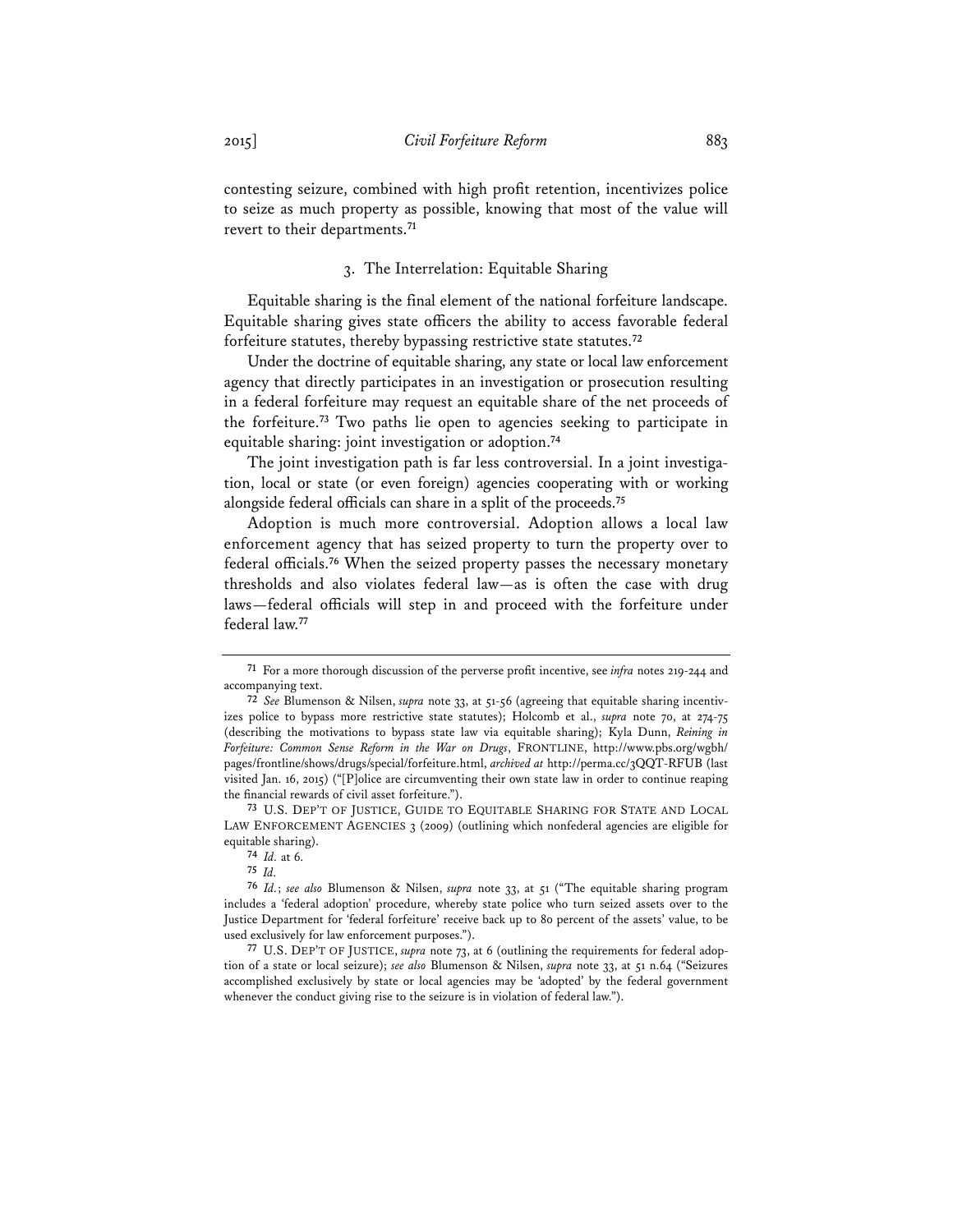Adoption is a much more dubious policy than joint investigation because it allows state and local officials to circumvent stricter state requirements regarding forfeiture by substituting more relaxed federal standards.**<sup>78</sup>** For instance, states with stringent homestead exemptions may find that equitable sharing evades these protections, as a state homestead exemption is not a defense under federal law.**<sup>79</sup>**

Moreover, adoption *requires* that the recipient agency "benefit directly from the sharing."**<sup>80</sup>** Thus, agencies thwart state laws prohibiting police from retaining a share of the proceeds from civil forfeiture, as officers may receive funds from federal coffers. Indeed, empirical studies have backed up anecdotal evidence that state officers are likely to resort to equitable sharing to evade stricter state rules, particularly with regard to distribution of profits.**<sup>81</sup>**

Immediately before this article's publication, outgoing Attorney General Eric Holder took steps to constrain the Equitable Sharing Program.**<sup>82</sup>**

**<sup>82</sup>** David Post, *Rule of Law 1, Outrageous Police Power 0: Eric Holder Limits Asset-Seizure "Equitable Sharing" Program*, VOLOKH CONSPIRACY (Jan. 17, 2015), http://washingtonpost.com/news/ volokh-conspiracy/wp/2015/01/17/rule-of-law-1-outrageous-police-power-0-eric-holder-limits-assetseizure-equitable-sharing-program, *archived at* http://perma.cc/C3PK-4CK2; *see also* Rober O'Harrow, Jr., Sari Horwitz & Steven Rich, *Holder Limits Seized-Asset Sharing Process That Split Billions with Local, State Police*, WASH. POST (Jan. 16, 2015), http://washingtonpost.com/ investigations/holder-ends-seized-asset-sharing-process-that-split-billions-with-local-state-police/

**<sup>78</sup>** *See* Blumenson & Nilsen, *supra* note 33, at 51 n.64; Holcomb et al., *supra* note 70, at 274 ("In effect, adoptive forfeitures allow state and local law enforcement to circumvent their own state laws and utilize federal law for processing forfeitures."); Stillman, *supra* note 21, at 58 (detailing some of the abuses of equitable sharing).

**<sup>79</sup>** *See* DEE EDGEWORTH, ASSET FORFEITURE: PRACTICE AND PROCEDURE IN STATE AND FEDERAL COURTS 248 (2008) ("A state homestead exemption is not a defense to a federal real property forfeiture case because the federal supremacy clause preempts the state exemption . . . . Therefore, in jurisdictions with state homestead exemptions, law enforcement will use the federal forfeiture system for any real property that may be exempted under state law.").

**<sup>80</sup>** U.S. DEP'T OF JUSTICE, *supra* note 73, at 22.

**<sup>81</sup>** Holcomb et al., *supra* note 70 at 282 (demonstrating empirically that law enforcement agencies tend to resort to equitable sharing to receive a more generous portion of the proceeds from forfeiture). Academics have observed that, "when state laws make forfeiture more difficult and less rewarding, agencies are even more apt to turn to the federal government's easier and more generous forfeiture procedures." *Id.* The Holcomb study supports numerous unsystematic pieces of evidence that suggests state officials manipulate equitable sharing programs to their economic advantage. *See, e.g.*, Stillman, *supra* note 21, at 58 ("In Bal Harbour, Florida . . . a small vice squad ran a forfeiture network that brought in nearly fifty million dollars in just three years . . . . [M]uch of it had already been spent: on luxury-car rentals and first-class plane tickets to pursue stings . . . ; on a hundred-thousand-dollar police boat; and on a twenty-one-thousand-dollar drugprevention beach party."). *But see* U.S. DEP'T OF JUSTICE, *supra* note 73, at 35-37 (providing a list of acceptable uses for equitable sharing funds, including "establish[ing] a detoxification center").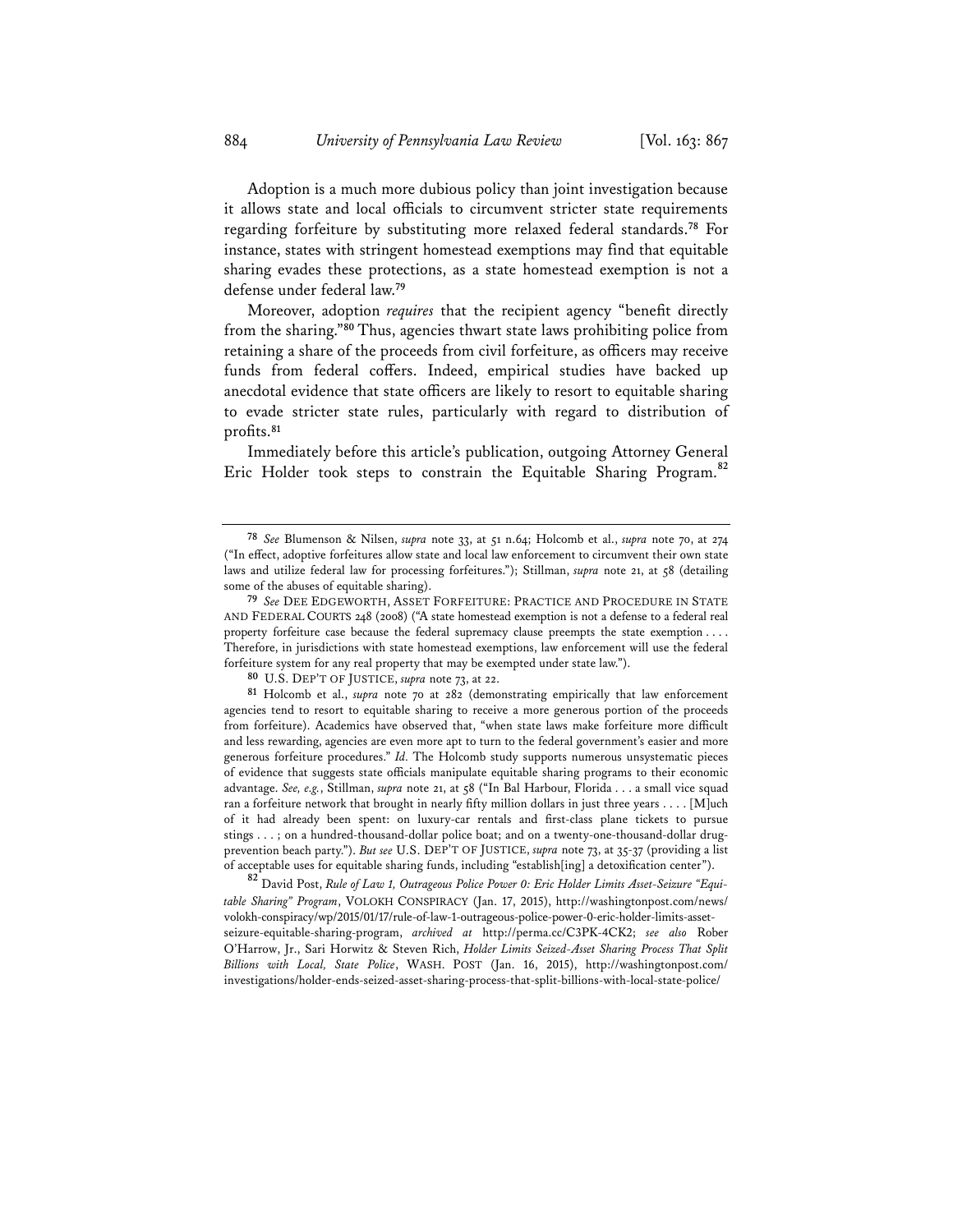Specifically, Holder dramatically pared back the adoption process discussed above, limiting adoption to "property that directly relates to public safety concerns, including firearms, ammunition, explosives, and property associated with child pornography."**<sup>83</sup>** While Holder's action is a step in the right direction, critics rightly point out that potential for abuse still exists.**<sup>84</sup>** For instance, police departments can still form joint task forces with federal officials to seize assets.**<sup>85</sup>** Hundreds of such task forces already exist around the country.**<sup>86</sup>** It is also unclear how long-lasting Holder's unilateral action on the process will be. Nevertheless, it is still a step in the right direction towards reforming civil forfeiture.

## B. *Arguments for Robust Civil Forfeiture Laws*

This convoluted system of laws has led to dramatic results in practice. Many proponents of civil forfeiture are quick to point out its benefits: crime control, increased drug arrests, and a steady stream of money for otherwise cash-strapped police departments.**<sup>87</sup>**

A Justice Department memorandum cites several of the concrete benefits of forfeiture. For instance, the practice can be employed to seize electronics used to distribute child pornography or to shut down large marijuana farms.**<sup>88</sup>** Police can also repurpose the instrumentalities of crime. Dramatically, in Tulsa, Oklahoma, "cops drive a Cadillac Escalade stenciled with the

**<sup>84</sup>** *See id.* (noting that the order "did not put an end to civil forfeiture").

**<sup>86</sup>** *Id.*

<sup>2015/01/16/0</sup>e7ca058-99d4-11e4-bcfb-059ec7a93ddc\_story.html, *archived at* http://perma.cc/6G76- GXR3.

**<sup>83</sup>** Jacob Sullum, *Despite Holder's Forfeiture Reform, Cops Still Have a License to Steal*, FORBES (Jan. 22, 2015, 4:04 p.m.), http://www.forbes.com/sites/jacobsullum/2015/01/22/despite-holdersforfeiture-reform-cops-still-have-a-license-to-steal, *archived at* http://perma.cc/UT9x-GRKV (quoting Prohibition on Certain Federal Adoptions of Seizures by State and Local Law Enforcement Agencies, Attn'y Gen. Order (Jan. 16, 2015), *available at* http://www.justice.gov/ sites/default/files/opa/press-releases/attachments/2015/01/16/attorney\_general\_order\_prohibiting\_ adoptions.pdf).

**<sup>85</sup>** *Id.* 

**<sup>87</sup>** *See* John L. Worrall, *Asset Forfeiture*, PROBLEM-ORIENTED GUIDES FOR POLICE RE-SPONSE GUIDES SERIES, No. 7, at 2 (2008) ("Though it is an enforcement tool, asset forfeiture can assist in the budgeting realm by helping to offset the costs associated with fighting crime.").

**<sup>88</sup>** *See generally* Stefan D. Cassella, *Overview of Asset Forfeiture Law in the United States*, 17 S. AFR. J. CRIM. JUST. 347, 347, 360-62 (2004) (citing some concrete benefits of civil forfeiture, including "[s]hut[ting] down the 'crack house'"); Worrall, *supra* note 87, at 21-25 (providing some concrete examples of problems solved by forfeiture, including street racing and prostitution).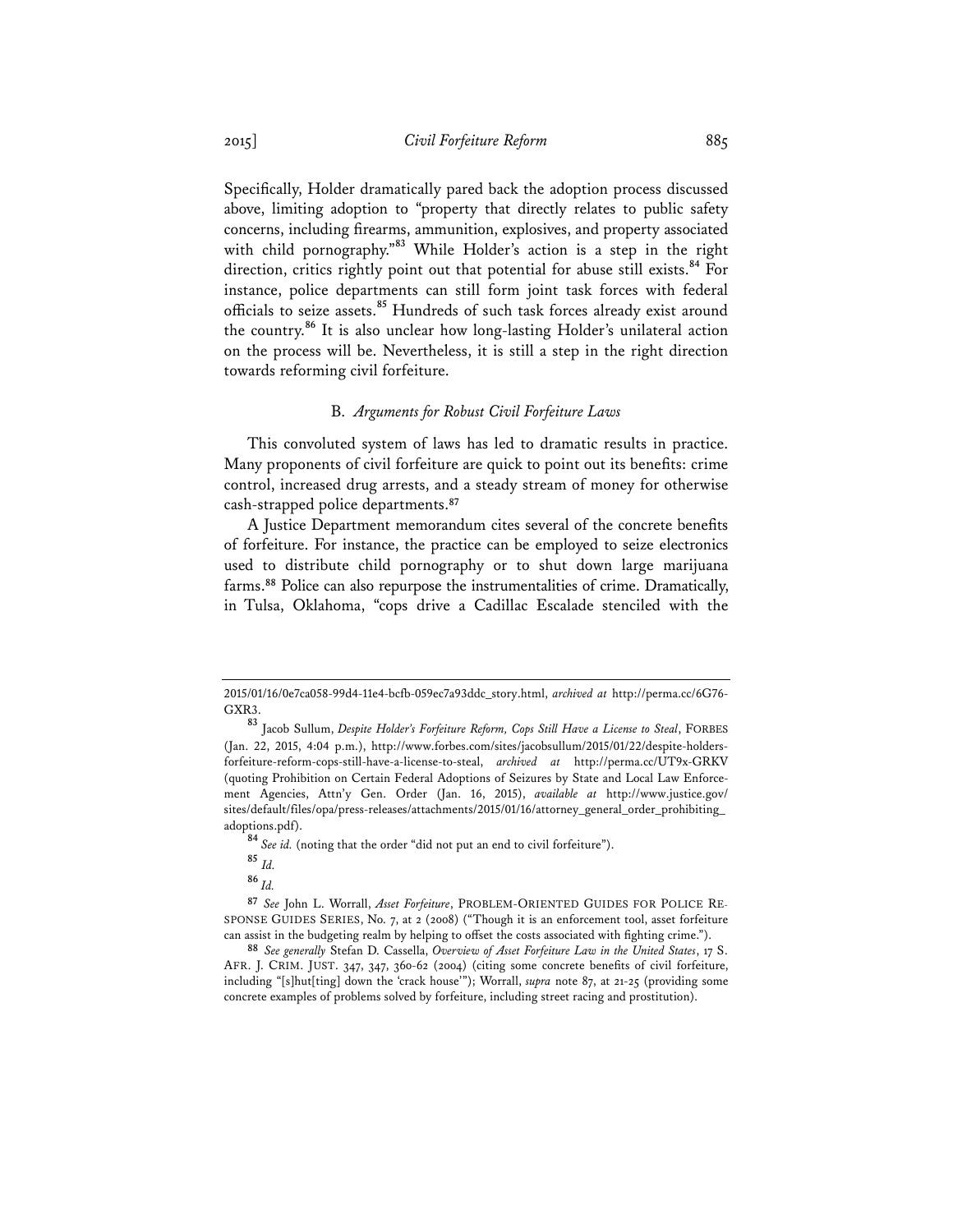words 'THIS USED TO BE A DRUG DEALER'S CAR, NOW IT'S OURS!'"**<sup>89</sup>**

Outside of seizing the direct instrumentalities of crime, civil forfeiture provides other related benefits. For instance, forfeiture strips criminals of their lavish lifestyles, sending the message that "crime doesn't pay."**<sup>90</sup>** This separates the profit motive from crime. Moreover, forfeiture allows for the seizure of assets that can be used to establish a recovery fund for victims,**<sup>91</sup>** as demonstrated recently in the aftermath of the Madoff scam.**<sup>92</sup>**

From a macro perspective, civil forfeiture has resulted in a massive level of asset seizures: the overall federal fund currently stands at \$4.2 billion.**<sup>93</sup>** Other stories of success abound. For example, Deutsche Bank forfeited \$403.8 million in late September 2011 as part of a settlement for allowing fraudulent tax shelters.**<sup>94</sup>** The U.S. Marshal's website provides a listing of all properties currently for sale, including the house once used by the infamous Russian spies captured in 2010.**<sup>95</sup>**

**<sup>93</sup>** Stillman, *supra* note 21 at 53. For current information on the fund, see U.S. DEP'T OF JUSTICE, ASSETS FORFEITURE FUND, FY 2013 PERFORMANCE BUDGET (2013), *available at* http://www.justice.gov/jmd/2013justification/pdf/fy13-aff-justification.pdf.

**<sup>94</sup>** *See* TREASURY EXEC. OFFICE FOR ASSET FORFEITURE, TREASURY FORFEITURE FUND, FY 2013 PRESIDENT'S BUDGET SUBMISSION 4 (2013), *available at* http://www.treasury.gov/ about/budget-performance/Documents/17%20-%20FY%202013%20TEOAF%20CJ.pdf ("Deutsche Bank AG (Deutsche Bank) forfeited \$403.8 million in late September 2011.").

**<sup>95</sup>** *Asset Forfeiture Program—Current Auctions/Sales*, U.S. MARSHALS SERVICE, http:// www.usmarshals.gov/assets/sales.htm (last visited Jan. 16, 2015), *archived at* http://perma.cc/GG7E-DGWH.

**<sup>89</sup>** Stillman, *supra* note 21, at 50.

**<sup>90</sup>** *See* Cassella, *supra* note 88, at 348 ("Taking the criminals' toys away . . . sends a signal to the community that the benefits of a life of crime are illusory and temporary at best."); Worrall, *supra* note 87, at 13 ("[Forfeiture] is intended to reduce criminal activity by denying offenders the profits from their crimes.").

**<sup>91</sup>** *See, e.g.*, 18 U.S.C. § 981(e)(6) (2012) (authorizing forfeiture to be used "as restoration to any victim of the offense giving rise to the forfeiture, including, in the case of a money laundering offense, any offense constituting the underlying specified unlawful activity"); Cassella, *supra* note 88, at 348 ("[R]estoration of property to victims in white-collar cases is the first priority of law enforcement when it comes to disbursing forfeited property."); Richard Weber, *Introduction*, 55 U.S. ATTYS' BULL. 1, 6 (2007) (identifying one of the guiding principles of civil forfeiture as "[r]estor[ing] property to crime victims").

**<sup>92</sup>** *See* Grant McCool, *Ruth Madoff Forfeits Asset Claims, Left with \$2.5 million*, REUTERS, June 27, 2009, *available at* http://www.reuters.com/article/2009/06/27/us-madoff-ruth-idUSTRE55Q0 BF20090627 (describing the forfeiture of the Madoff's assets); Larry Neumeister, *Peter Madoff, Bernie Madoff 's Brother, to Forfeit \$143.1 Billion on Fraud Charges*, HUFFINGTON POST (June 27, 2009), http://www.huffingtonpost.com/2012/06/27/peter-madoff-bernie-madoff\_n\_1632124.html, *archived at* http://perma.cc/Y4AG-QKG8 (reporting that Peter Madoff "agreed to the criminal forfeiture of \$143 billion, including all of his real estate and personal property").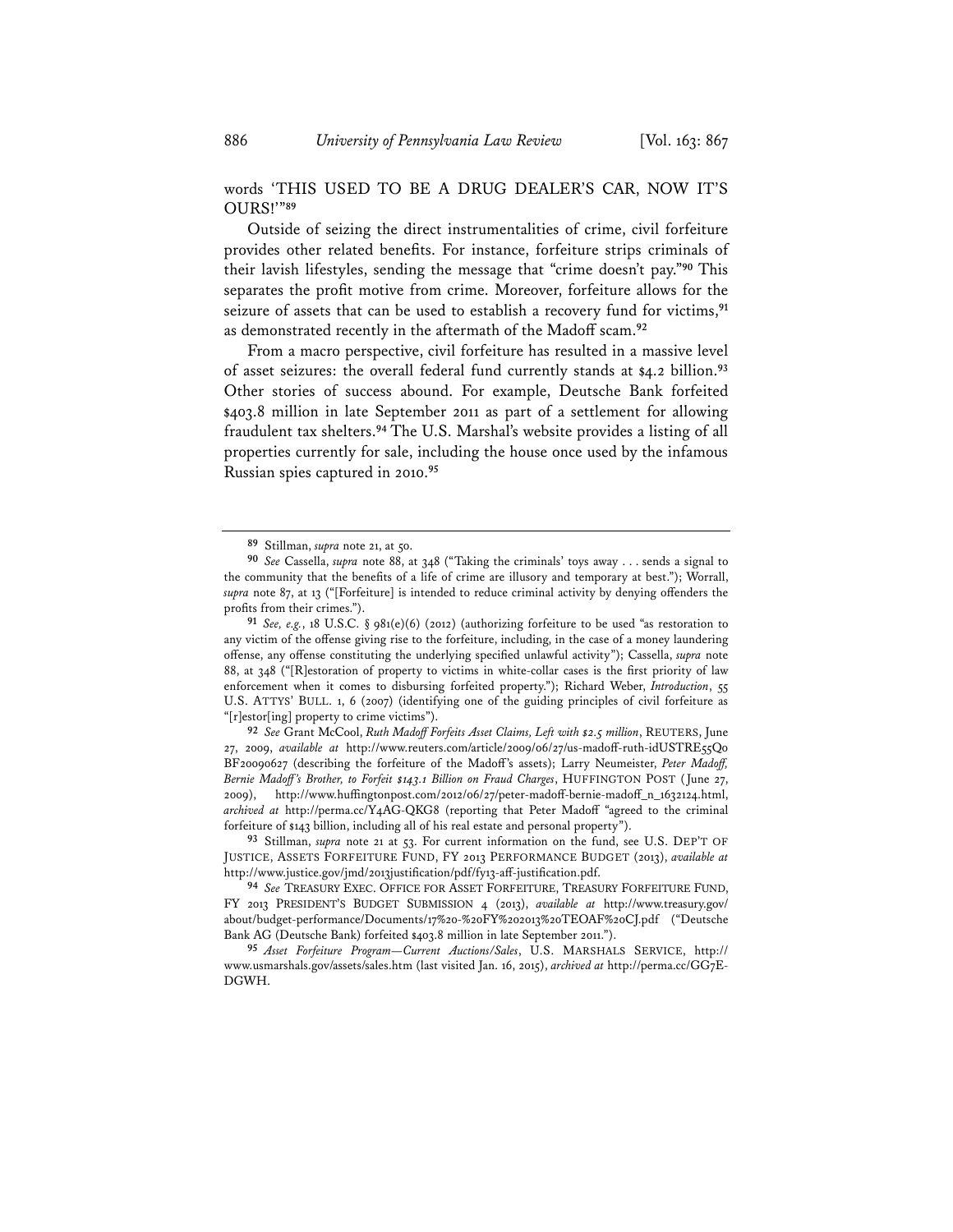#### III. REFINING THE ISSUE

As stated in the thesis, the challenge of civil forfeiture is determining how to finely tune the incentives underlying the program. Police should be encouraged to go after big-ticket items while maintaining the personal property of innocent individuals safe from government seizure.

After the more general discussion above, I refine the focus here. Since forfeiture allows for seizure of both real property and chattel, the distinction between the two is a natural and important one to make.**<sup>96</sup>** In addition to separating chattel from real property, chattel itself ought to be divided into three categories: high-value chattel (HVC) (value higher than \$10,000), mid-value chattel (MVC) (value between \$2000 and \$10,000); and low-value chattel (LVC) (value less than \$2000).

Of these, I will focus on MVC and LVC for several reasons. First, CAFRA imposes additional protections for real property. For instance, real property can never be the subject of administrative forfeiture; notice is required.**<sup>97</sup>** Second, there is also a more resilient innocent owner defense for real property.**<sup>98</sup>** Finally, there is an additional statute linked to CAFRA, section 985, which provides further safeguards for real property.**<sup>99</sup>**

I also exclude HVC for two reasons. First, police should be *encouraged* to pursue HVC, as it most strongly meets the justifications for civil forfeiture: stripping away the instrumentalities of crime or removing the fruits of criminal success.**<sup>100</sup>** More importantly, the intrinsic value of HVC forfeiture means that a legal defense is economically rational.

The economic rationality of defense is central to this Comment. Defense in forfeiture actions is expensive, and counsel is often not provided for indigent defendants.**<sup>101</sup>** Lawyers' fees only add to this cost, meaning that

**<sup>96</sup>** I lump movable currency in with chattel, although there are clearly distinctions between the two. The general focus, however, is less on the difference between property conceptions of chattel and monetary instruments, and more on the *inherent value* of the property at question. Thus, for ease of reference, chattel and currency will be considered together.

**<sup>97</sup>** *See* 18 U.S.C. § 985(c)(1) (2012) (providing for notice in civil forfeiture proceedings against property). Even before the passage of CAFRA, the Court recognized that forfeitures of real property required notice. *See* United States v. James Daniel Good Real Prop., 510 U.S. 43, 52-60 (1993) (reciting the reasons for requiring notice before forfeiture of real property).

**<sup>98</sup>** *See* 18 U.S.C. § 983(d)(3)(B)(i) (refusing to apply exceptions to the innocent owner defense if the property in question is the claimant's primary residence); Holcomb et al., *supra* note 70, at 277 tbl.2 (pointing to several states, including Alabama, Kentucky, and Maine, in which the government has the burden in the innocent owner defense *only* for real property).

**<sup>99</sup>** For instance, 18 U.S.C. § 985(b)(1)(B) provides that real property owners who are subject to forfeiture may not be evicted during the pendency of that action.

**<sup>100</sup>** *See supra* notes 78-80 and accompanying text.

**<sup>101</sup>** CAFRA only provides for counsel for indigent defendants in narrowly defined circumstances. 18 U.S.C. §  $983(b)(1)(A)$  ("If a person with standing to contest the forfeiture of property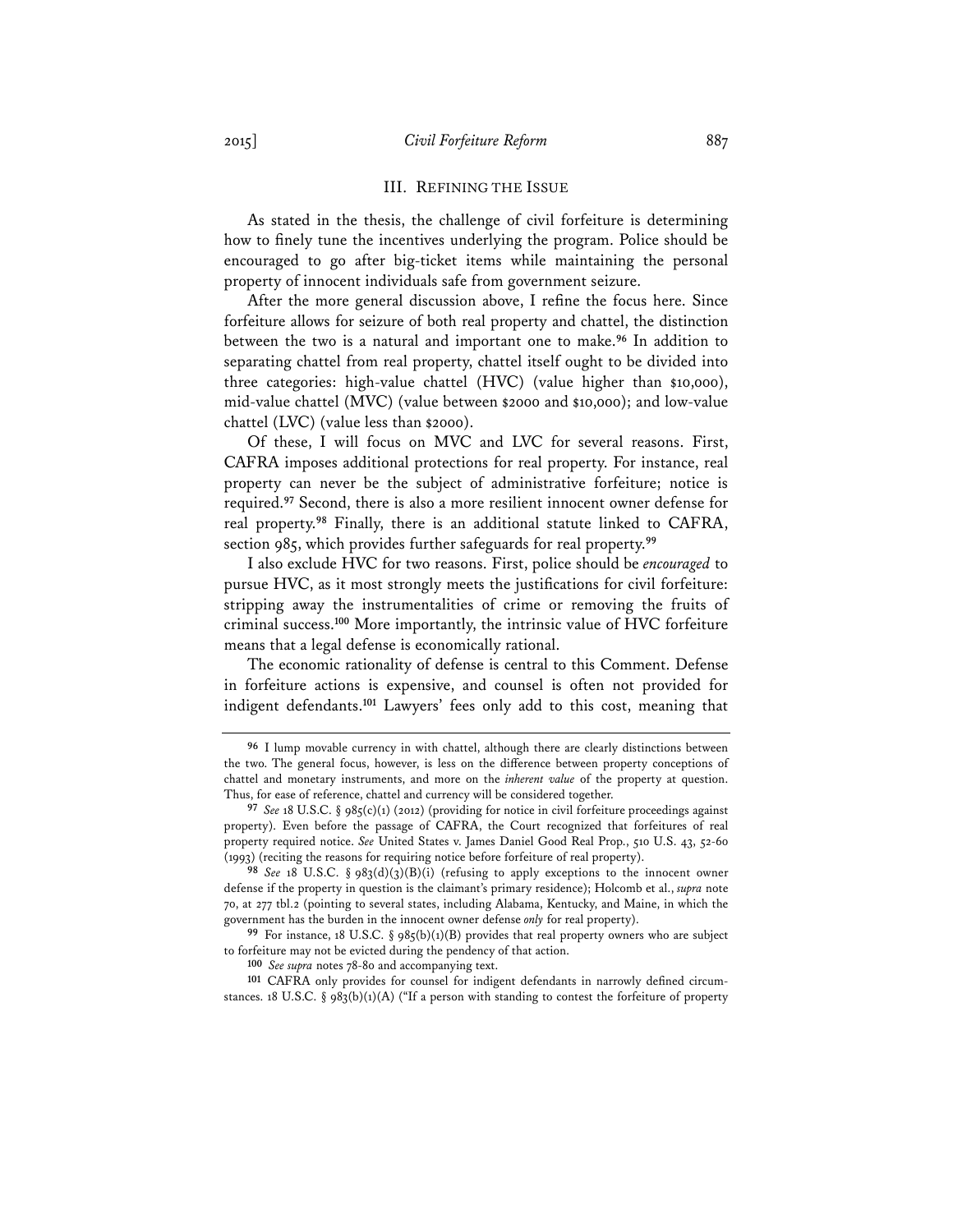HVC is oftentimes the only chattel worth defending; for instance, the American Civil Liberties Union (ACLU) estimates that the average cost of forfeiture defense in Georgia exceeds \$5000.**<sup>102</sup>**

Circumstantial evidence indicates that it is often only real property or HVC that merits a defense. Indeed, all of the seminal forfeiture cases involve the defense of real property or HVC. In *Calero-Toledo*, for instance, the property at issue was a yacht;**<sup>103</sup>** in *Bajakajian* the government sought the forfeiture of over \$300,000;**<sup>104</sup>** and in *United States v. James Daniel Good Real Property,* the property at issue was Mr. Good's home.**<sup>105</sup>** Since MVC and LVC often do not economically merit a defense, very few forfeiture cases are contested at all; the rate of contested cases pre- and post-CAFRA has only been about twenty percent.**<sup>106</sup>**

Thus, I seek to construct a system that allows for the maximum protection for mid- and low-value chattel. The focus on MVC and LVC is important, as these items represent the lion's share of forfeitures. For instance, in Georgia, the police seized \$2.76 million in forfeitures in 2011; items worth \$650 or less comprised more than half of this amount.**<sup>107</sup>**

in a judicial civil forfeiture proceeding . . . is financially unable to obtain representation by counsel, and the person is represented by counsel . . . in connection with a related criminal case, the court may authorize counsel to represent that person with respect to the claim."). Even vis-àvis counsel, CAFRA extends additional protections to real property. *See id.* § 983(b)(2)(A) (ensuring legal defense when a claimant is defending his or her residence).

**<sup>102</sup>** Chloe Cockburn, *Easy Money: Civil Asset Forfeiture Abuse by Police*, ACLU (Feb. 3, 2010, 1:16 PM), https://www.aclu.org/print/blog/criminal-law-reform/easy-money-civil-asset-forfeitureabuse-police, *archived at* http://perma.cc/N35A-MWEA.

**<sup>103</sup>** Calero-Toledo v. Pearson Yacht Leasing Co*.*, 416 U.S. 663, 664 (1974).

**<sup>104</sup>** United States v. Bajakajian, 524 U.S. 321, 324 (1998).

**<sup>105</sup>** United States v. James Daniel Good Real Prop., 510 U.S. 43, 46 (1993).

**<sup>106</sup>** *See Oversight of Federal Asset Forfeiture: Its Role in Fighting Crime: Hearing Before the Subcomm. on Criminal Justice Oversight of the S. Comm. on the Judiciary*, 106th Cong. 90 (1999) (statement of Roger Pilon, Dir., Cato Ctr. for Constitutional Studies) ("The Justice Department's principal spokesman for forfeiture has claimed that 80 percent of forfeitures are uncontested." (internal quotation marks omitted)); Cassella, *supra* note 88, at 354 n.20 ("Prior to the enactment of the Civil Asset Forfeiture Reform Act of 2000 (CAFRA), the Drug Enforcement Administration (DEA) estimated that 85 percent of forfeitures in drug cases were uncontested. Since CAFRA, which made it easier to contest a forfeiture action, the number of uncontested DEA cases has dropped to 80 percent."); Mike Fishburn, *Gored by the Ox: A Discussion of the Federal and Texas Laws that Empower Civil-Asset Forfeiture*, 26 RUTGERS L. REC. 4, 19 (2002) ("About eighty percent of all civil-forfeiture cases are uncontested.").

**<sup>107</sup>** *See* Stillman, *supra* note 21, at 57 ("In 2011 . . . fifty-eight local, county, and statewide police forces in Georgia brought in \$2.76 million in forfeitures; more than half the items taken were worth less than six hundred and fifty dollars."); *see also* Nick Sibilla, *DA's Office in Georgia Used Asset Forfeiture Funds on Booze, Steak, Galas, and to See Ceelo Green*, INST. FOR JUST. (Oct. 11, 2013) [hereinafter Sibilla, *DA's Office in Georgia*], http://ij.org/da-s-office-in-georgia-used-asset-forfeiturefunds-on-booze-steak-galas-and-to-see-ceelo-green, *archived at* http://perma.cc/3Z78-A7KW ("As for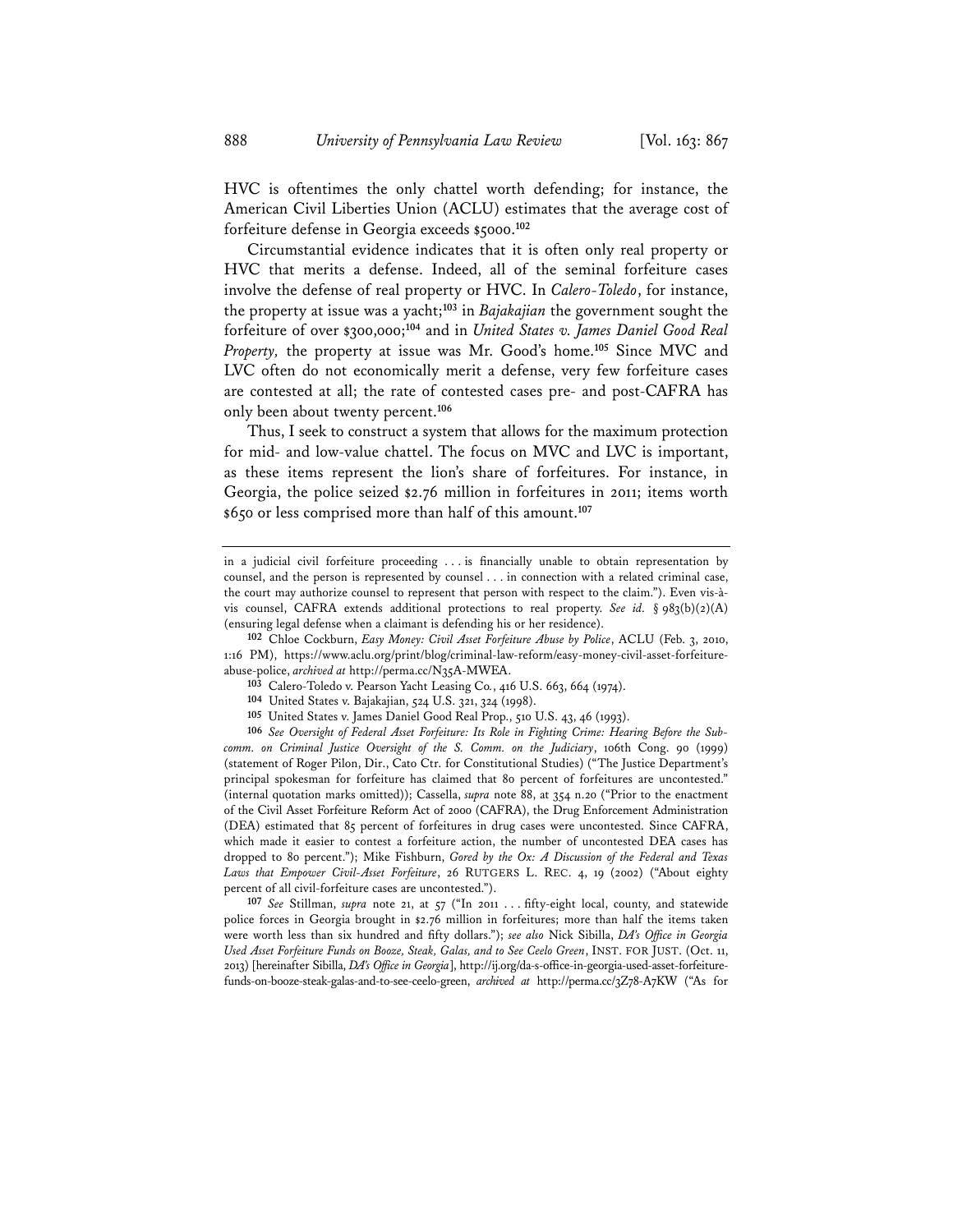The dispersion of the practice is hard to estimate, as many states simply do not report forfeiture data.**<sup>108</sup>** However, a survey on Westlaw is revealing. Perusing the first fifty results for a search for "Civil Forfeiture" within a three-month time frame returned forty-eight results that constitute HVC.**<sup>109</sup>** Representative cases like *United States v. 2,000,000 in U.S. Currency***<sup>110</sup>** or *United States v. 2005 Porsche Cayenne***<sup>111</sup>** dominate the landscape. Only two results were even in the realm of MVC: *United States v. Approximately \$3,199 in U.S. Currency***<sup>112</sup>** and *United States v. One 2005 Jeep Cherokee Ltd.***<sup>113</sup>**

LVC is not represented at all in this search. We can thus infer that it is simply not worth the time or energy to contest the seizure of LVC. Police, then, can essentially seize LVC without check. Protecting this type of chattel is rendered even more important because police are often incentivized to pursue MVC and LVC forfeiture: "When there's less than \$2,000 at stake, law enforcement agencies in the state get to keep 70 percent of what they take. If more than \$2,000 is taken, departments can keep half."**<sup>114</sup>**

**<sup>108</sup>** *See* WILLIAMS ET AL., *supra* note 19, at 27 (explaining that only nineteen states provide "reliably useful information" about forfeiture).

a Porsche purchased with fraudulent proceeds).

**<sup>112</sup>** No. 07-1587, 2013 WL 486278, \*1 (E.D. Cal. Feb. 6, 2013) (concerning the forfeiture of less than \$4,000 in jewelry).

**<sup>113</sup>** No. 12-720, 2013 WL 6440508, at \*1 (W.D. Wis. Dec. 9, 2013) (concering the forfeiture of a Jeep Cherokee in relation to a drug transaction). **114** Radley Balko, *Under Asset Forfeiture Law, Wisconsin Cops Confiscate Families' Bail Money*,

HUFFINGTON POST, http://www.huffingtonpost.com/2012/05/20/asset-forfeiture-wisconsin-bailconfiscated\_n\_1522328.html (last updated May 21, 2012, 2:53 PM), *archived at* http://perma.cc/FZ W2-DWLP. Many commentators have sounded the alarm that the current economic incentive structure essentially renders forfeitures of LVC and MVC immune to accountability. *See, e.g.*, Karis Ann-Yu Chi, Comment, *Follow the Money: Getting to the Root of the Problem with Civil Asset Forfeiture in California*, 90 CALIF. L. REV. 1635, 1642 (2002) ("Some defense attorneys . . . will not accept a case unless the forfeiture value is large. The expense may discourage contests. For example, it would not be economical to spend \$10,000 in attorney's fees to contest the forfeiture of a \$5,000 car."); Randy Balko, *Tennessee Asset Forfeiture Bill Seeks to Abolish Abusive Police Practice*, HUFFINGTON POST (last updated Mar. 22, 2013, 3:35 PM), http://www.huffingtonpost.com/

the property being seized in the Peach State, the median value was worth \$647. Evidently, forfeiture mainly targets working-class Georgians, not drug kingpins."); Nick Sibilla, *Seize First, Ask Questions Later: Philadelphia Police Take Over \$6 Million a Year in Civil Asset Forfeiture*, INST. FOR JUST., http://ij.org/seize-first-ask-questions-later-philadelphia-police-take-over-6-million-ayear-in-civil-asset-forfeiture (last visited Jan. 16, 2015), *archived at* http://perma.cc/ T6VU-E4SH ("The average amount of cash taken in a currency forfeiture case was \$550, while some cases involved amounts less than \$100, belying the myth that forfeiture mainly takes money from drug kingpins.").

**<sup>109</sup>** Search Results, WESTLAW NEXT, http://next.westlaw.com (search for "civil forfeiture," then select "Cases" in the "View" menu and "Last three months" in the "Date" menu) (last visited Jan. 16, 2015).

**<sup>110</sup>** No. 12-1279-18, 2013 WL 5462320, at \*1 (M.D. Fla. Oct. 2, 2013) (concerning the forfeiture of two million dollars in relation to money laundering). **111** No. 12-423, 2013 WL 5755044, at \*2 (M.D.N.C. Oct. 23, 2013) (concerning the forfeiture of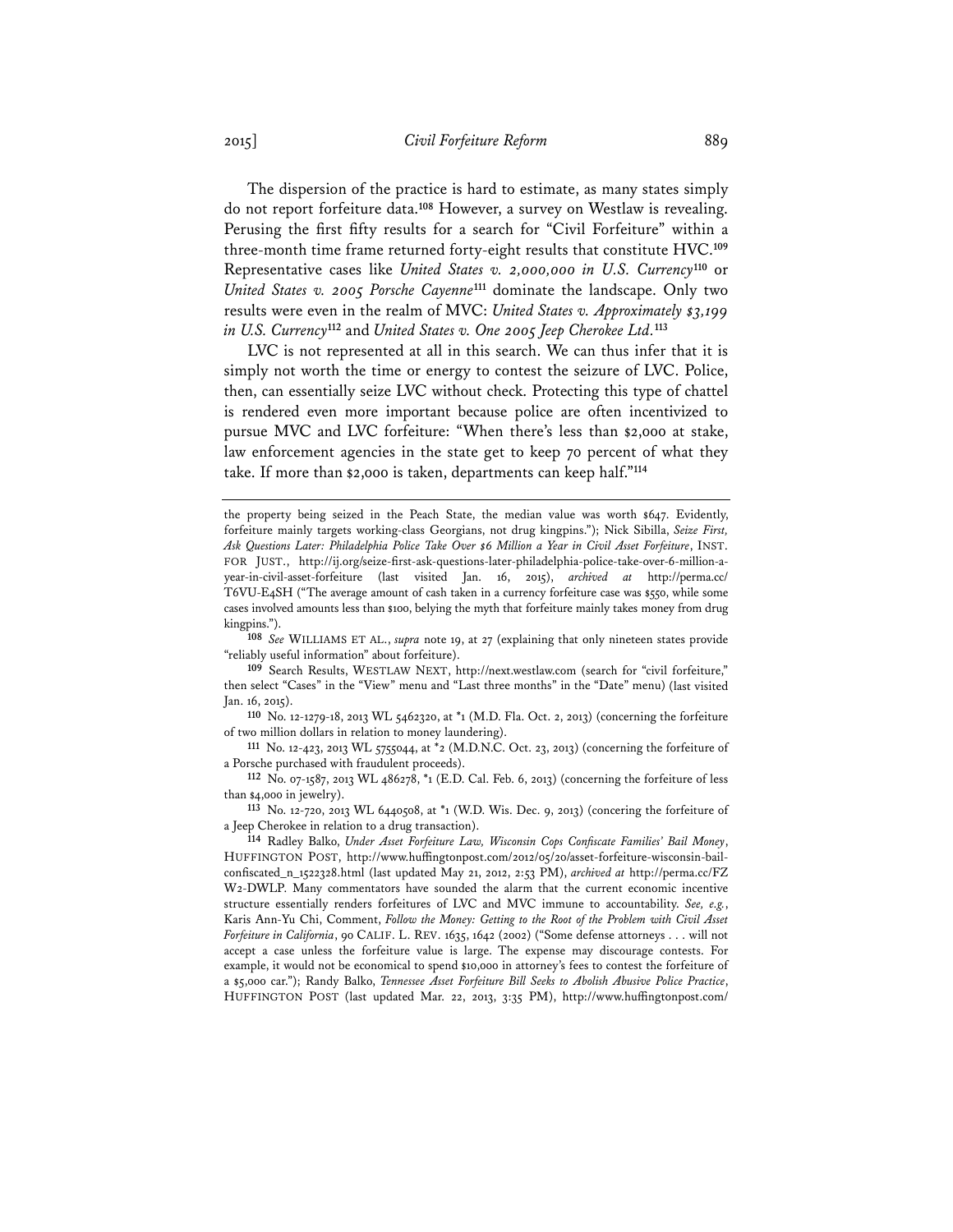The challenge, then, is to design a system that can adequately protect against the abuse of forfeiture as directed against MVC and LVC, while encouraging the lawful pursuit of forfeiture against real property and HVC.

#### IV. POTENTIAL SOLUTIONS

Forfeiture—hotly debated in the 1990s—is again assuming a place among the pressing legal issues of the day. As such, multiple groups have proposed different solutions for addressing the current national forfeiture landscape. Unfortunately, none of these solutions adequately addresses the general problems of civil forfeiture or the more specific problem of MVC and LVC forfeiture.

### A. *Inaction*

Much of the current law enforcement establishment argues vociferously against any changes to civil forfeiture, through both public and political advocacy.**<sup>115</sup>** The arguments in favor of maintaining the existing forfeiture system can be reduced to two components (1) that forfeiture is an effective mode of crime control and (2) that forfeiture provides benefits to law enforcement that makes them more effectively able to police drug crime.

On the first point, law enforcement and prosecutors argue that civil forfeiture is an essential tool in their arsenal and ought not to be tampered with. Indeed, during the CAFRA hearings, the Director of the Department of Justice's forfeiture program testified that "[a]sset forfeiture can be to modern law enforcement what air power is to modern warfare."**<sup>116</sup>**

Others have echoed this refrain. The Fourth Circuit, in *United States v. Two Tracts of Real Property with Buildings*, called forfeiture "[o]ne of the most potent weapons in the government's war on drugs."**<sup>117</sup>** This is the case because, although low-level drug dealers are essentially fungible, the

<sup>2013/03/22/</sup>tennessee-asset-forfeiture\_n\_2933246.html, *archived at* http://perma.cc/PK5S-2WWY ("People are also less likely to go to court to demand the return of smaller amounts of cash or property of lesser value—even if they're innocent—because the cost of winning it back often exceeds its value."); J. F., *Fighting Crime Through Superior Steak*, ECONOMIST (Oct. 15, 2013, 2:28 PM), http://www.economist.com/blogs/democracyinamerica/2013/10/asset-forfeiture, *archived at* http://perma.cc/4ZVY-P6VM ("This sounds as though federal investigators are taking poor people's money and stuff so that friends of the Fulton County DA's office can eat crab cakes in champagne sauce and enjoy a fancy Christmas party.").

**<sup>115</sup>** For a discussion of the difficulty of changing civil forfeiture laws via the political process, see *infra* notes 255-258 and accompanying text.

**<sup>116</sup>** Blumenson & Nilsen, *supra* note 33, at 55 (citation omitted).

**<sup>117</sup>** 998 F.2d 204, 213 (1993).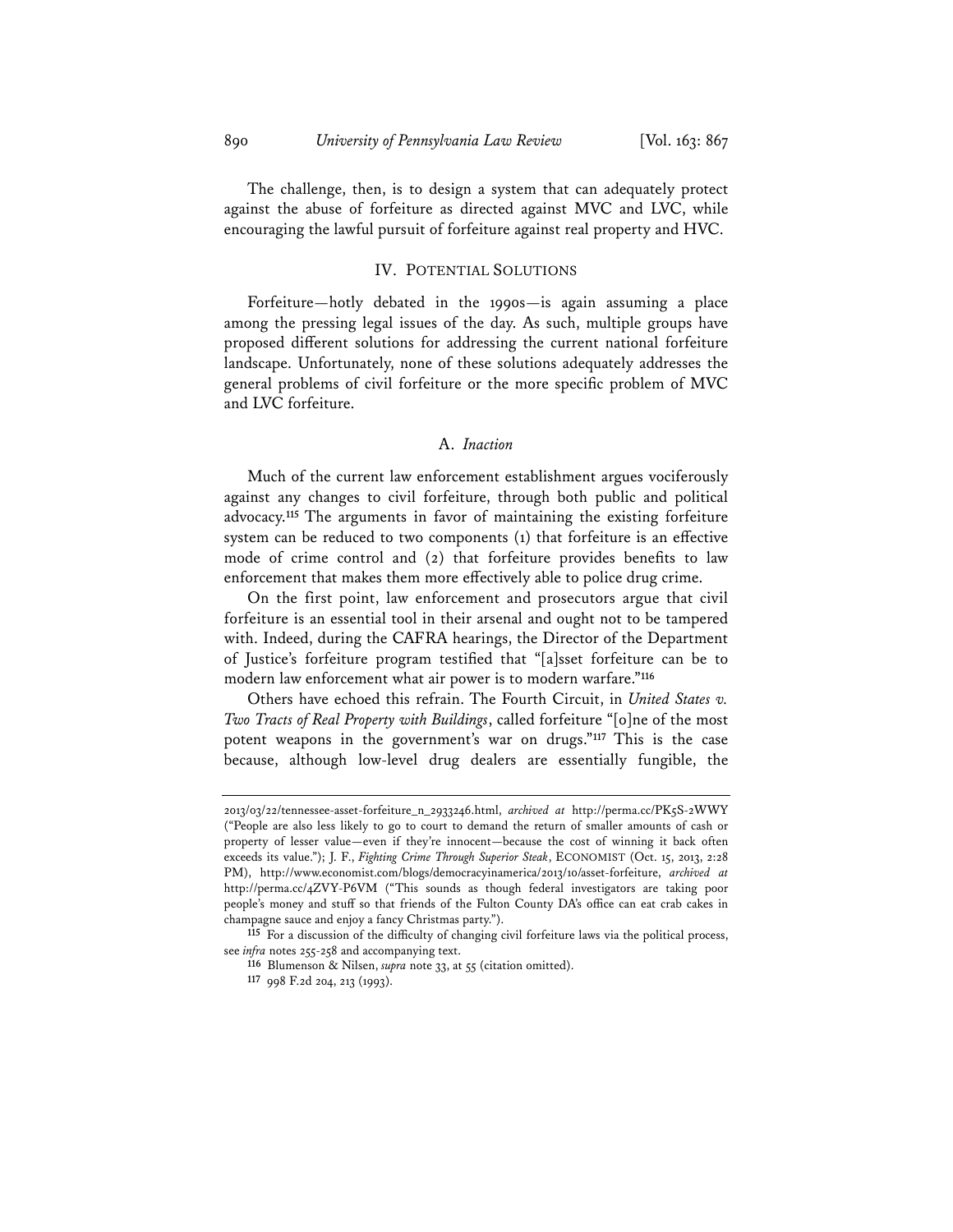property used to make or distribute drugs is often expensive or difficult to attain; thus, seizing this property can be more effective in stopping drug distribution than seizing any individual dealer.**<sup>118</sup>** Moreover, forfeiture sends an important message to criminals that "crime doesn't pay," and thus has the potential to act as a deterrent to individuals contemplating criminal activity.**<sup>119</sup>**

Law enforcement advocates also argue that as forfeiture allows for more effective enforcement against drug criminals, it produces fringe benefits that further control crime. Scholars note that "[p]olice and prosecutors argue that 21 U.S.C. § 881 enables them to carry out ordinary law enforcement business and raise money at the same time—to do well by doing good."**<sup>120</sup>**

Relatedly, law enforcement groups maintain that forfeiture is critical to maintaining their bottom lines.**<sup>121</sup>** Without such funds, law enforcement would be bereft of critical equipment and other materials needed to combat illegal drug distribution effectively.**<sup>122</sup>** Numerous commentators note the reliance of law enforcement on forfeiture to provide their offices with equipment. For instance, FBI Special Agent Victor E. Hartman, in a 2001 bulletin, remarked that "[a]sset forfeiture laws . . . allow law enforcement to use proceeds of certain seizures for equipment and other needs."**<sup>123</sup>** As Stillman recounts, not only is the cash from sold property leveraged to benefit the department, but police often directly repurpose the vehicles of drug dealers.**<sup>124</sup>**

**<sup>118</sup>** *See* Blumenson & Nilsen, *supra* note 33, at 44 ("When criminal prosecution sends a drug dealer to jail, a subordinate will most likely take his place, but seizing the means of production and other capital may shut down the trafficking business for good.").

**<sup>119</sup>** Worrall, *supra* note 87, at 13 (explaining how forfeiture denies criminals the profits from their crimes).

**<sup>120</sup>** Blumenson & Nilsen, *supra* note 33, at 55; *see also* Alison Roberts Solomon, *Drugs and Money: How Successful Is the Seizure and Forfeiture Program at Raising Revenue and Distributing Proceeds?*, 42 EMORY L.J. 1149, 1161 (1993) ("[T]he purposes of § 881 civil forfeiture include . . . denying drug dealers the proceeds of ill gotten gains." (citations and internal quotation marks omitted)). Section 881 was later reformed as CAFRA. *See supra* notes 35-43 (providing a more detailed discussion of CAFRA).

**<sup>121</sup>** *See* Worrall, *supra* note 87, at 14 ("The obvious advantage of asset forfeiture is its potential to boost an agency's bottom line.").

**<sup>122</sup>** Caplin & Drysdale, Chartered v. United States, 491 U.S. 617, 629 (1989) ("[T]he Government has a pecuniary interest in forfeiture that goes beyond merely separating a criminal from his ill-gotten gains; that legitimate interest extends to recovering *all* forfeitable assets, for such assets are deposited in a Fund that supports law-enforcement efforts in a variety of important and useful ways.").

**<sup>123</sup>** Victor E. Hartman, *Implementing an Asset Forfeiture Program*, 70 FBI LAW ENFORCE-MENT BULL. 1, 2 (2001).

**<sup>124</sup>** Stillman, *supra* note 21, at 50 ("[Forfeiture] enables authorities to confiscate cash or property obtained through illicit means, and, in many states, funnel the proceeds directly into the fight against crime.").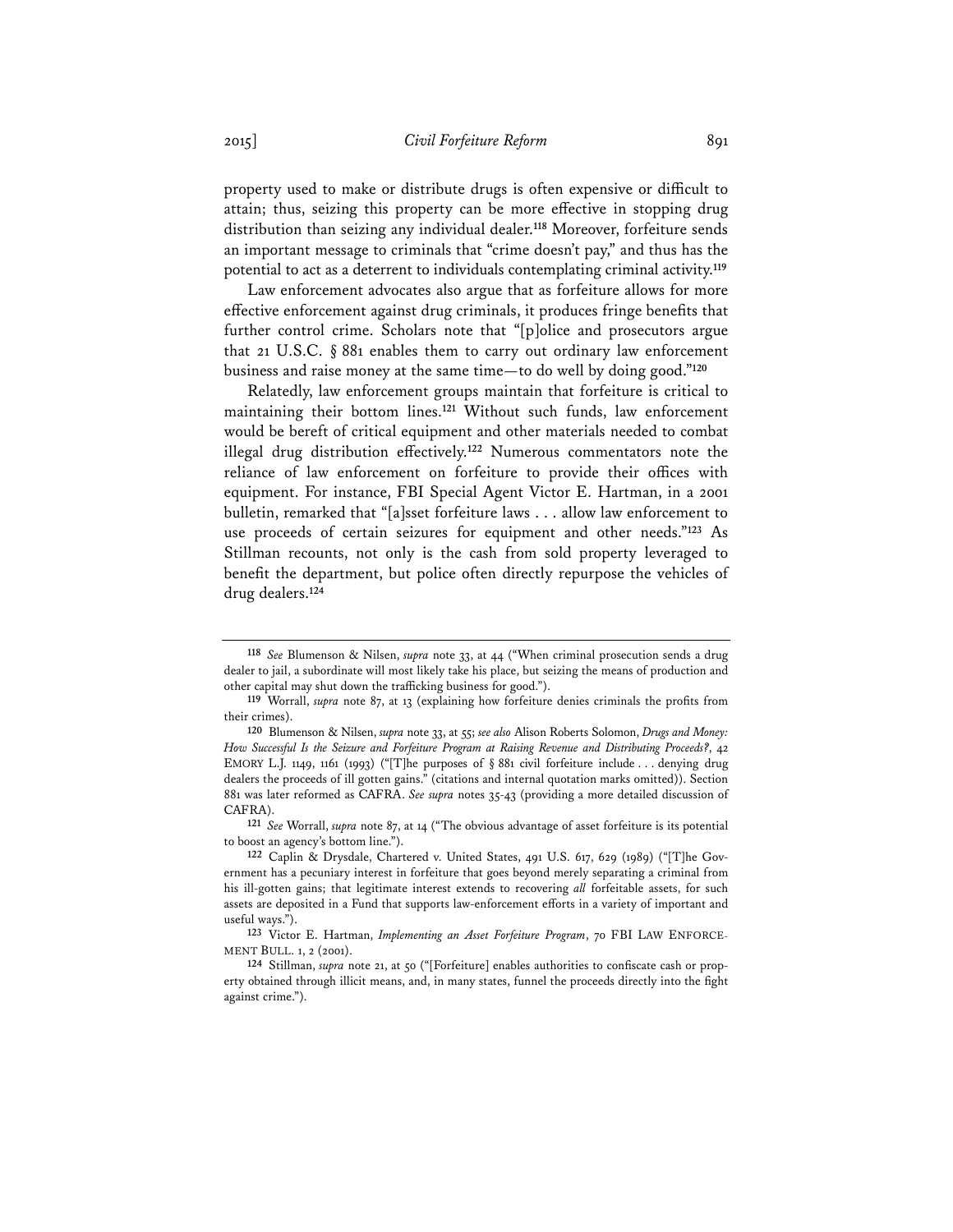The arguments are crafted pragmatically. In a U.S. Attorneys' Bulletin, Craig Gaumer explained: "Federal civil forfeiture law is a prosecutor's secret weapon, a valuable tool used to guarantee that wrongdoers do not reap the financial benefits of criminal activity or continue to use the tools of their illegal trade."**<sup>125</sup>** By contrast, many local officials are even blunter, acknowledging that forfeiture is simply essential to maintaining their operating budgets.**<sup>126</sup>**

Law enforcement is thus intensely critical of restricting forfeiture, which it sees as both directly and indirectly aiding their ability to combat illegal drug distribution. Law enforcement agencies would be loath to see their "most favored weapon" neutered.<sup>127</sup> Accordingly, law enforcement groups such as Community Oriented Policing Services (COPS) point out that the benefits of forfeiture outweigh the negatives and conclude that "it is difficult to fault financially strapped law enforcement agencies for seeking resources to continue their crime-fighting efforts."**<sup>128</sup>**

Many of these agencies claim that outrage over forfeiture abuse misunderstands the practice.**<sup>129</sup>** Therefore, many organizations attempt to communicate the benefits of civil forfeiture to their communities through education and outreach programs.**<sup>130</sup>**

Despite the vehement opposition of law enforcement agencies and some federal officials, the current pernicious use of forfeiture is out of control.**<sup>131</sup>**

**<sup>127</sup>** M. Lynette Eaddy, *How Much is Too Much? Civil Forfeitures and the Excessive Fines Clause After* Austin v. United States, 45 FLA. L. REV. 709, 711 (1993) ("In its ongoing war against drugs, civil forfeiture has perhaps been the federal government's most favored weapon.").

**<sup>128</sup>** Worrall, *supra* note 87, at 29.

**<sup>129</sup>** *See id.* at 28 ("The 'Possible Criticisms and Negative Consequences' section . . . may give the impression that forfeiture's negatives outweigh its positives. Nothing could be further from the truth."); *see also* Shaila Dewan, *Police Departments Use Wish List When Deciding Which Assets to Seize*, N.Y. TIMES, Nov. 10, 2014, at A12 ("In defense of the practice, Gary Bergman, a prosecutor with the Prosecuting Attorneys' Council of Georgia, said civil forfeiture had been distorted in news reports.").

**<sup>130</sup>** *See* Weber, *supra* note 91, at 1 (defining one of the goals of the "Strategic Plan" as "[c]ommunicat[ing] the benefits and accomplishments of the [Asset Forfeiture] Program to law enforcement leadership, government leaders, and the American public").

**<sup>131</sup>** *See supra* notes 94-102 and accompanying text (describing the abuse and underreporting of MVC or LVC forfeiture often due to the financial incentives police have to pursue such forfeiture and noting that the property is not valuable enough to merit a defense); *see also infra* notes 149-151 and accompanying text (detailing the use of waivers in forfeiture proceedings to avoid contestation

**<sup>125</sup>** Craig Gaumer, *A Prosecutor's Secret Weapon: Federal Civil Forfeiture Law*, 55 U.S. ATTYS' BULL. 59, 59 (2007).

**<sup>126</sup>** *See* Stillman, *supra* note 21, at 50 (quoting Steve Westbrook, the Executive Director of the Sheriff's Association of Texas, as saying: "We all know the way things are right now—budgets are tight . . . . [Forfeiture is] definitely a valuable asset to law enforcement, for purchasing equipment and getting things you normally wouldn't be able to get to fight crime." (internal quotation marks omitted)).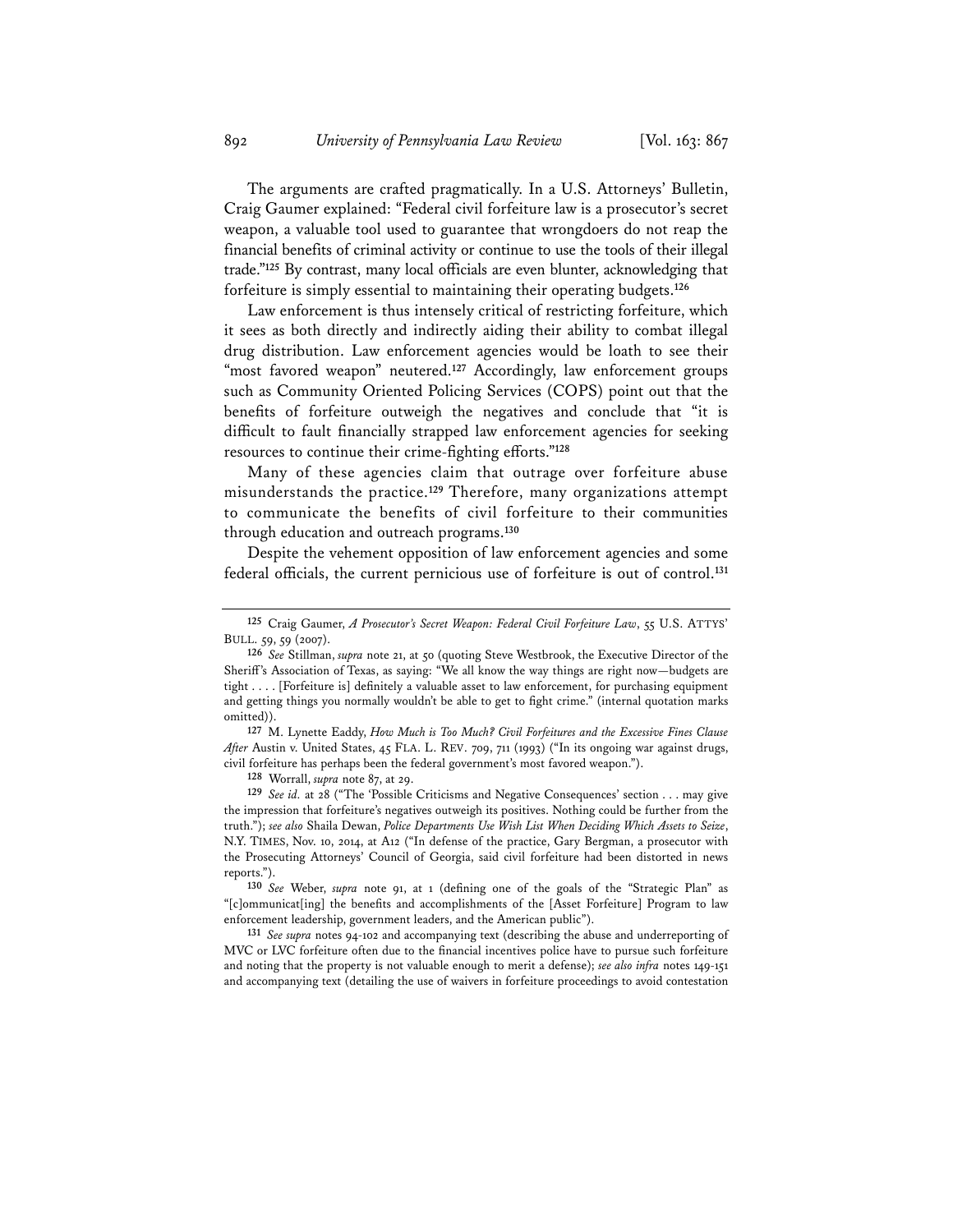As such, simply maintaining the status quo or promoting public education of the benefits of forfeiture programs is insufficient to solve any of the problems associated with forfeiture.

#### B. *Expanding Constitutional Defenses*

Expanding constitutional defenses is a problematic proposition, as the *property* is the defendant in forfeiture actions, with the owner standing as a third party claimant.**<sup>132</sup>** Hence, the property is relatively unprotected by the Constitution, as "few of the constitutional safeguards imposed on criminal prosecutions apply [in civil actions against property]."**<sup>133</sup>** In forfeiture proceedings, there is no presumption of innocence,**<sup>134</sup>** no right to attorney representation,**<sup>135</sup>** and no hearsay objection.**<sup>136</sup>**

However, the major difficulty with expanding constitutional defenses is as noted previously—that most MVC and LVC simply are not economically valuable enough to merit a defense, absent a blanket right to counsel.**<sup>137</sup>** Although constitutional doctrines *may* apply, any application will in effect never be tested because these cases are simply not litigated.

in forfeiture cases); *infra* notes 181-183 and accompanying text (explaining how the perverse incentives behind forfeiture result in poor or corrupt policing).

**<sup>132</sup>** *Cf.* United States v. Certain Real Prop. at 317 Nick Fitchard Rd., 579 F.3d 1315, 1317 (11th Cir. 2009) (naming the three claimants in the action); Claudio Riedi, Comment, *To Shift or to Shaft: Attorney Fees for Prevailing Claimants in Civil Forfeiture Suits*, 47 U. MIAMI L. REV. 147, 156 (1992) ("[T]he claimant must prove her case by a preponderance of the evidence to be entitled to the return of her property.").

**<sup>133</sup>** Blumenson & Nilsen, *supra* note 33, at 47-48.

**<sup>134</sup>** *See, e.g.*, Leyh v. Prop. Clerk of City of N.Y. Police Dep't, 774 F. Supp. 742, 746 (E.D.N.Y. 1991) ("As noted above, the 'presumption of innocence' is inapplicable to a non-criminal proceeding such as the civil forfeiture action."); Nkechi Taifa, *Civil Forfeiture vs. Civil Liberties*, 39 N.Y.L. SCH. L. REV. 95, 97 (1994) ("While human defendants enjoy a presumption of innocence . . . inanimate defendants in forfeiture actions are presumed guilty based upon probable cause that they have been used in the commission of a crime.").

**<sup>135</sup>** United States v. \$292,888.04 in U.S. Currency, 54 F.3d 564, 569 (9th Cir. 1995) (declining to extend a Sixth Amendment right to counsel in the forfeiture context because the proceeding was not criminal).

**<sup>136</sup>** United States v. Zucker, 161 U.S. 475, 480-82 (1896) (holding that the right to confront adverse witnesses does not apply in forfeiture proceedings).

**<sup>137</sup>** *See supra* note 112 and accompanying text (comparing attorneys' fees with the average property seized in civil forfeiture and noting the troubling difference in value).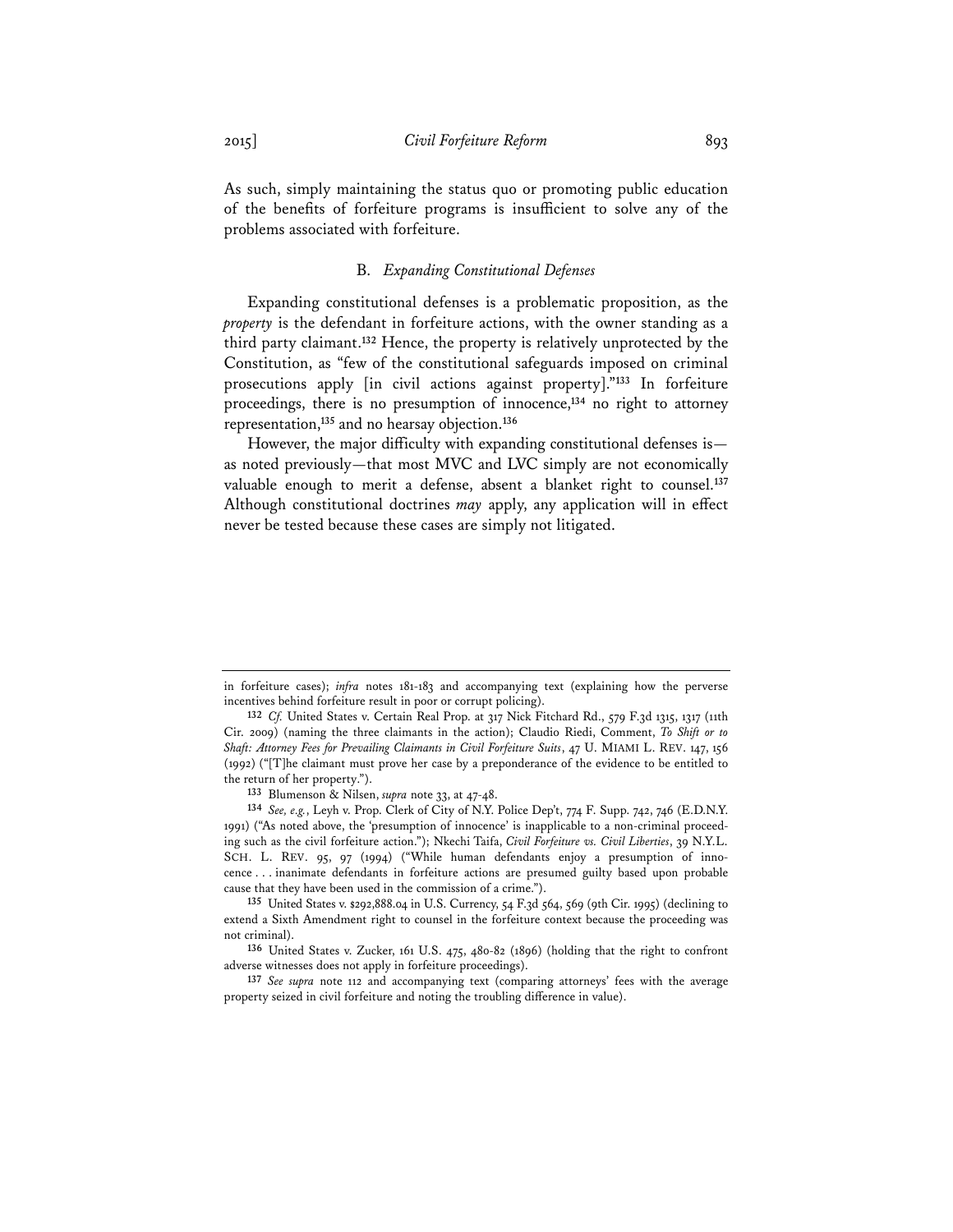#### 1. Double Jeopardy

Under the traditional view, espoused in *Ursery v. United States*, double jeopardy does not apply to civil forfeiture because it is not punishment in the traditional sense.**<sup>138</sup>**

The Double Jeopardy Clause provides: "[N]or shall any person be subject for the same offence to be twice put in jeopardy of life or limb."**<sup>139</sup>** The clause prohibits subjecting a defendant to successive trials and successive punishments for the same offense.**<sup>140</sup>** In *Ursery*, however, the Court overruled both the Sixth and Ninth Circuits, which had held that civil forfeiture constituted punishment in the context of double jeopardy.**<sup>141</sup>**

The distinction between *civil* and *criminal* proceedings was central to the Court's analysis in *Ursery*. By holding that forfeiture was not punishment, the Court signaled that forfeiture lay beyond the purview of the Fifth Amendment.

This distinction between civil forfeiture and criminal punishment reaches its *ne plus ultra* in cases like *United States v. One Assortment of 89 Firearms*, which hold that even acquittal in an underlying criminal case does not preclude an in rem forfeiture action against associated property.**<sup>142</sup>** The Court will apply the Double Jeopardy Clause only when the statutory provision turns the "civil trial into a criminal one."**<sup>143</sup>**

The Court's analysis is problematic on several levels. As many point out, this standard will effectively *never* provide double jeopardy protection in civil forfeiture.**<sup>144</sup>** Troublingly, the Court's rationale explicitly depends on

**<sup>138</sup>** 518 U.S. 267, 270-71 (1996) ("These civil forfeitures (and civil forfeitures generally), we hold, do not constitute 'punishment' for purposes of the Double Jeopardy Clause.").

**<sup>139</sup>** U.S. CONST. amend. V.

**<sup>140</sup>** U.S. v. Dixon, 509 U.S. 688, 696 (1993) ("This protection applies both to successive punishments and to successive prosecutions for the same criminal offense."). **<sup>141</sup>** *Ursery*, 518 U.S. at 274 ("[T]his Court has considered the application of the Double Jeop-

ardy Clause to civil forfeitures, consistently concluding that the Clause does not apply to such actions because they do not impose punishment.").

**<sup>142</sup>** 465 U.S. 354, 366 (1984) ("We hold that a gun owner's acquittal on criminal charges involving firearms does not preclude a subsequent *in rem* forfeiture proceeding against those firearms.").

**<sup>143</sup>** Susan R. Klein, *Civil In Rem Forfeiture and Double Jeopardy*, 82 IOWA L. REV. 183, 234 (1996); *see also* 89 Firearms, 465 U.S. at 362 ("Unless the forfeiture sanction was intended as punishment, so that the proceeding is essentially criminal in character, the Double Jeopardy Clause is not applicable."). **144** Klein, *supra* note 143, at 229, notes that this bar is so high it can almost never be met.

Indeed, it is often only met in the context of deportation or juvenile proceedings. *Id.*; *see also, e.g.*, Kennedy v. Mendoza-Martinez, 372 U.S. 144, 165-66 (1963) ("Congress has plainly employed the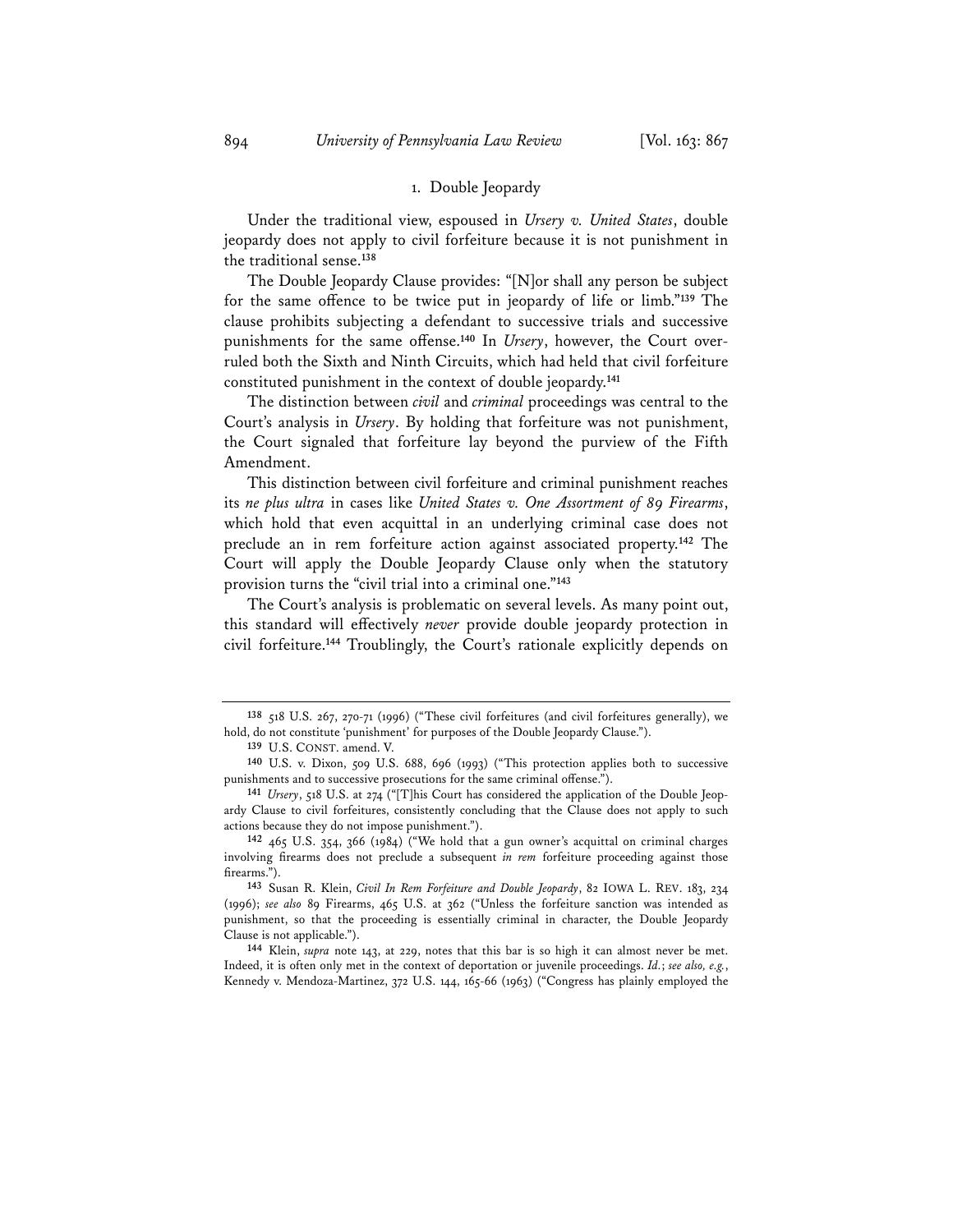the historical justification for forfeiture, which is no longer applicable.**<sup>145</sup>** The Court has also set up different standards of "punishment" in its forfeiture cases for purposes of comparing Fifth Amendment analysis with Eighth Amendment analysis.**<sup>146</sup>**

The central problem is the Court's normative focus on the successive punishment, rather than successive prosecution, rationale for double jeopardy.**<sup>147</sup>** In practice, prosecutors who fail in criminal trials will often bring forfeiture proceedings to get a "second bite at the apple" with a lower standard of proof.**<sup>148</sup>** These actions are just like sequential criminal proceedings, and commentators urge that they be treated accordingly by extending double jeopardy protection to forfeiture actions.**<sup>149</sup>**

Although double jeopardy analysis could conceivably provide a framework to protect forfeiture claimants, such a result is unlikely for two reasons. First, the application of double jeopardy to forfeiture proceedings could undermine the "legal fiction" of forfeiture, which the Court has thus far been loath to abandon. Second, many civil forfeiture actions are brought without a parallel criminal action, thus evading any sort of double jeopardy protection altogether.

On the first ground, it is unlikely that the Court would extend double jeopardy protection to forfeiture actions because an admission of the applicability of double jeopardy would directly contravene the central

**<sup>146</sup>** *Compare* United States v. Bajakajian, 524 U.S. 321, 333 (1998) (describing the forfeiture as punitive because the government proceeded directly against Bajakajian in personam rather than against his currency in rem), *with Ursery*, 518 U.S. at 278 ("*In rem* civil forfeiture is a remedial civil sanction, distinct from potentially punitive *in personam* civil penalties such as fines, and does not constitute a punishment under the Double Jeopardy Clause."). However, language in *Bajakajian* indicates that the historical "guilty property" legal fiction continues to undergird the Court's analysis: "Acceptance of the Government's argument would require us to expand the traditional understanding of instrumentality forfeitures. This we decline to do. Instrumentalities historically have been treated as a form of 'guilty property' that can be forfeited in civil *in rem* proceedings." 524 U.S. at 333.

**<sup>147</sup>** Klein, *supra* note 143, at 265 ("These abusive parallel civil in rem forfeiture and criminal proceedings should be barred under the successive prosecution prong of the Double Jeopardy Clause.").

**<sup>148</sup>** *Id.* at 259.

**<sup>149</sup>** *See id.* (suggesting that because prosecutors can punish defendants through civil actions, forfeiture actions should be considered among those actions that the Double Jeopardy Clause was designed to prohibit).

sanction of deprivation of nationality as a punishment . . . without affording the procedural safeguards guaranteed by the Fifth and Sixth Amendments.").

**<sup>145</sup>** *Ursery*, 518 U.S. at 282 (explaining that the historical rationale behind forfeiture was central to understanding the distinction between civil and criminal penalties). Justice Stevens, in his dissent in the case, noted that a continued reliance on forfeiture's historical in rem roots may be inappropriate. *Id.* at 301 (Stevens, J., dissenting) (calling the historical fiction of treating forfeiture as an in rem proceeding only against property "fanciful").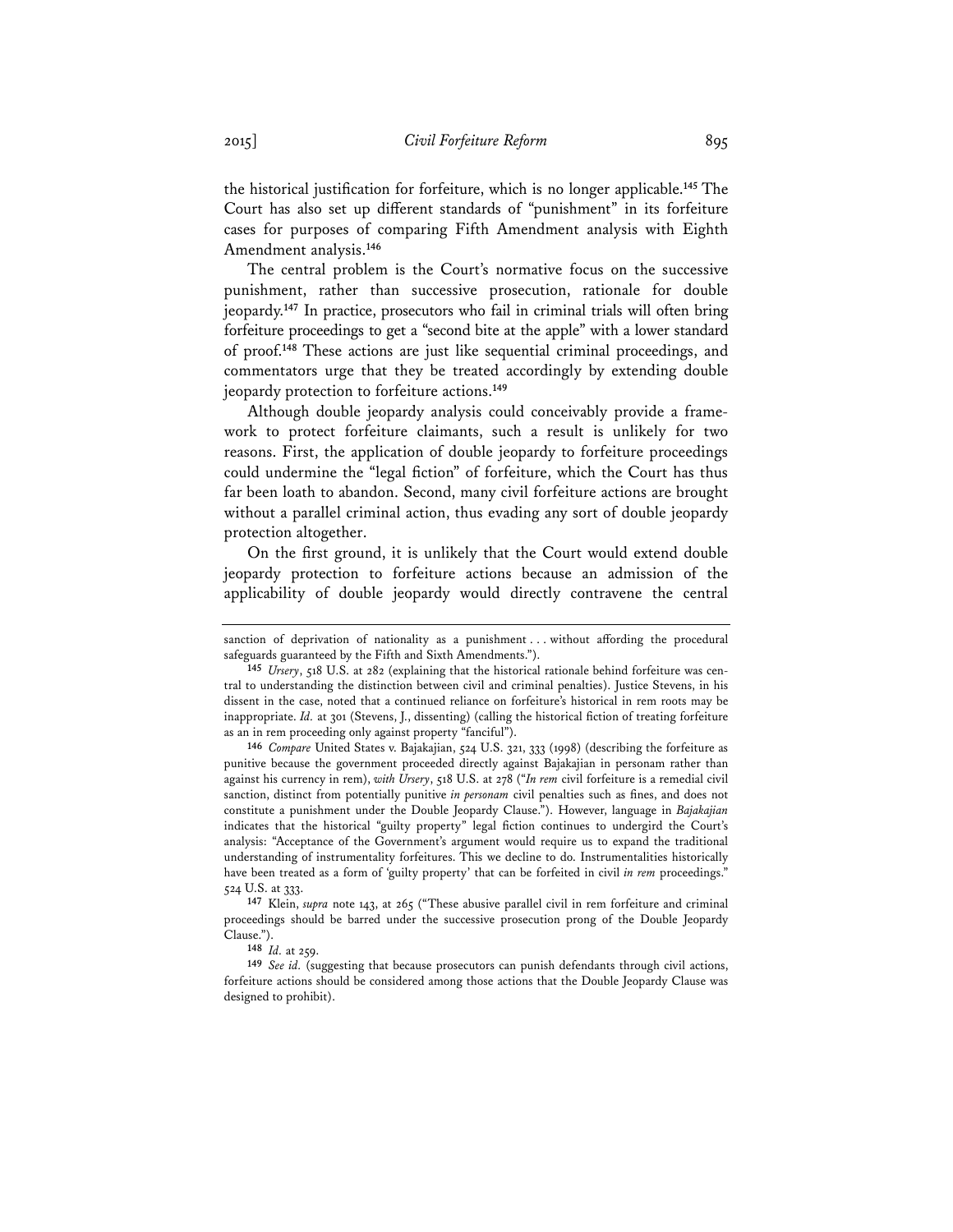conceit of forfeiture, namely that forfeiture is an action against the *res*, rather than against the offender.**<sup>150</sup>** Throughout the twentieth and into the twenty-first century, the Court has continually clung to this historic rationale for forfeiture.**<sup>151</sup>** Because the Court has maintained this artificial distinction as necessary to preserve the edifice of forfeiture in spite of significant pressure for reform,**<sup>152</sup>** double jeopardy protection is unlikely.

The second ground is more troubling because, in many forfeiture cases, double jeopardy will simply *not apply*. Consider two alternative scenarios: the case of the Adams family**<sup>153</sup>** and the case of the Caswell family.**<sup>154</sup>** The owners of the property had not been charged with any wrongdoing in either situation, but authorities seized each family's belongings simply because it was connected to illegal behavior on the premises.**<sup>155</sup>** Double jeopardy is completely inapplicable in both instances because no action against the property or owners was possible *except* for the forfeiture action.**<sup>156</sup>** Similarly, in the case of Willie Jones, double jeopardy would not protect Mr. Jones, who was not accused of any criminal wrongdoing, but was nonetheless forced to forfeit his cash.**<sup>157</sup>**

**<sup>153</sup>** *See* Stillman, *supra* note 21, at 51-52 (describing the forfeiture of the Adams' home based on a minor drug deal in which the Adams' son was involved on the porch of the family home).

**<sup>154</sup>** *See* Press Release, Inst. for Justice, *IJ Scores Major Federal Court Victory in Massachussets Civil Forfeiture Case* (Jan. 24, 2013), *available at* http://ij.org/massachusetts-civil-forfeiture-release-1-24-2013 (relaying the court victory for the Caswell family, which contested the federal seizure of their hotel for "facilitat[ing]" drug crimes by guests).

**<sup>155</sup>** In the case of the Adams family, Philadelphia officials sought the forfeiture of the family home because their son sold twenty dollars worth of marijuana to a confidential informant. Stillman, *supra* note 21, at 51-52. Similarly, federal officials sought the forfeiture of the Caswell's hotel because Mr. Caswell "facilitated" drug crimes by having guests use drugs in his rooms. None of Mr. Caswell's measures—installing security cameras and bright lights and allowing police free rooms for drug busts—stopped the seizure, although he subsequently prevailed in his federal case. Russ Caswell, *Congress Must Protect Americans from 'Policing for Profit': Motel Owner Lives Through 'Civil Forfeiture' Horror Story*, WASH. TIMES (Feb. 9, 2014), http://www.washingtontimes.com/news/2014/ feb/9/caswell-the-covetous-cops-of-motel-caswell/?, *archived at* http://perma.cc/W4HD-W36P.

**<sup>156</sup>** *See* United States v. 434 Main St., 961 F. Supp. 2d. 298, 302-03 (D. Mass. 2013) ("There is no contention in this case that anyone from the Caswell family has been involved in any criminal activity either at the Motel or elsewhere. It is undisputed that they are a law-abiding family. Mr. Caswell testified that he had never been charged with any crime in his life.").

**<sup>157</sup>** *See supra* notes 32-33 and accompanying text.

**<sup>150</sup>** *See, e.g.*, United States v. One Assortment of 89 Firearms, 465 U.S. 354, 363 (1984) (noting that the forfeiture is filed against the *res*); Calero-Toledo v. Pearson Yacht Leasing Co., 416 U.S. 663, 684 (1974) (describing the roots of forfeiture as an in rem action).

**<sup>151</sup>** *See Calero-Toledo*, 416 U.S. at 686 ("[W]hether the reason for [the forfeiture] be artificial or real, it is too firmly fixed in the punitive and remedial jurisprudence of the country to be now displaced." (citation and internal quotation marks omitted)).

**<sup>152</sup>** *See, e.g., supra* notes 120-128 (detailing various theories recommending the extension of double jeopardy protections to forfeiture actions).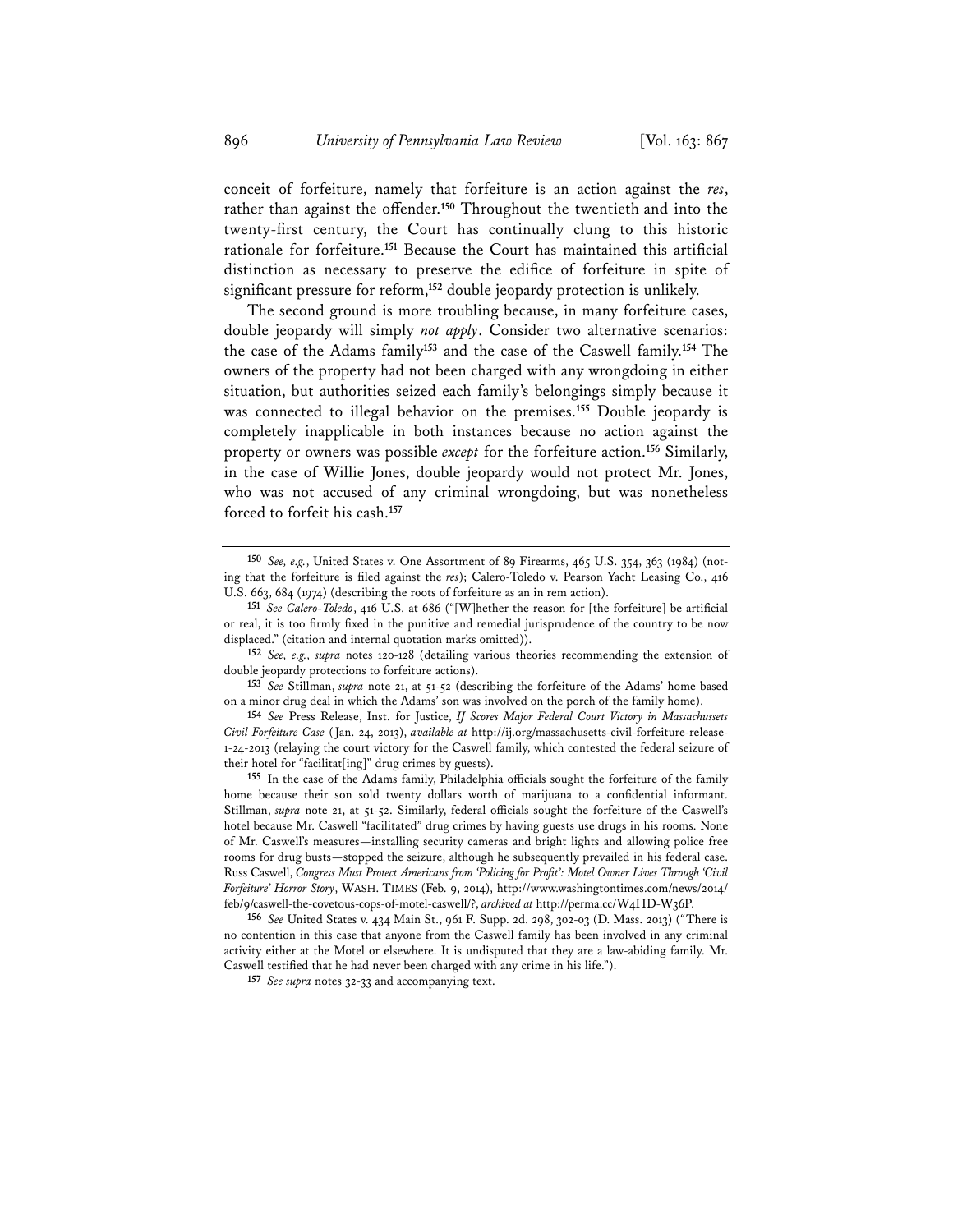Thus, even in the unlikely event that double jeopardy were extended to the civil forfeiture context, the doctrine would act perversely to protect those who had been convicted of criminal offenses, rather than innocent owners who had their property seized because of its probable connection to illegal activity.

# 2. The Due Process Clauses of the Fifth and Fourteenth Amendments

Due process was one of the explicit concerns underlying CAFRA. Representative Henry Hyde, sponsor of CAFRA, openly recognized that "[d]ue process is overdue for some protection."**<sup>158</sup>** Forfeiture implicates multiple due process issues, three of which are discussed here.

First, forfeiture implicates procedural due process concerns about court access. The Court and CAFRA have both largely addressed this issue. In *James Daniel Good*, the Court held that the Due Process Clause protected owners from having their real property seized by the government without being afforded the right to be heard in court.**<sup>159</sup>** This decision brought real property forfeiture squarely within the ambit of procedural due process protection.**<sup>160</sup>** The Court has also drawn links between the right to own property in a community and the right of access to its courts, finding the two implicitly related: "[t]he right of a citizen to defend his property against attack in a court is corollary to the plaintiff's right to sue there."**<sup>161</sup>** CAFRA has also picked up the torch, requiring notice for seizures of real property.**<sup>162</sup>**

Unfortunately, although *James Daniel Good* extended procedural due process protection to real property forfeiture,**<sup>163</sup>** it is unlikely that such protection would ever extend to MVC or LVC. Indeed, the Court in *James* 

**<sup>158</sup>** Rep. Henry Hyde, Chairman, House Judiciary Comm., Forfeiture Reform: Now or Never?, Remarks at the Cato Institute (May 3, 1999), *available at* https://www.aclu.org/technologyand-liberty/statement-rep-henry-hyde-forfeiture-reform-now-or-never.

**<sup>159</sup>** United States v. James Daniel Good Real Prop., 510 U.S. 43, 62 (1993) ("[T]he Due Process Clause requires the Government to afford notice and a meaningful opportunity to be heard before seizing real property subject to civil forfeiture.").

**<sup>160</sup>** *See* Mary M. Cheh, *Can Something This Easy, Quick, and Profitable Also be Fair? Runaway Civil Forfeiture Stumbles on the Constitution*, 39 N.Y.L. SCH. L. REV. 1, 7-8 (1994) (describing the *James Daniel Good* ruling as ensuring due process protection in forfeiture cases).

**<sup>161</sup>** Degen v. United States, 517 U.S. 820, 828 (1996); *see also* Fishburn, *supra* note 106, at 13 (describing the *Degen* holding as extending some minimal due process protections to civil forfeiture).

**<sup>162</sup>** *See* 18 U.S.C. § 985(c)(1) (2012) (describing the required process for forfeiture of real property).

**<sup>163</sup>** 510 U.S. at 62.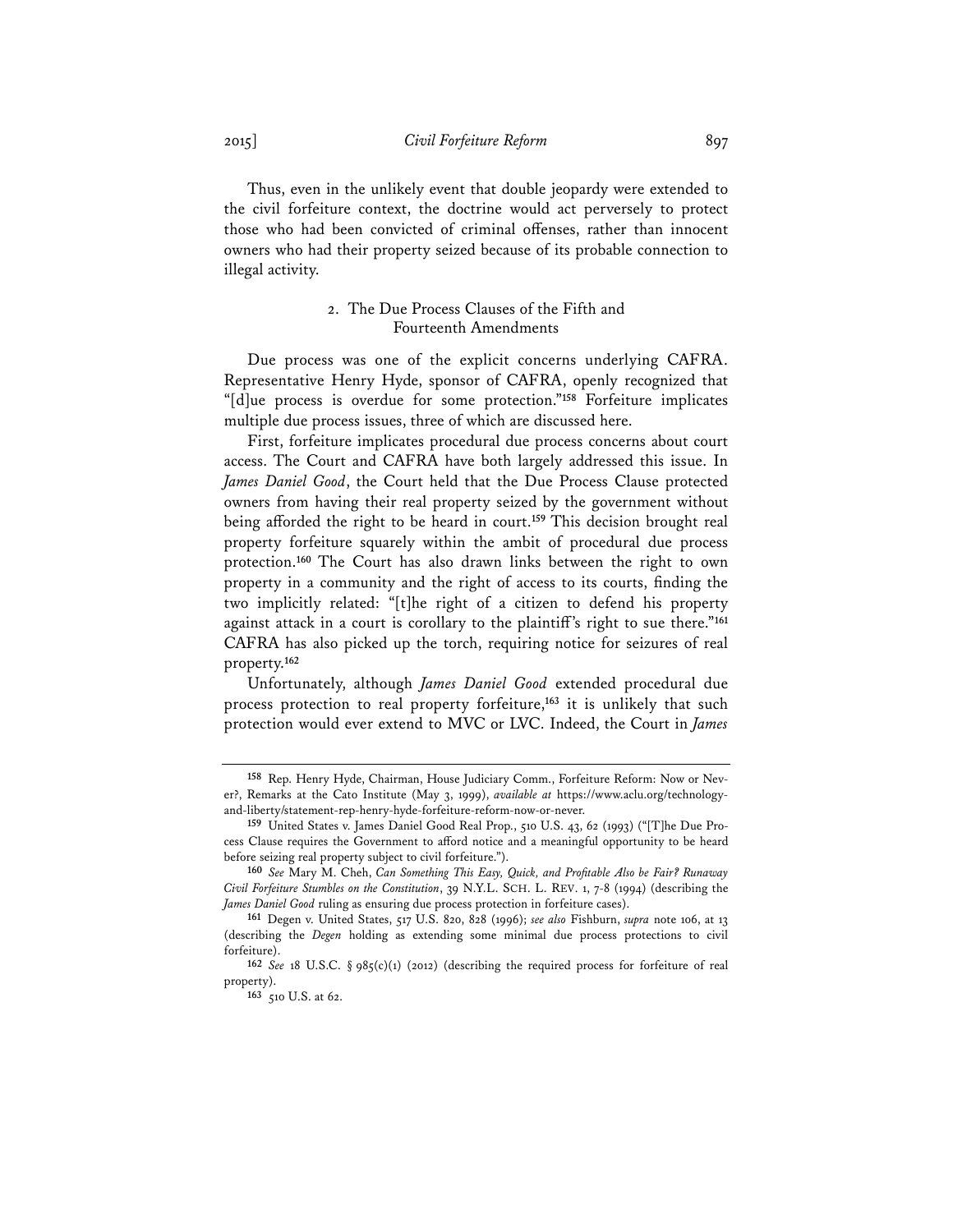*Daniel Good* explicitly held that the due process protections afforded to the defendant in that case would not apply to chattel.**<sup>164</sup>**

The Court's reasoning depended heavily on a test laid out in *Mathews v. Eldridge*. **<sup>165</sup>** The *Mathews* test determines when "extraordinary circumstances" exist to excuse the requirement of pre-hearing notice.**<sup>166</sup>** The three *Mathews* factors—(1) the nature of the private interest at stake,  $(2)$  the risk of error associated with the procedure used, and (3) the government's interest, including the administrative burden of a more elaborate procedure**<sup>167</sup>** weigh heavily against extending procedural due process protection to MVC and LVC.**<sup>168</sup>**

The third factor proves the most directly problematic for chattel. In *James Daniel Good*, the Court found critical the fact that the real property could not be *removed* from the seizing court's jurisdiction pending the hearing.**<sup>169</sup>** The Court contrasted *Calero-Toledo*, **<sup>170</sup>** and insinuated that preforfeiture notice for chattel is almost never appropriate, recognizing the importance of immediate seizure to maintaining a court's jurisdiction over movable property.**<sup>171</sup>**

This statutory framework has been used to provide forfeiture protection for automobiles. In *Krimstock v. Kelly*, the Second Circuit applied the *Mathews* factors to a New York statute that provided for the forfeiture of automobiles.**<sup>172</sup>** Then-Judge Sotomayor considered the deprivation of the claimant's vehicle, which she noted was significant due to the centrality of a vehicle to an individual's ability to earn a living.**<sup>173</sup>** She weighed this against the State's interest in keeping potentially forfeitable property safe from

**<sup>164</sup>** *Id.* at 57 (explaining the difference between the seizure of real property and chattel).

**<sup>165</sup>** 424 U.S. 319 (1976).

**<sup>166</sup>** *James Daniel Good*, 510 U.S. at 53-54; *see also Mathews*, 424 U.S. at 334 (noting that due process is a flexible concept and depends on the context).

**<sup>167</sup>** *Mathews*, 424 U.S at 335; *see also* Chi, *supra* note 114, at 1644 (explaining the *Mathews* factors and their application to chattel vis-à-vis real property).

**<sup>168</sup>** *See* Chi, *supra* note 114, at 1644 ("[A] mobile object can easily move out of the court's jurisdiction and would do so unless seized immediately, without delays that may result from notice and hearing.").

**<sup>169</sup>** *See* 510 U.S. at 57 ("[R]eal property cannot abscond.").

<sup>170 416</sup> U.S. 663 (1974).

**<sup>171</sup>** *James Daniel Good*, 510 U.S. at 57 ("First, immediate seizure was necessary to establish the court's jurisdiction over the property, and second, the yacht might have disappeared had the Government given advance warning of the forfeiture action." (citation omitted)).

**<sup>172</sup>** 306 F.3d 40, 60-68 (2d Cir. 2002) (noting that the district court applied the *Mathews* balancing test to determine what procedural safeguards would be appropriate in this case).

**<sup>173</sup>** *Id.* at 61 ("The particular importance of motor vehicles derives from their use as a mode of transportation and, for some, the means to earn a livelihood.").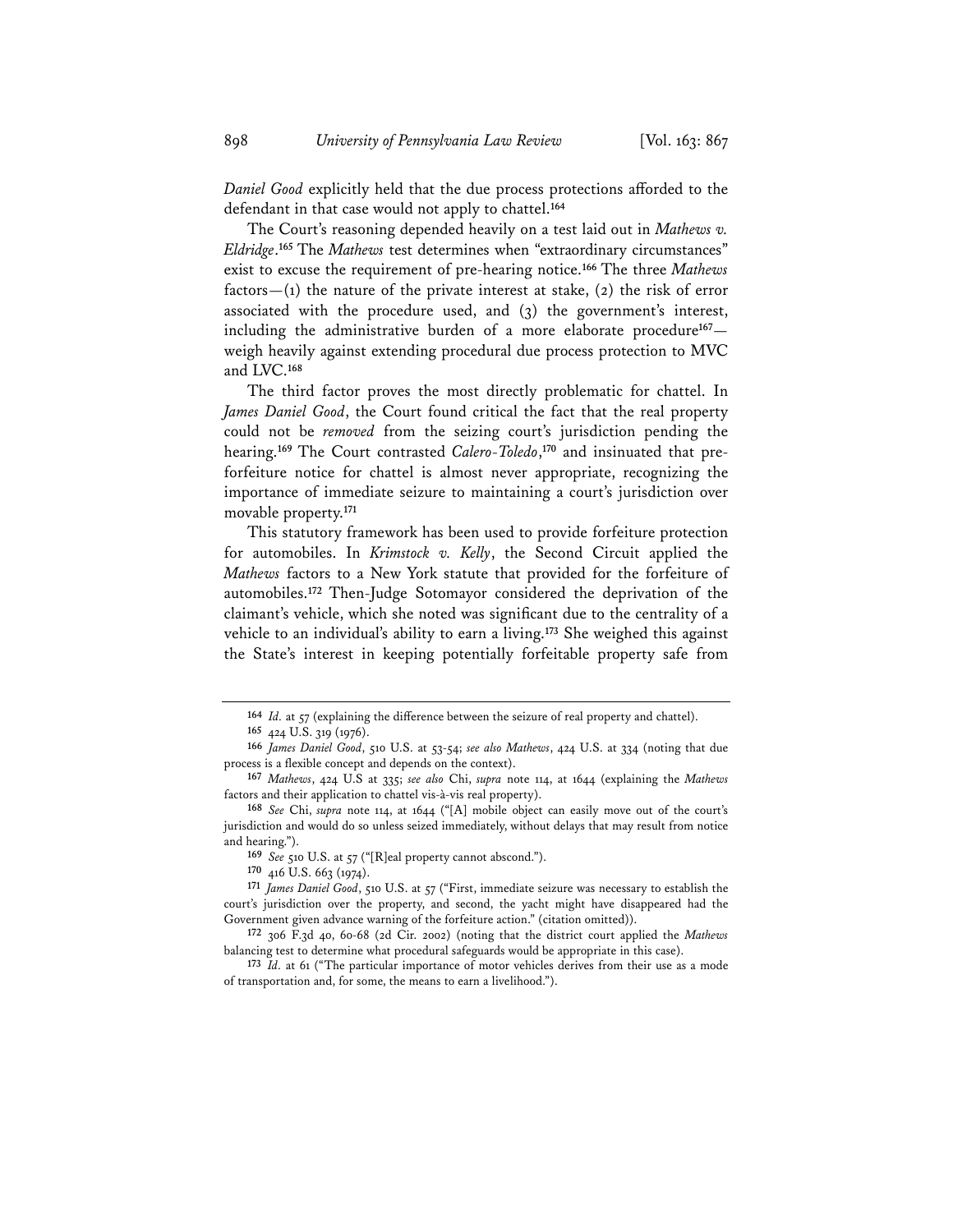destruction or sale.**<sup>174</sup>** Finally, Judge Sotomayor noted that the city's preseizure procedures did not adequately protect against the erroneous deprivation of an interest.**<sup>175</sup>** As such, Judge Sotomayor found that the *Mathews* test required due process protections for automobiles, including swift hearings after their seizure.**<sup>176</sup>**

Although Judge Sotomayor's opinion provides some hope for expanding procedural due process protection to chattel, it is unlikely this would help protect MVC or LVC for two reasons. First, key to the first component of the *Mathews* test was the fact that vehicles are so central to their owners and are often the lynchpin of their livelihoods.**<sup>177</sup>** The same cannot be said of MVC or LVC, which often consist of personal property, jewelry, or petty cash, which do not bear as directly on an individual's ability to earn a living. Second, in *Krimstock*, Judge Sotomayor continued to rely on the fact that the vehicles at issue—cars seized pursuant to a DUI arrest—were already in the State's possession and thus immovable, unlike the yacht in *Calero-Toledo*. **178** Again, this offers little help for protecting MVC or LVC, which are usually eminently transportable.

Mobility is a concern because the central notion of forfeiture depends on the *res* actually being before the court.**<sup>179</sup>** Thus, since any form of chattel—no matter how valuable—can be removed from the seizing court's jurisdiction pending a hearing, courts are unlikely to extend procedural due process protection to MVC or LVC.**<sup>180</sup>**

Civil forfeiture also invokes a substantive due process issue: impartiality. Indeed, impartiality is essential to justice, and the principle is embedded in the due process guarantee. The Court has found the right abridged whenever a conflict exists that could "offer a possible temptation to the average man as a judge . . . not to hold the balance nice, clear and true."**<sup>181</sup>**

**<sup>174</sup>** *Id.* at 64.

**<sup>175</sup>** *Id.* at 62-63.

**<sup>176</sup>** *Id.* at 70.

**<sup>177</sup>** *Id.* at 61 ("A car or truck is often central to a person's livelihood or daily activities. An individual must be permitted to challenge the City's continued possession of his or her vehicle.").

**<sup>178</sup>** *Id.* at 65 ("The critical difference between *Calero-Toledo* and the present case is that plaintiffs' vehicles have already been seized and are in the hands of the police. Just as with real property seized by the government in forfeiture proceedings, there is no danger that these vehicles will abscond.").

**<sup>179</sup>** *See* United States v. James Daniel Good, 510 U.S. 43, 57 (1993) ("It is true that seizure of the res has long been considered a prerequisite to the initiation of *in rem* forfeiture proceedings.").

**<sup>180</sup>** *See* Chi, *supra* note 114, at 1644 ("Application of [the *Mathews*] factors has resulted in exceptions in almost all cases involving personal property.").

**<sup>181</sup>** Tumey v. Ohio, 273 U.S. 510, 532 (1927); *see also* Blumenson & Nilsen, *supra* note 33, at 57 ("Impartiality is inseparable from justice.").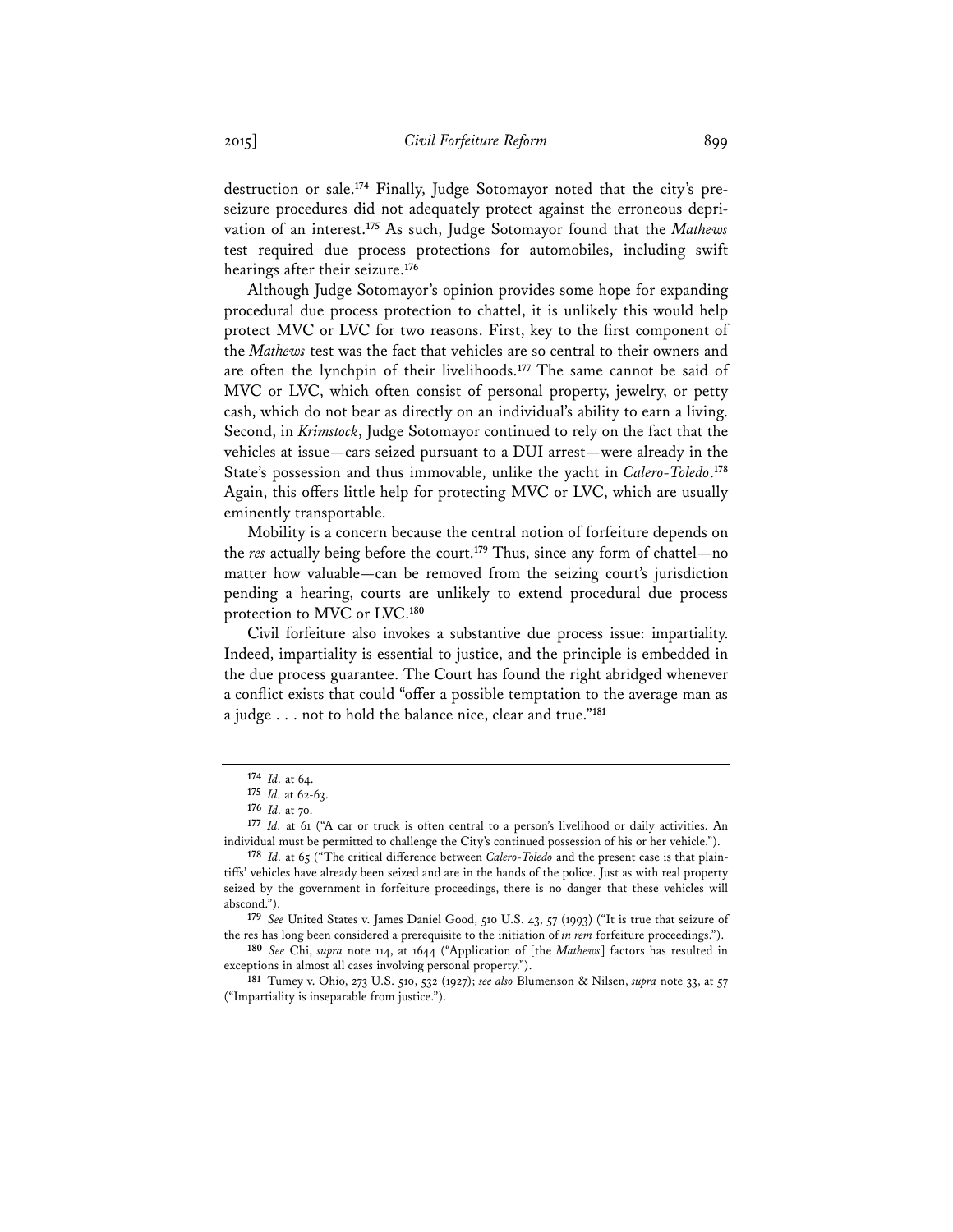The Court, in *Marshall v. Jerrico, Inc.*, created a problematic precedent for those seeking to extend the conflict of interest doctrine into the forfeiture context.**<sup>182</sup>** In *Jerrico*, the defendant, a restaurant management company, challenged a provision in the Fair Labor Standards Act requiring the return of fines to the enforcing agency to defray the costs of enforcement.**<sup>183</sup>** The defendant argued that "this provision created an impermissible risk and appearance of bias by encouraging the assistant regional administrator to make unduly numerous and large assessments of civil penalties."**<sup>184</sup>**

The Court, however, after restating the principle that "[t]he Due Process Clause entitles a person to an impartial and disinterested tribunal in both civil and criminal cases," found for the government.**<sup>185</sup>** The Court distinguished previous impartiality cases—including, most centrally, *Tumey v. Ohio***<sup>186</sup>**—and held that the remuneration provision did not create impermissible bias. The Court distinguished *Tumey* on the basis that, in *Jerrico*, no official's salary depended directly on the level of fines and the fines amounted to less than one percent of the Employment Standards Administration's annual budget.**<sup>187</sup>**

From *Jerrico*, we can coalesce three concerns that determine impartiality: financial dependence, personal interest, and funding formulas.**<sup>188</sup>** Importantly, the Court has drawn a sharp distinction between prosecutorial and judicial impartiality.**<sup>189</sup>**

Despite this distinction, it seems clear that an application of the three *Jerrico* factors to forfeiture could find that forfeiture impinges on impartiality. Although personal interest on the prosecutors' part may be lacking, as discussed *infra*, prosecutors and police have a marked pecuniary interest in

**<sup>182</sup>** 446 U.S. 238 (1980).

**<sup>183</sup>** *Id.* at 240-41.

**<sup>184</sup>** *Id.* at 241.

**<sup>185</sup>** *Id.* at 242.

**<sup>186</sup>** 273 U.S. 510 (1927).

**<sup>187</sup>** *Jerrico*, 446 U.S. at 247 (relying on the fact that the administrator at issue in *Jerrico* did not exercise anything like the judicial discretion seen in *Tumey*). The one percent of funding distinction was also important to the Court's decision: "Nor is there a realistic possibility that the assistant regional administrator's judgment will be distorted by the prospect of institutional gain. . . . [T]he civil penalties collected . . . represent substantially less that 1% of the budget of the ESA." *Id.* at 250.

**<sup>188</sup>** *Id.* at 247-51; *see also* Blumenson & Nilsen, *supra* note 33, at 61-62 (listing succinctly the three *Jerrico* factors).

**<sup>189</sup>** *Jerrico*, 466 U.S. at 248 ("The rigid requirements of *Tumey* and *Ward,* designed for officials performing judicial or quasi-judicial functions, are not applicable to those acting in a prosecutorial or plaintiff-like capacity.").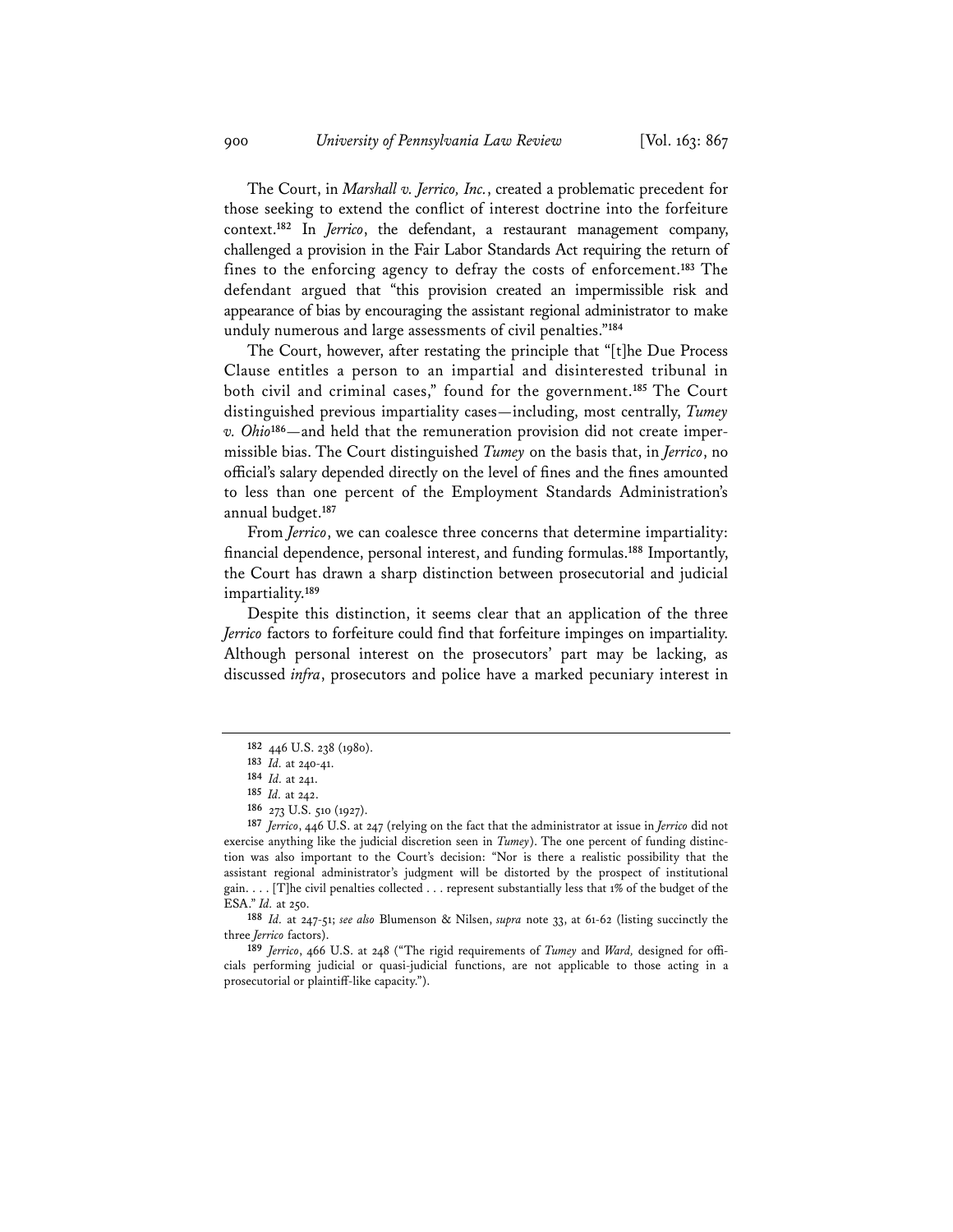high levels of forfeiture.**<sup>190</sup>** Moreover, the distinction may be artificial: "the Court's sharp distinction between judicial and prosecutorial standards is controversial and belies the overwhelmingly dispositive role of discretionary prosecutorial decisions in a system where few cases ever go to trial."**<sup>191</sup>**

But even accepting *arguendo* the *Jerrico* distinction, its application to civil forfeiture is tenuous. The actions of police and prosecutors seeking forfeiture are substantively different than that of the ESA in *Jerrico*. Indeed, unlike the ESA, police agencies use violent and dangerous tactics, which threaten liberty and life in ways not contemplated in *Jerrico*. **192**

Substantive due process protection in the form of impartiality requirements unfortunately does not also hold out much hope for protecting MVC and LVC. As noted, the Court in *Jerrico* repeatedly distinguished between adjudicative officials and prosecutors, noting that prosecutors need not remain "neutral and detached."**<sup>193</sup>** In an adversarial system, the courts strive to maintain incentives for prosecutors to zealously pursue justice.**<sup>194</sup>** Although the distorted profit mechanisms of civil forfeiture have led many to be disturbed by conflicts of interest, the Court has yet to step over the formalistic prosecutor–adjudicator divide to examine the real and looming conflict of interest.

Finally, due process is implicated in the disturbing use of waivers in forfeiture. Although this issue is difficult to quantify as substantive or procedural, elements of both underpin this concern.

Essentially, using waivers in forfeiture allows police departments to completely bypass the judicial system. Police departments entice individuals to sign away their rights to property via waiver in exchange for nonprosecution for some related offense. In Florida, Delane Johnson was

**<sup>190</sup>** *See supra* notes 81, 221-224 and accompanying text (describing the perverse incentives set up under the forfeiture system, which allows police and prosecutors to retain seized funds and property); *see also* Blumenson & /Nilsen, *supra* note 33, at 69 ("One Department of Justice manual governing racketeering prosecutions, for example, suggests that prosecution may be contingent on the presence of forfeitable assets, rather than forfeiture being an incident of prosecution."); Stillman, *supra* note 21, at 61 (detailing how the District Attorney of Tenaha, Texas, named in a class action suit filed by forfeiture targets, attempted to use forfeiture funds for her own defense).

**<sup>191</sup>** Blumenson & Nilsen, *supra* note 33, at 69.

**<sup>192</sup>** It is important to compare the peaceful enforcement of the ESA in *Jerrico* with the sometimes-violent actions carried out to enforce forfeiture. In *Jerrico*, the ESA and defendant Jerrico contested the matter peaceably, resorting to the Court. By contrast, law enforcement officers often carry out forfeiture with great violence. *See supra* note 33 and accompanying text (describing the violent death of Donald Scott at the hands of officials seeking the forfeiture of his ranch).

**<sup>193</sup>** 466 U.S. at 248 (citation omitted).

**<sup>194</sup>** *See id.* at 248-49 ("The constitutional interests in accurate finding of facts and application at law, and in preserving a fair and open process for decision are not to the same degree implicated if it is the prosecutor, and not the judge, who is offered an incentive for securing civil penalties.").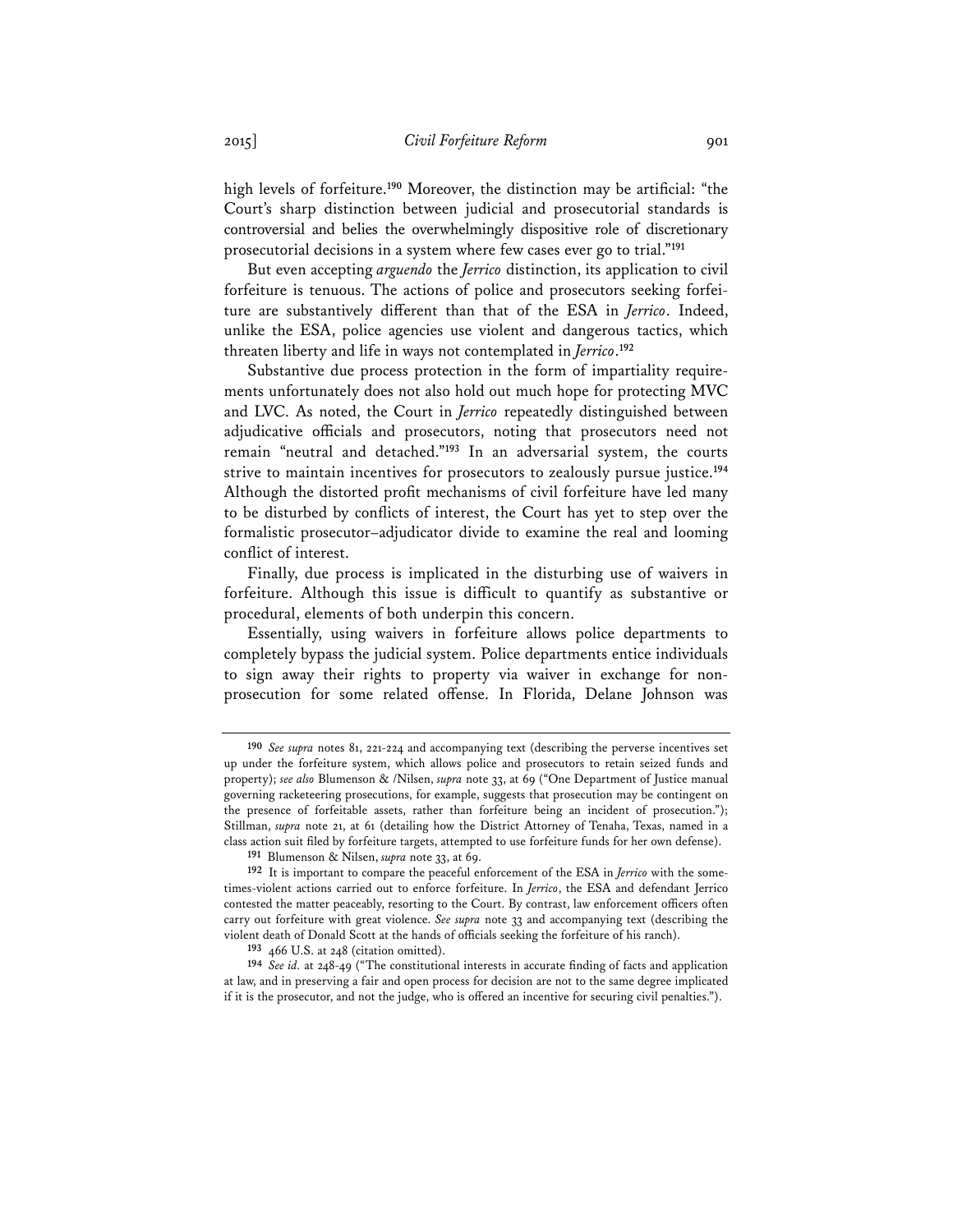required to sign away his property to avoid trial for another criminal charge.**<sup>195</sup>** Similarly, in Tenaha, Texas, prosecutors and police frequently threatened motorists with aggressive, felony drug charges if motorists would not agree to forfeit their property.**<sup>196</sup>** The use of these waivers should be invalidated under any theory of due process, since "[t]he use of assetforfeiture waivers deprives property owners of due process because there are no forfeiture proceedings."**<sup>197</sup>**

Thus, although due process should unequivocally eliminate some forfeiture programs—like the use of waivers in chattel seizure—it is unlikely to extend much real protection to MVC or LVC.

### 3. Excessive Fines Clause of the Eighth Amendment

When asset forfeiture is partly punitive, it is subject to an excessive fines analysis.**<sup>198</sup>** The appropriate inquiry under this Eighth Amendment analysis is whether the forfeiture is "grossly disproportional to the offense."**<sup>199</sup>** Congress explicitly approved this standard in CAFRA by requiring the claimant to prove that the forfeiture was "grossly disproportional."**<sup>200</sup>**

Unfortunately, there are two problems with this approach. The first is that lower courts selectively apply it, often distinguishing "proceeds" forfeiture from other types of forfeiture and refusing to undertake an Eighth Amendment analysis.**<sup>201</sup>** For instance, the Fifth Circuit, in *United* 

**<sup>195</sup>** *See* Eric Moores, Comment, *Reforming the Civil Asset Forfeiture Reform Act*, 51 ARIZ. L. REV. 777, 795-97 (2009) (describing how Florida police used a "Contraband Forfeiture Agreement" to induce Mr. Johnson to forfeit his property in exchange for not pursuing potential charges against him). The practice was later found unconscionable and public pressure halted the program. *Id.* at 796.

**<sup>196</sup>** *See* Stillman, *supra* note 21, at 54 (recounting the story of Jennifer Boatright, who was threatened with criminal prosecution and the removal of her children to foster care if she did not sign a waiver forfeiting her property to Tenaha).

**<sup>197</sup>** Moores, *supra* note 195, at 797. Moores is appropriately alarmed that the practice "invites deceit" since fearful property owners simply sign away their rights rather than contest the forfeiture. *Id.*

**<sup>198</sup>** Austin v. United States, 509 U.S. 602, 609-10 (1993); *see also* Alexander v. United States, 509 U.S. 544, 558-59 (1993) (finding that forfeiture is no different from a monetary fine and thus subject to Eighth Amendment analysis).

**<sup>199</sup>** 18 U.S.C. § 983(g)(4) (2012); *see also* United States v. Bajakajian, 524 U.S. 321, 334 (1998) (holding that the appropriate inquiry is whether the forfeiture is "grossly disproportional to the gravity of a defendant's offense").

**<sup>200</sup>** 18 U.S.C. § 983(g)(3)-(4) (2012).

**<sup>201</sup>** *See* Amanda Seals Bersinger, Note, *Grossly Disproportional to Whose Offense? Why the (Mis)application of Constitutional Jurisprudence on Proceeds Forfeiture Matters*, 45 GA. L. REV. 841, 861 (2011) ("Circuit courts disagree as to whether the forfeiture of proceeds gained from a criminal enterprise is necessarily punitive.").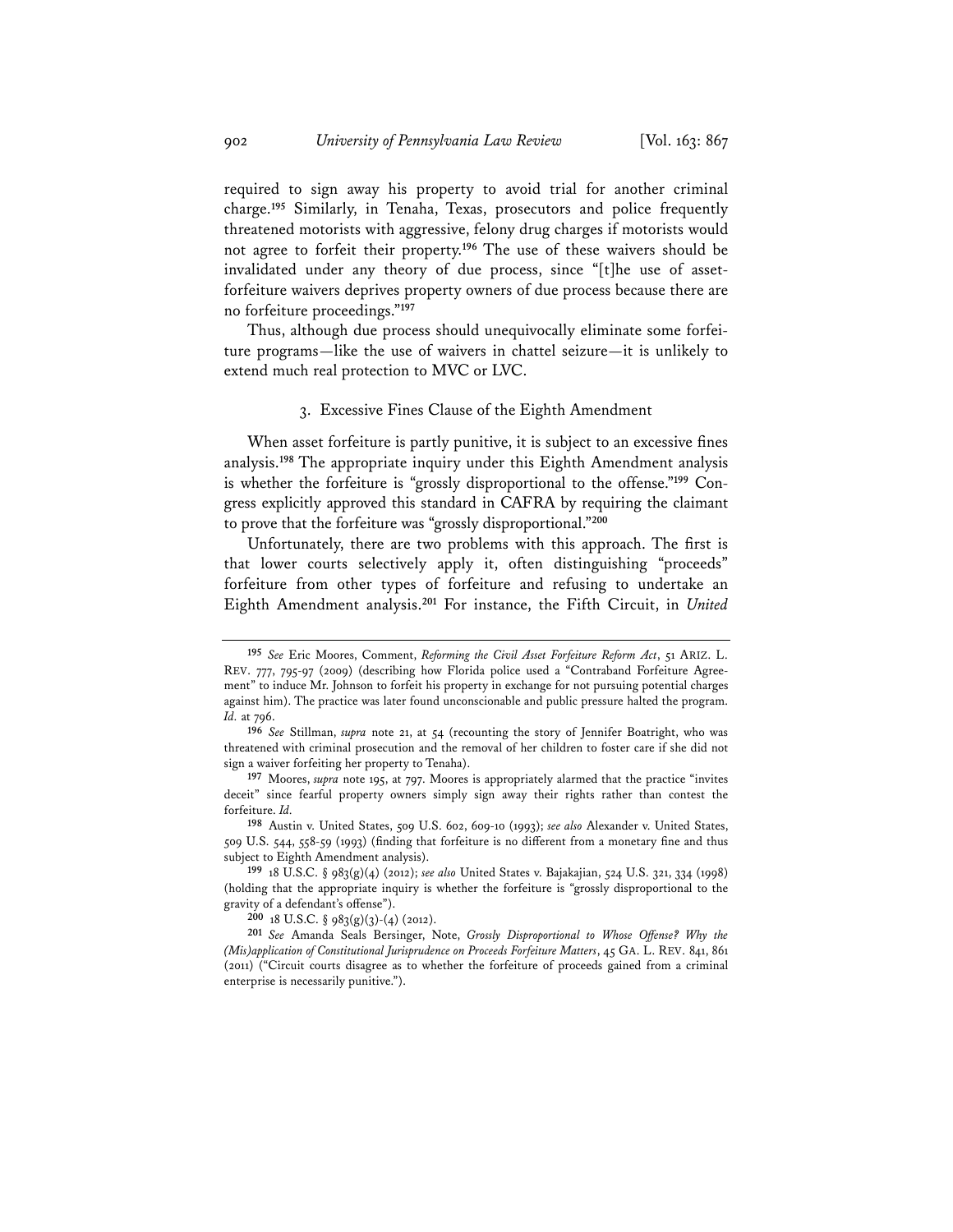*States v. Betancourt*, held that criminal proceeds forfeiture can *never* be considered punitive.**<sup>202</sup>** Courts consequently bifurcate the inquiry, asking both whether the forfeiture is punitive and whether it is disproportionate.**<sup>203</sup>** Problematically, many lower courts often "answer the first question with the second," confusing the question altogether.**<sup>204</sup>**

Establishing how "disproportionate" the forfeiture must be empirically increases the difficulty of the determination. Some courts have held that proportionality should be judged according to the gravity of the individual's offense. For instance, in *United States v. Van Brocklin*, the Eighth Circuit found that holding one codefendant liable for a \$1.3 million forfeiture violated the Excessive Fines Clause because the codefendant's role was "secondary" to that of her co-conspirators, and she received little personal benefit from the criminal activity.**<sup>205</sup>** The Fourth Circuit, by contrast, has held that proportionality should be measured against the per se gravity of the criminal enterprise as a whole.**<sup>206</sup>**

More difficult is determining exactly how "disproportional" the forfeiture must be empirically. One common technique is to refer to the statutory fines for a criminal offense and compare them to the value of forfeited property. In *United States v. 817 N.E. 29th Drive*, the Eleventh Circuit upheld the forfeiture of a \$70,000 piece of property because the statutory fine for the defendant's four cocaine sales was over \$1 million.**<sup>207</sup>** If Congress has endorsed such a fine, the court reasoned, how could it be disproportionate?**<sup>208</sup>**

However, this technique obscures the element of "disproportionality" that offends many. The issue is not the sheer value of the property, but the *connectedness* of the property to the crime. Indeed, this concern is rooted in the fiction of civil forfeiture itself, which depends on the idea of the guilty

**<sup>202</sup>** 422 F.3d 240, 250 (5th Cir. 2005).

**<sup>203</sup>** *See* Bersinger, *supra* note 201, at 865-66 & n.171 (describing the two-prong *Bajakajian* test).

**<sup>204</sup>** *Id.* ("By finding that proceeds forfeiture is, as a matter of law . . . proportional, courts ignore the first prong of the *Bajakajian* analysis. Instead of determining whether a forfeiture is punitive and then whether it is excessive, courts answer the first question with the second."); *see also* United States v. Black, 526 F. Supp. 2d 870, 885 n.10 (N.D. Ill. 2007) (finding that proceeds forfeiture is not disproportionate, and therefore not punitive, and noting that "[i]t is not that proceeds forfeitures are not *subject to* the Eighth Amendment, but rather that, as direct proceeds of a crime, they are *not disproportionate* to the offense").

**<sup>205</sup>** 115 F.3d. 587, 601-02 (8th Cir. 1997).

**<sup>206</sup>** *See* United States v. Bollin, 264 F.3d 391, 418-19 (4th Cir. 2001) (upholding the forfeiture despite the defendant's relatively minor role in the conspiracy).

**<sup>207</sup>** 175 F.3d 1304, 1310 (11th Cir. 1999).

**<sup>208</sup>** *Id.* at 1310-11 ("[T]he sentencing guidelines and the statute agree that a fine of up to \$1,000,000 would be proportional to [defendant's] crimes; consequently, the forfeiture of a \$70,000 property based on those crimes does not violate the Eighth Amendment.").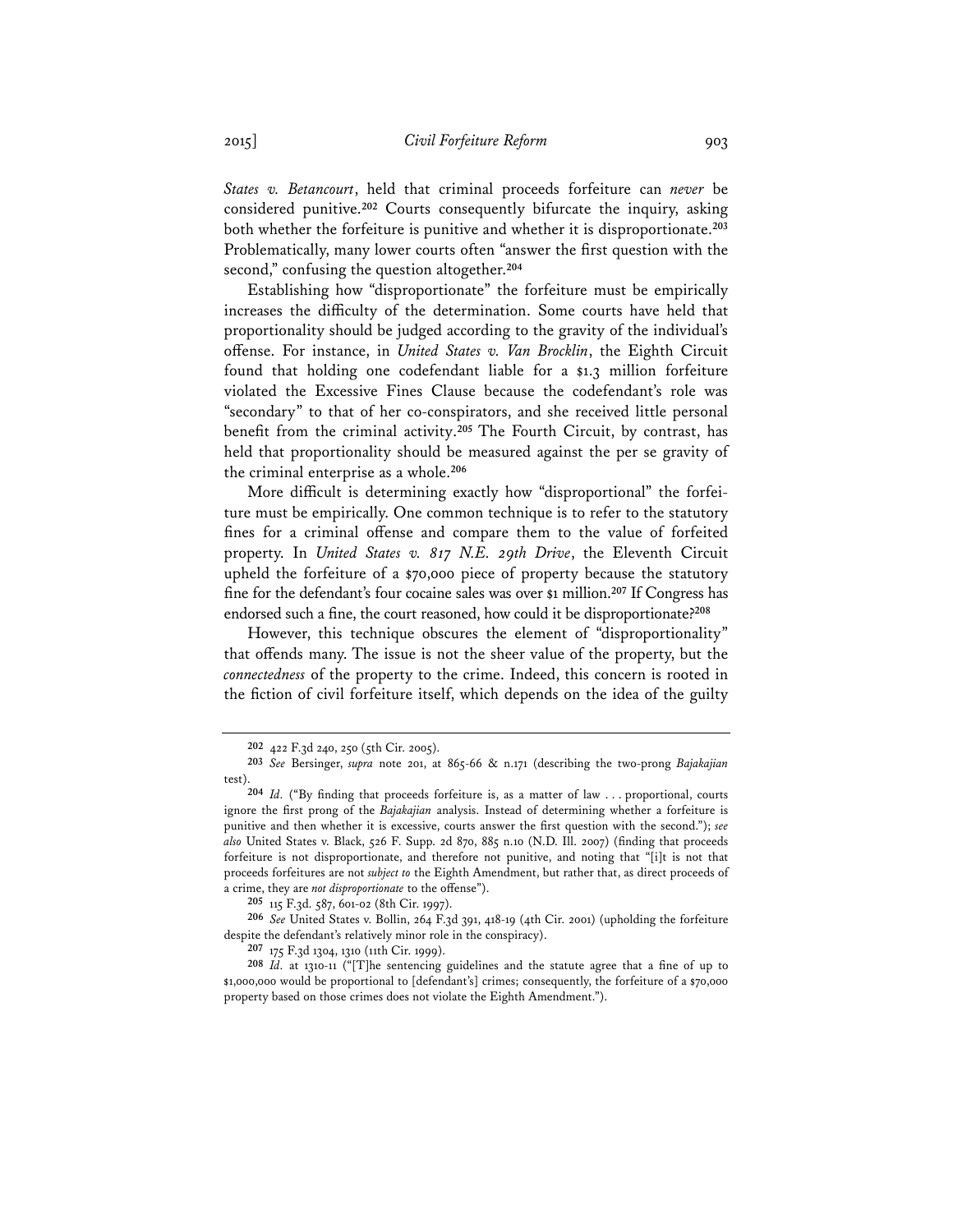*res*. Cases like that of Sarah Leino—who lost her home because her husband was charged with one count of possessing prescription drugs with intent to distribute—offend these common notions of proportionality.**<sup>209</sup>**

Thus, one proposed solution for proportionality is that contemplated in *United States v. Real Property Located at 6625 Zumirez Drive*: an instrumentality– proportionality test.**<sup>210</sup>** Under this test, the court considers not just the value of the property against the fine, but also attempts to judge the instrumentality of the property to the crime. Specifically, the test considers: "(1) the *gravity* of the offense compared with the harshness of the forfeiture; (2) whether the property was an *integral part* of the commission of the crime; and (3) whether the criminal activity involving the defendant property was *extensive* in terms of time and spatial use."**<sup>211</sup>**

Such a test better captures standard notions of justice, and looks to see just how closely the property was involved with the illicit conduct. Moreover, applying this test in the case of the Leino family would have yielded the right result—that of allowing Mrs. Leino and her children to remain in their home.

The instrumentality–proportionality test of *Zumirez* does offer some potential relief for MVC and LVC. Most MVC and LVC would probably not be seen as sufficiently instrumental to drug crimes to pass the *Zumirez* test and would therefore qualify for forfeiture. Indeed, most of these items forfeited are personal items: jewelry, sneakers, or petty cash, and thus not "instrumental" to any drug offense.**<sup>212</sup>**

Unfortunately, the *Zumirez* standard was generated by a district court and has not garnered widespread national favor because of its inherent

**<sup>209</sup>** *See* Isaiah Thompson, *House Hunting*, PHILA. CITY PAPER, Aug. 15, 2013, at 6, *available at* http://issuu.com/phillycp/docs/issuu\_8\_15\_2013 ("Long before the forfeiture action against her house would be completed . . . Leino would be forced from her house and made homeless along with her three children."); Radley Balko, *Philadelphia Family Loses Home over a Single Drug Charge*, HUFFINGTON POST, http://www.huffingtonpost.com/2013/09/10/philadelphia-family-loses\_n\_3899905.html (last updated Sept. 10, 2013, 12:13 PM), *archived at* http://perma.cc/734T-BUQF (relaying the story of the Leino family, who lost its home after Sam Leino was witnessed handing small amounts of prescription pills in exchange for money "outside the house").

**<sup>210</sup>** 845 F. Supp. 725, 732 (C.D. Cal. 1994).

**<sup>211</sup>** Skorup, *supra* note 24, at 441; *see also Zumirez*, 845 F. Supp. at 732-34 (laying out the three factors Skorup cites).

**<sup>212</sup>** *See, e.g.*, *Shakedown in Tenaha, Texas*, INST. FOR JUST., http://www.ij.org/about/ 3nexium%20order/3192, *archived at* http://perma.cc/GC3U-WYZU ("Officers seized cash, cars, cell phones, jewelry and even sneakers."); Stillman, *supra* note 21, at 49 (describing the Tenaha police station, in which two tables "were heaped with jewelry, DVD players, cell phones, and the like").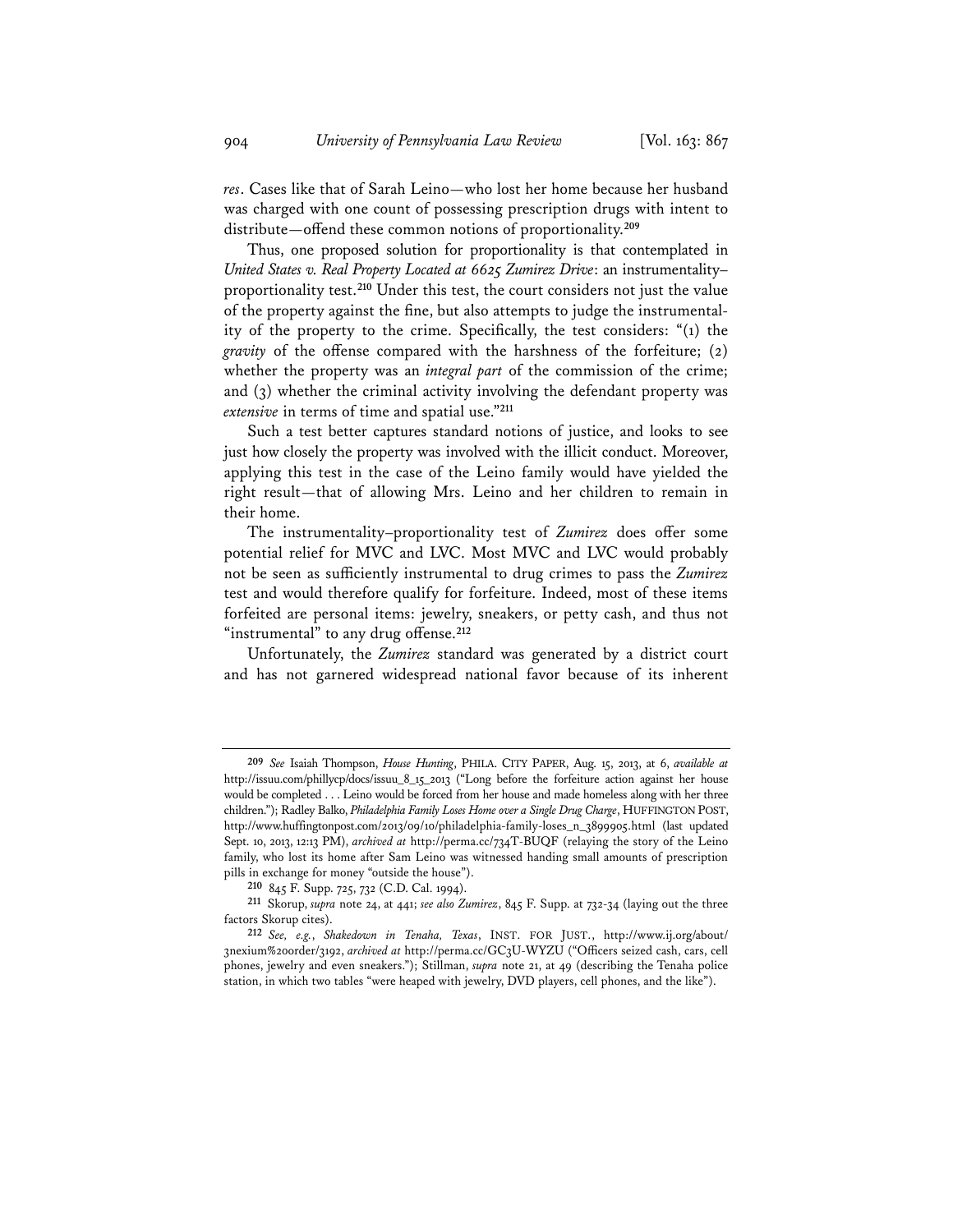subjectivity.**<sup>213</sup>** Even worse, it appears that most MVC and LVC are forfeited under a "proceeds" theory, which knows no proportionality analysis.**<sup>214</sup>**

Without this "instrumentality" analysis, the Excessive Fines Clause of the Eighth Amendment offers little hope for MVC and LVC. Indeed, the excessive fines clause and proportionality often cut the other way: expensive property is protected, while less valuable property is not.

Under the current test espoused by both *Bajakajian* and CAFRA, MVC and LVC will remain unprotected. As *Bajakajian* reminds us, the appropriate inquiry is whether the forfeiture is "grossly disproportional to the gravity of [the] offense."<sup>215</sup> As such, it is highly unlikely that MVC and LVC—with a maximum value of \$10,000—will receive any protection.

Indeed, should the current disproportionality practice of comparing forfeiture values to fine amounts continue, there is no hope for protecting these types of property, as drug fines frequently run into the millions of dollars. For instance, 21 U.S.C.  $\S 841(b)$  provides for a maximum fine of \$1 million for trafficking less than 500 grams of cocaine.**<sup>216</sup>** This is a comparatively low fine; the same section provides for a fine of \$10 million for an individual trafficking in PCP or crack, with fines of \$50 million for syndicates.**<sup>217</sup>** By comparison, most forfeited items—the average value of which is \$650**<sup>218</sup>**—stand no chance of insulation under a purely monetary disproportionality standard.

The resulting system is surely a perverse one, because "the small time dealer risks losing the same amount of property as the drug baron."**<sup>219</sup>** Unfortunately, with the current state of Eighth Amendment jurisprudence, the Excessive Fines Clause offers more protection to drug lords holding

**<sup>214</sup>** *See supra* notes 154-156 (discussing the problematic doctrine of "proceeds forfeiture" and how it insulates forfeiture from any Eighth Amendment review).

**<sup>215</sup>** United States v. Bajakajian, 524 U.S. 321, 334 (1998).

**<sup>216</sup>** 21 U.S.C. § 841(b) (2012).

**<sup>213</sup>** *See, e.g.*, Kristen Michelle Caione, Note, *When Does* In Rem *Civil Forfeiture Under 21 U.S.C. § 881(a)(7) Constitute An Excessive Fine? An Overview and an Attempt to Set Forth a Uniform Standard*, 47 SYRACUSE L. REV. 1093, 1116-17 (1997) (noting that the *Zumirez* test—although admirable—is problematic because of its inherent subjectivity and the tendency of its prongs to yield conflicting results); Charmin Bortz Shiely, Note, United States v. Bajakajian*: Will a New Standard for Applying the Excessive Fines Clause to Criminal Forfeitures Affect Civil Forfeiture Analysis?*, 77 N.C. L. REV. 1595, 1618 (1999) (noting that the *Zumirez* test has been superseded in the Ninth Circuit).

**<sup>217</sup>** *Id.* For a more straightforward view of the federal drug penalties, see BRIAN T. YEH, CONG. RESEARCH SERV., RL30722, DRUG OFFENSES: MAXIMUM FINES AND TERMS OF IMPRISONMENT FOR VIOLATION OF THE FEDERAL CONTROLLED SUBSTANCES ACT AND RELATED LAWS 1-3 (2012), *available at* http://www.fas.org/sgp/crs/misc/RL30722.pdf.

**<sup>218</sup>** *See supra* note 107 and accompanying text.

**<sup>219</sup>** Chet Little, Note, *Civil Forfeiture and the Excessive Fines Clause: Does* Bajakajian *Provide False Hope for Drug-Related Offenders?*, 11 U. FLA. J.L. & PUB. POL'Y 203, 219 (2000).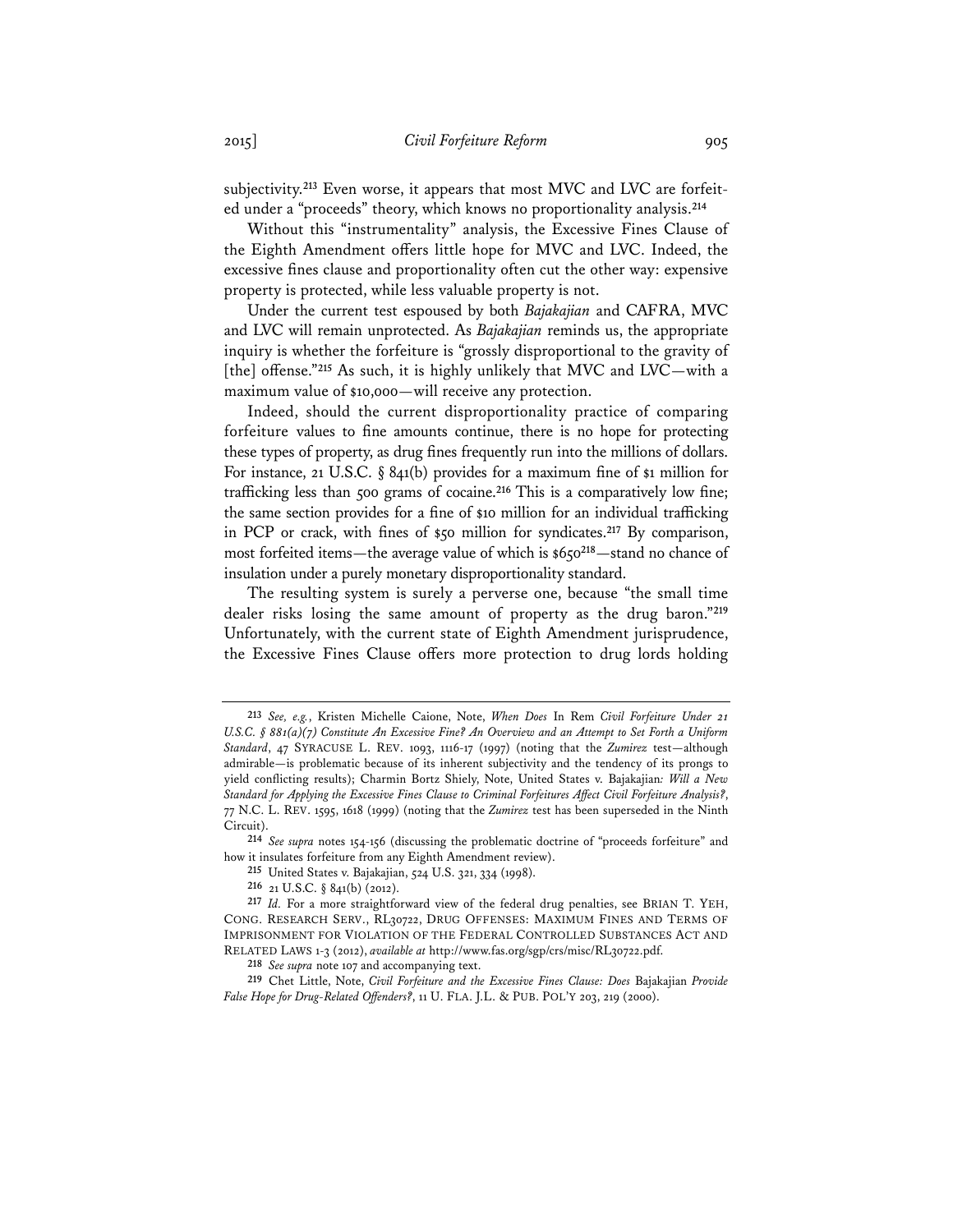valuable real estate than to common individuals facing the seizure of their personal chattel.

#### C. *Removing the Profit Motive from Civil Forfeiture*

Excising the profit motive from civil forfeiture is perhaps the most widely suggested reform. Although governments originally relied upon the profit motive to induce police departments to pursue forfeitures, allowing police to profit from forfeiture has led to widespread abuse.

The IJ proposes that the government "[e]nd the direct profit incentive under civil forfeiture laws. Civil forfeiture revenue should be placed into a neutral fund, such as one for education or drug treatment, or, most desirably, in the general revenue fund of the county or state government."**<sup>220</sup>**

Giving individuals the opportunity for pecuniary gains in law enforcement practice creates perverse incentives and potential for abuse.**<sup>221</sup>** Indeed, reporters have uncovered atrocious tales of exploitation, from flashy cars,**<sup>222</sup>** to concert tickets,**<sup>223</sup>** to popcorn machines.**<sup>224</sup>**

Generally, allowing police departments to profit from forfeiture leads to an aggressive hunt for properties that *might* be subject to forfeiture. Such an approach led to the botched raid and death of Donald Scott.**<sup>225</sup>** Indeed, it

**<sup>222</sup>** Robyn E. Blumner, *Police Are Addicted to Lure of Easy Money*, ST. PETERSBURG TIMES, Aug. 17, 2003, at 7D (recounting the use of flashy seized cars by the Tampa Police Department).

**<sup>220</sup>** WILLIAMS ET AL., *supra* note 19, at 14; *cf.* Vanita Gupta, *End Policing for Profit*, ACLU (Apr. 12, 2010, 5:18 PM), https://www.aclu.org/blog/criminal-law-reform/end-policing-profit, *archived at* http://perma.cc/HT6-XAUQ ("Rather than giving police and prosecutors a direct financial incentive to increase forfeitures, states and the federal government should put that money into a general, neutral fund, perhaps for education or drug treatment.").

**<sup>221</sup>** *See, e.g.*, Andrew Cohen, *Is Anyone Not a Cop in Favor of "Civil Forfeiture" Laws?*, BRENNAN CENTER FOR JUSTICE (Aug. 9, 2013), http://www.brennancenter.org/analysis/anyone-not-cop-favor- %E2%80%9Ccivil-forfeiture%E2%80%9D-laws, *archived at* http://perma.cc/3AY3-WT9X (deeming it pure common sense that civil forfeiture laws create "perverse incentives"); Megan McArdle, *How the Lone Star State Legalized Highway Robbery*, BLOOMBERG (Aug. 7, 2013), http://www.bloomberg.com/ news/2013-08-07/how-the-lone-star-state-legalized-highway-robbery.html, *archived at* http://perma.cc/ U5XL-WBFE ("If you give people incentives to take things, then they probably will."); Inst. for Justice, *New Jersey Ex-Sheriff Fights Civil Forfeiture Abuse*, PROGRESS REPORT (Dec. 26, 2002), http://www.progress.org/tpr/new-jersey-ex-sheriff-fights-civil-forfeiture-abuse/, *archived at* http:// perma.cc/KNP8-WY8D (describing New Jersey's forfeiture program as "perverse").

**<sup>223</sup>** Sibilla, *DA's Office in Georgia*, *supra* note 107 (detailing the abuses of forfeiture in Georgia, including the purchase of CeeLo Green concert tickets).

**<sup>224</sup>** Stillman, *supra* note 21, at 58 (mentioning a nine-page spreadsheet listing items funded by Tenaha's roadside seizures, including a popcorn machine).

**<sup>225</sup>** For a discussion of the botched raid on Scott's ranch, see *supra* note 33 and accompanying text. The quest for profit initially drove the fatal raid on Scott's ranch. Blumenson & Nilsen, *supra* note 33, at 73-74. They show that "as the Ventura County District Attorney's report concluded, a purpose of this operation was to garner the proceeds from the forfeiture of Scott's \$5 million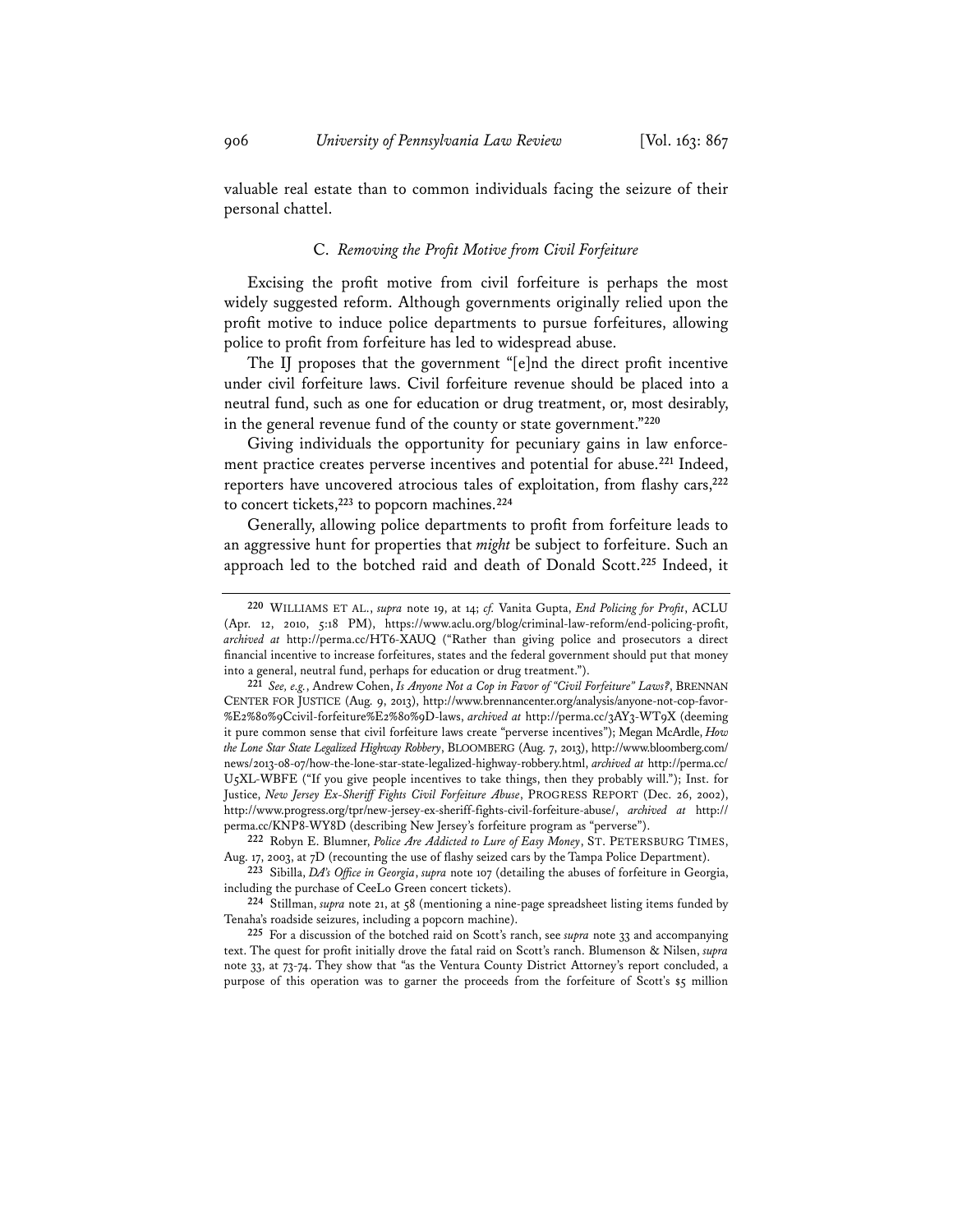seems that the policy of maximizing profits in this way came from the highest level. A former head of the Justice Department's Asset Forfeiture Section claims the department's "marching orders" were: "Forfeit, forfeit, forfeit. Get money, get money, get money."**<sup>226</sup>**

Moreover, the profit motive has led to two other disturbing trends in law enforcement and forfeiture practice. The first is the "privatization" of civil forfeiture. In Oklahoma, a contracted private party, Desert Snow, conducted forfeitures along highways in exchange for ten to twenty-five percent of the proceeds.**<sup>227</sup>** Public outrage eventually brought the program to a halt.**<sup>228</sup>**

The profit motive also results in distorted policing practices. For instance, the "reverse sting" has become popular. In the reverse sting, police target *buyers* of drugs, rather than sellers, because buyers carry forfeitable cash, while sellers carry only drugs that must be destroyed if seized.**<sup>229</sup>** The practice is extremely widespread. In Tennessee, for example, the highway patrol concentrated ninety percent of its enforcement efforts on seizing cash *departing* Nashville and only ten percent on the drugs *entering* Nashville.**<sup>230</sup>** Such procedures are clearly problematic, as they work counter to the stated objective of forfeiture: getting drugs off the streets. Moreover, such procedures often lead to questionable seizures, such as the seizure of an elderly couple's home in Philadelphia after their son completed a few minor marijuana transactions on the porch.**<sup>231</sup>**

**<sup>228</sup>** *Id.*

**<sup>229</sup>** *See, e.g.*, Blumenson & Nilsen, *supra* note 33, at 67 ("The chief attraction of the reverse sting is that it allows police to seize a buyer's cash rather than a seller's drugs (which have no legal value to the seizing agency)."); Chi, *supra* note 114, at 1645-46 (detailing how the perverse incentive of profit in forfeiture is reflected in the "reverse sting").

**<sup>230</sup>** NC5PhilWilliams, *NewsChannel 5 Investigates: Policing for Profit*, YOUTUBE (Jan. 15, 2013), http://www.youtube.com/watch?v=TU\_nh51FU14, *archived at* http://perma.cc/7EHL-EFPH (full report available at http://www.jrn.com/newschannel5/news/newschannel-5-investigates/policingfor-profit); *cf.* Blumenson & Nilsen, *supra* note 33, at 68 (noting that police have "a financial incentive to impose roadblocks on the southbound lanes of I-95, which carry the cash to make drug buys, rather than the northbound lanes, which carry the drugs. After all, seized cash will end up forfeited to the police department, while seized drugs can only be destroyed" (internal citation omitted)).

**<sup>231</sup>** *See* Stillman, *supra* note 21 (recounting the case of Mary and Leon Adams).

ranch." *Id.* at 74. This concern continues today. *See* Dewan, *supra* note 121 ("[P]rofit motives can outweigh public safety.").

**<sup>226</sup>** Cheh, *supra* note 160, at 4 (internal citations omitted).

**<sup>227</sup>** *See* David Blatt, *Policing for Profit in Oklahoma*, OKLA. POL'Y INST. (Aug. 26, 2013), http:// okpolicy.org/policing-for-profit-in-oklahoma, *archived at* http://perma.cc/Y2H-E3XU (describing the controversial program); Nolan Clay, *Oklahoma DA Halts I-40 Drug Stops After Criticism*, NEWSOK (July 21, 2013), http://newsok.com/oklahoma-da-halts-i-40-drug-stops-after-criticism/ article/3864488, *archived at* http://perma.cc/CZ38-VVS3 ("After seizing more than \$1 million in cash in drug stops this year, a district attorney has suspended further roadside busts by his task force because of growing criticism over a private company's participation.").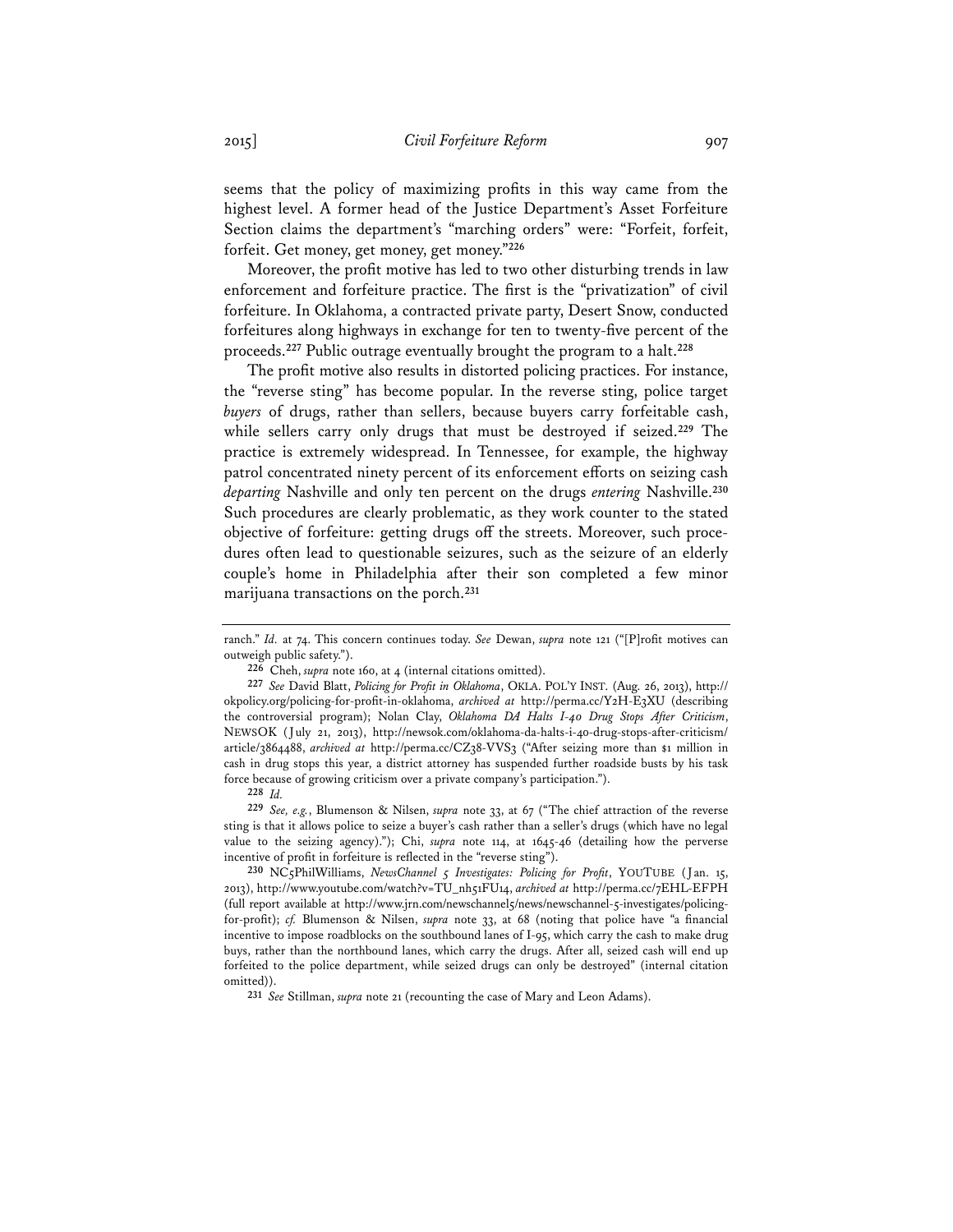Proponents of abolishing the profit motive from civil forfeiture claim a plethora of benefits: not only will it clean up the distorted and damaging police practices resulting from pecuniary motivation, but departments will also consider more carefully whether to pursue certain forfeitures if they do not stand to gain.

Unfortunately, removing the profit motive is far from a magic bullet where MVC and LVC are concerned. This Comment is not meant to disparage ending the profit motive as part of comprehensive forfeiture reform generally. I question instead how effective such a reform would be in reducing MVC and LVC forfeiture. Relatedly, removing the profit motive might severely decrease police budgets, hamstringing departments, or disincentivize the pursuit of the property of large-scale drug dealers.

The first concern, specific to MVC and LVC, is that evidence shows that police disproportionately target minorities in forfeiture actions.**<sup>232</sup>** Simply ending profit incentives might not therefore prevent seizures of the property of minorities, carried out simply to harass them.

The ACLU described Texas forfeiture programs as "a regime of racial profiling."**<sup>233</sup>** Another ACLU report describes Texas law enforcement as specifically targeting minorities: "near the Mexican border, Hispanics allege that they are being singled out by local law enforcement."**<sup>234</sup>** Police officers testifying in a class action suit the ACLU filed in Tenaha, Texas, revealed that race played an explicit part of their calculus in pursuing forfeiture actions.**<sup>235</sup>** Benson, Rasmussen, and Sollars reinforce this point, noting that some law enforcement agencies show a "desire . . . to control racial minorities through the enforcement of such laws."**<sup>236</sup>** Representative Henry Hyde,

**<sup>232</sup>** Stillman, *supra* note 21, at 52 (quoting Louis Rulli, a clinical law professor at the University of Pennsylvania, as stating that "[f]or real-estate forfeitures, it's overwhelmingly African-Americans and Hispanics"); *see also* Dewan, *supra* note 121 ("Officials . . . mocked Hispanics whose cars were seized.").

**<sup>233</sup>** Chloe Cockburn, *Easy Money: Civil Asset Forfeiture Abuse by Police*, ACLU (Feb. 3, 2010, 1:16 PM), https://www.aclu.org/blog/criminal-law-reform/easy-money-civil-asset-forfeiture-abusepolice, *archived at* http://perma.cc/646K-VPKB.

**<sup>234</sup>** Chloe Cockburn, *Texas Statute Paves Way for Highway Robbery*, ACLU (Oct. 7, 2009, 4:24 PM), https://www.aclu.org/blog/criminal-law-reform/texas-statute-paves-way-highway-robbery, *archived at* http://perma.cc/JM7H-44R7.

**<sup>235</sup>** Elora Mukherjee, *Settlement Means No More Highway Robbery in Tenaha, Texas*, ACLU (Aug. 9, 2012, 11:22 AM), https://www.aclu.org/blog/criminal-law-reform-racial-justice/settlementmeans-no-more-highway-robbery-tenaha-texas, *archived at* http://perma.cc/46XE-DZ33 (recording police officer testimony stating that "[t]he number one thing is you have two guys stopped, and these two guys are from New York. They're two Puerto Ricans").

**<sup>236</sup>** Bruce L. Benson, David W. Rasmussen & David L. Sollas, *Police Bureaucracies, Their Incentives, and the War on Drugs*, 83 PUB. CHOICE 21, 24 (1995).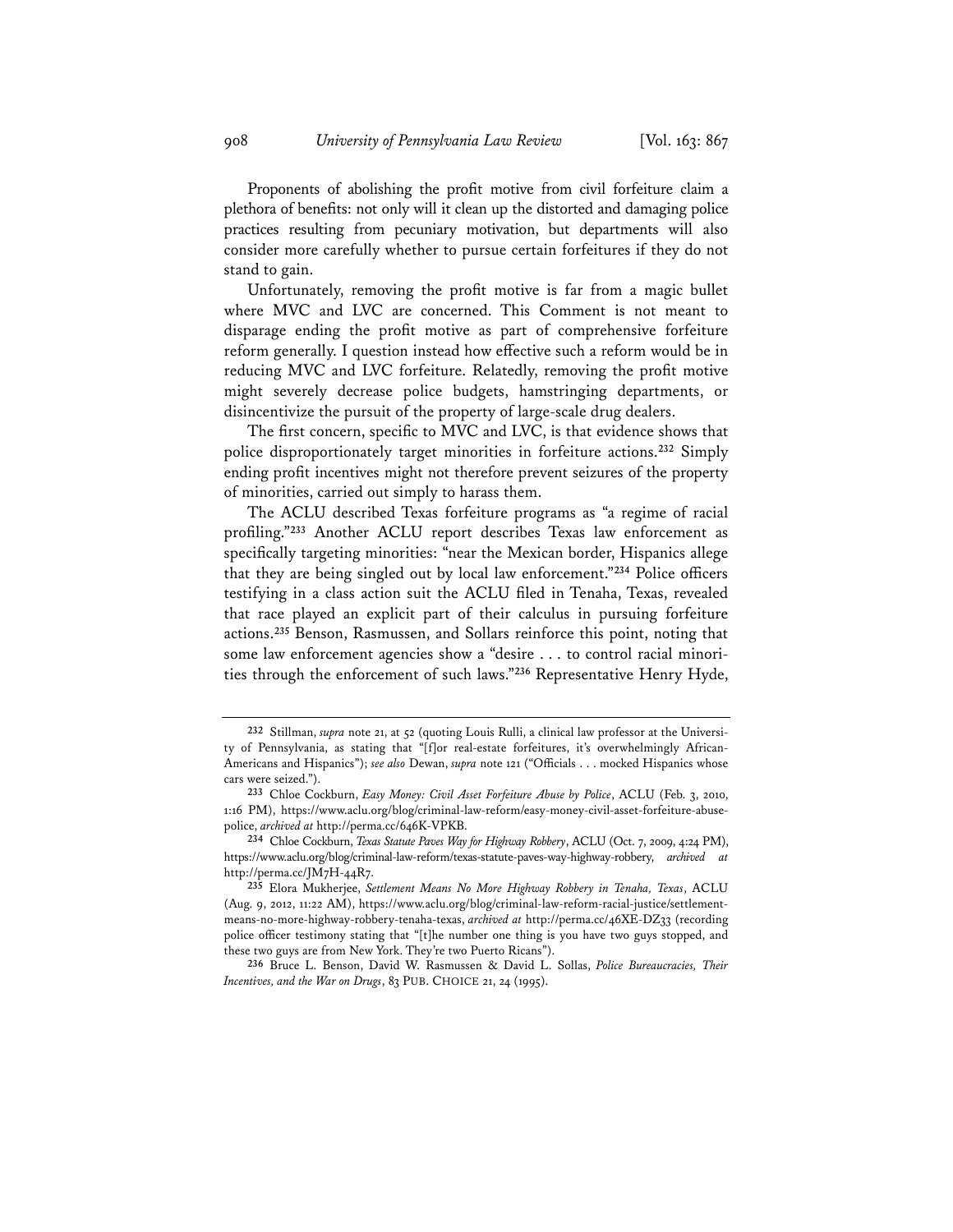in his book, also cites to a study finding that in more than five hundred stops involving forfeiture actions, over eighty percent had minority drivers.**<sup>237</sup>**

It would appear that simply removing the profit motive from forfeiture might not work to totally remove the tool as one of racial harassment. Where a police officer maintains negative racial attitudes, he is likely to use forfeiture to target minority motorists aggressively, regardless of the eventual monetary outcome. The forfeiture—as a weapon of abuse becomes an end *in itself*.

More generally, there is a concern that if the profit element of forfeiture were abolished, police departments would be caught in a massive budgetary crisis and would be unable to maintain other, valuable crime control activities. As the IJ notes, nearly forty percent of police departments *depend* on forfeiture for their budgets.**<sup>238</sup>**

Stillman, who heard echoes of similar concerns in interviews, relays that many officers are concerned their departments "would collapse" if forfeiture practices become more heavily regulated.**<sup>239</sup>** The COPS bulletin is quite explicit about the matter: "Though it is an enforcement tool, asset forfeiture can assist in the budgeting realm by helping to offset the costs associated with fighting crime."**<sup>240</sup>** Thus, there is a very real concern that if the profit motive were eliminated, other valuable law enforcement resources might likewise suffer, resulting in the scaling back of crime control.

Finally, the profit motive can be influential in prodding police to pursue HVC or real property forfeiture they might otherwise avoid. It is intuitively important that, for instance, police seize the major properties of drug dealers—like the Escobar-owned condos in Miami**<sup>241</sup>**—or key instrumentalities of the drug trade, such as expensive cars or boats, used in transporting illegal drugs.**<sup>242</sup>** Allowing some profit from forfeiture ensures that the police will assiduously check on the legal status of wealthy property owners, as well as impoverished ones. Unfortunately, current forfeiture statutes

**<sup>237</sup>** HENRY HYDE, FORFEITING OUR PROPERTY RIGHTS: IS YOUR PROPERTY SAFE FROM SEIZURE? 38 (1995).

**<sup>238</sup>** WILLIAMS ET AL., *supra* note 19, at 12 (reporting that these agencies consider forfeiture a "*necessary* budget supplement").

**<sup>239</sup>** Stillman, *supra* note 21, at 50.

**<sup>240</sup>** Worrall, *supra* note 87, at 2.

**<sup>241</sup>** *See supra* note 32 and accompanying text (describing the seizure of the Escobar properties and other successes of civil forfeiture).

**<sup>242</sup>** *See* Stillman, *supra* note 21, at 59 (describing how police repurpose key instrumentalities of the drug trade, like cars, in law enforcement activities); *see also* Blumner, *supra* note 222, at 7D (describing the Tampa Police Department's use of seized cars).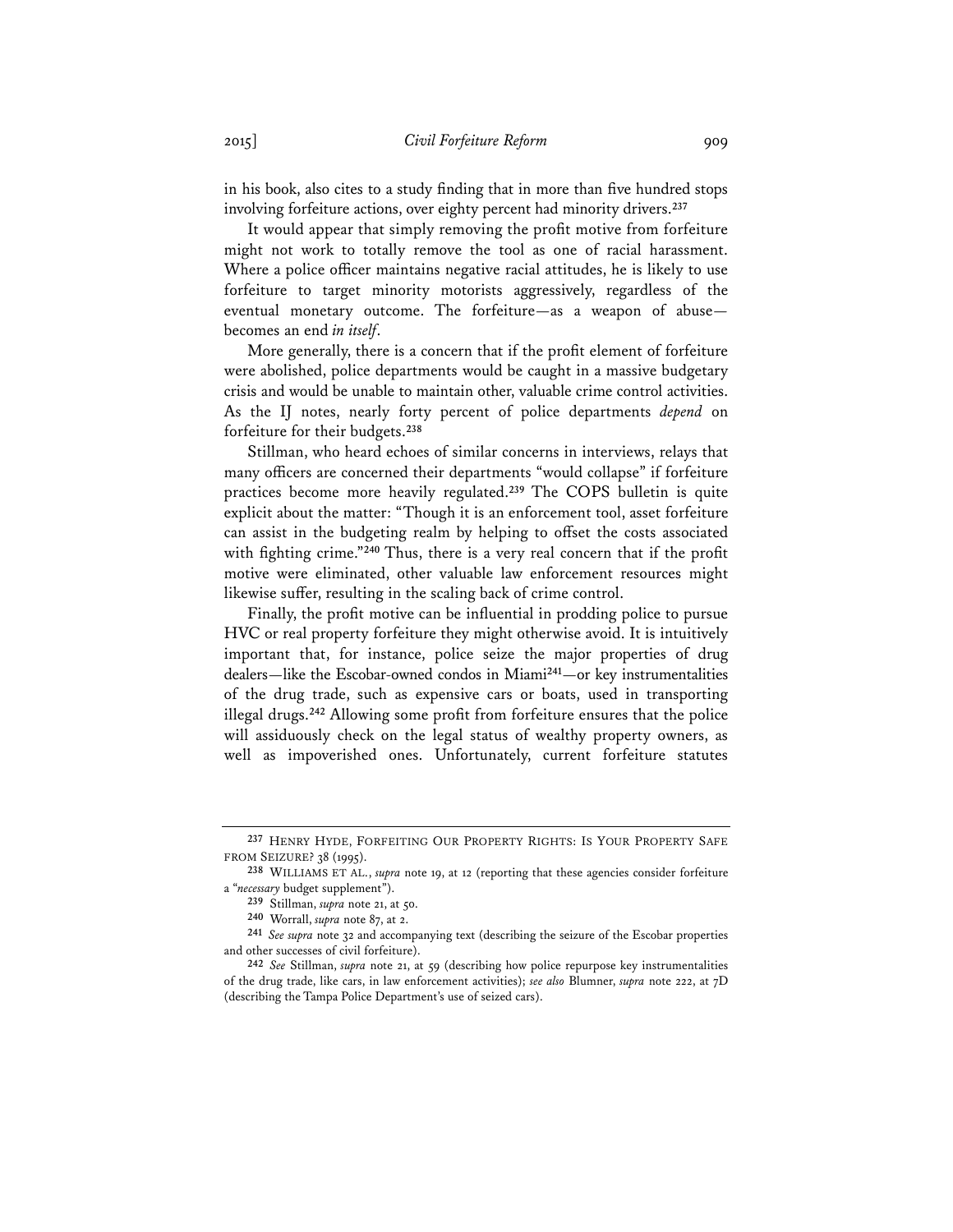incentivize the pursuit of MVC or LVC by giving police a higher portion of the profits from less valuable property.**<sup>243</sup>**

Thus, although abolishing the profit motive would arguably eliminate much abuse of civil forfeiture, there are legitimate concerns that such a measure would wreak havoc on otherwise legitimate law enforcement measures, disincentivize the pursuit of key drug dealing instrumentalities, or simply fail to account for the racial bias of the enforcing officers.

### D. *Abolishing Civil Forfeiture*

Abolishing civil forfeiture entirely is the most radical solution, although it garners support from both ends of the political spectrum. The political right tends to express concerns about forfeiture violating the sanctity of property rights.**<sup>244</sup>** The political left, by contrast, considers police overreach, rights infringement, and racial bias in seizures alarming.**<sup>245</sup>**

Many groups, including the IJ, formally advocate for a total ban on all civil forfeiture, although they often indicate that compromise solutions, such as those described above, may be required before total abolition.**<sup>246</sup>** Other commentators, however, express concern that further piecemeal reforms—akin to CAFRA—will only mask the problem, suggesting that "[a] categorical ban on civil asset forfeiture would be easier to administer than piecemeal reforms, and therefore more likely to succeed."**<sup>247</sup>** Most proponents of an absolute ban on civil forfeiture eschew action at the state level, which

**<sup>243</sup>** *See, e.g.*, ALASKA STAT. ANN. § 17.30.112(c) (West 2013) (providing that a court can award the police the seized property if its value is worth \$5,000 or less).

**<sup>244</sup>** *See, e.g.*, Tim Lynch, *Policing for Profit: The Abuse of Civil Asset Forfeiture*, CATO INST. at 07:20 (Apr. 28, 2010), http://www.cato.org/multimedia/events/policing-profit-abuse-civil-assetforfeiture, *archived at* http://perma.cc/UDX5-LW6P ("[C]ivil forfeiture laws really create a trifecta of circumstances that place property rights at risk.").

**<sup>245</sup>** *See, e.g.*, *Civil Asset Forfeiture*, ACLU, https://www.aclu.org/criminal-law-reform/civilasset-forfeiture, *archived at* http://perma.cc/9FXS-EEMV (last visited Jan. 16, 2015) ("Asset forfeiture practices often go hand-in-hand with racial profiling and disproportionately impact lowincome African-American or Hispanic people who the police decide look suspicious.").

**<sup>246</sup>** *See* WILLIAMS ET AL., *supra* note 19, at 14 ("Ideally, civil forfeiture should be abolished, at least outside of its narrow historical use in enforcing admiralty and customs laws.").

**<sup>247</sup>** Ilya Somin, New Yorker *Article on Asset Forfeiture Abuse*, VOLOKH CONSPIRACY (Aug. 5, 2013, 4:31 PM), http://www.volokh.com/2013/08/05/new-yorker-article-on-asset-forfeiture-abuse, *archived at* http://perma.cc/7BRT-FU9H; *see also* Steve Clowney, New Yorker *Article on Asset Forfeiture Abuse*, PROPERTYPROF BLOG (Aug. 9, 2013), http://lawprofessors.typepad.com/ property/2013/08/new-yorker-article-on-asset-forfeiture-abuse.html, *archived at* http://perma.cc/ MJ6M-ZSYZ (approving of Somin's stance on forfeiture).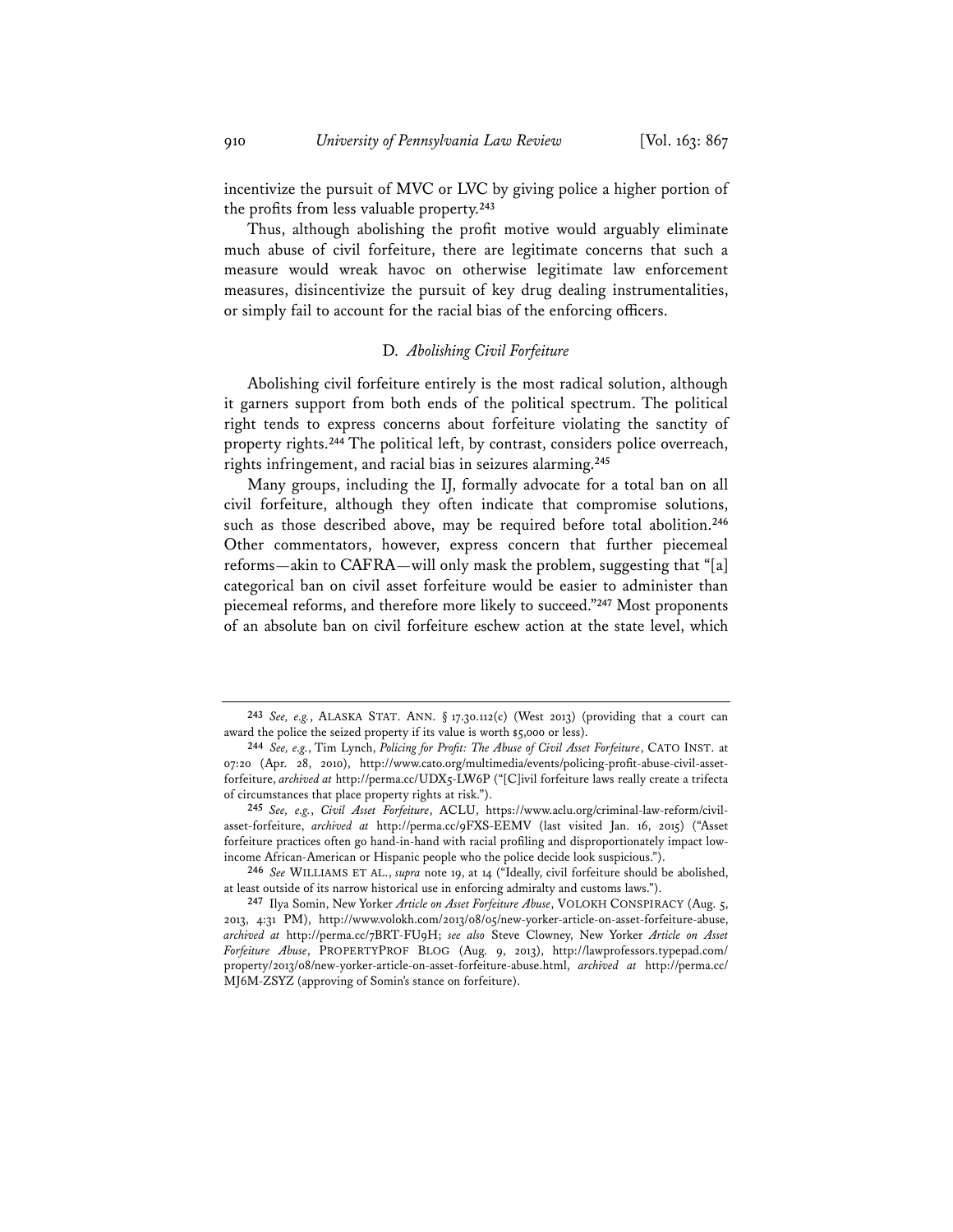equitable sharing easily bypasses, and instead advocate for congressional action to reform the national forfeiture landscape in one sweeping stroke.**<sup>248</sup>**

Although the solution is radical, some states have taken tentative steps that might eventually result in a total abolition of civil forfeiture. Indeed, North Carolina already lacks a *civil* forfeiture statute.**<sup>249</sup>** Meanwhile, Tennessee's legislature recently introduced a bill that would entirely abolish forfeiture.**<sup>250</sup>**

As attractive as such a solution may be, it is completely unfeasible for two reasons (1) damage to police budgets and (2) political infeasibility. As discussed above, forfeiture is critical to police budgeting.**<sup>251</sup>** Thus, any major drawdown of forfeiture could cripple other important law enforcement efforts.

Additionally, abolishing civil forfeiture is almost certainly politically infeasible. In fact, almost every legislative reform of forfeiture at the state level has been eviscerated. In California, for instance, a bill sponsored by Assemblyman Chris Norby attempted to close a loophole in equitable sharing.**<sup>252</sup>** The bill, AB639, would have ended abuses of adoptive sharing by requiring a court order before an agency could transfer a forfeiture case to the federal government.**<sup>253</sup>** After extensive lobbying by district attorneys and law enforcement groups, however, the bill died in the California Senate.**<sup>254</sup>**

Similarly, in Tennessee, a bill proposed by Representative Barrett Rich, a former state trooper, proposed outlawing civil forfeiture entirely.**<sup>255</sup>** However, the bill was completely rewritten in committee. As one of the sponsors of

**<sup>248</sup>** *See, e.g.*, *End Asset Forfeiture*, DOWNSIZE DC, https://secure.downsizedc.org/etp/end-assetforfeiture, *archived at* http://perma.cc/MHA2-4JVK (last visited Jan. 16, 2015) ("Because the courts will not act to end civil asset forfeitures, Congress must. Another 'compromise' asset forfeiture bill will only lead to more abuses and outrages. Civil asset forfeiture must be abolished.").

**<sup>249</sup>** *See supra* note 46 and accompanying text.

**<sup>250</sup>** *See* Nick Sibilla, *Tennessee Bill Would Abolish Civil Forfeiture*, INST. FOR JUSTICE, http://www.ij.org/tennessee-bill-would-abolish-civil-forfeiture, *archived at* http://perma.cc/WA8K-BEFV (last visited Jan. 16, 2015) (discussing a Tennessee bill aiming to "eliminate civil forfeiture in Tennessee").

**<sup>251</sup>** *See, e.g.*, WILLIAMS ET AL., *supra* note 19, at 12 (reporting that forty percent of police departments depend on forfeiture to meet budgeting shortfalls).

**<sup>252</sup>** *See* Steven Greenhut, *Why Asset Forfeiture Abuse Is on the Rise*, REASON (Aug. 10, 2012), http://reason.com/archives/2012/08/10/why-asset-forfeiture-abuse-is-on-the-ris, *archived at* http:// perma.cc/LM32-ZSST (discussing AB639 and its failure to pass the legislature).

**<sup>253</sup>** *Id.* **<sup>254</sup>** *Id.*

**<sup>255</sup>** *See* Sibilla, *supra* note 250 (describing the bill in Tennessee that would have dismantled the state's forfeiture program).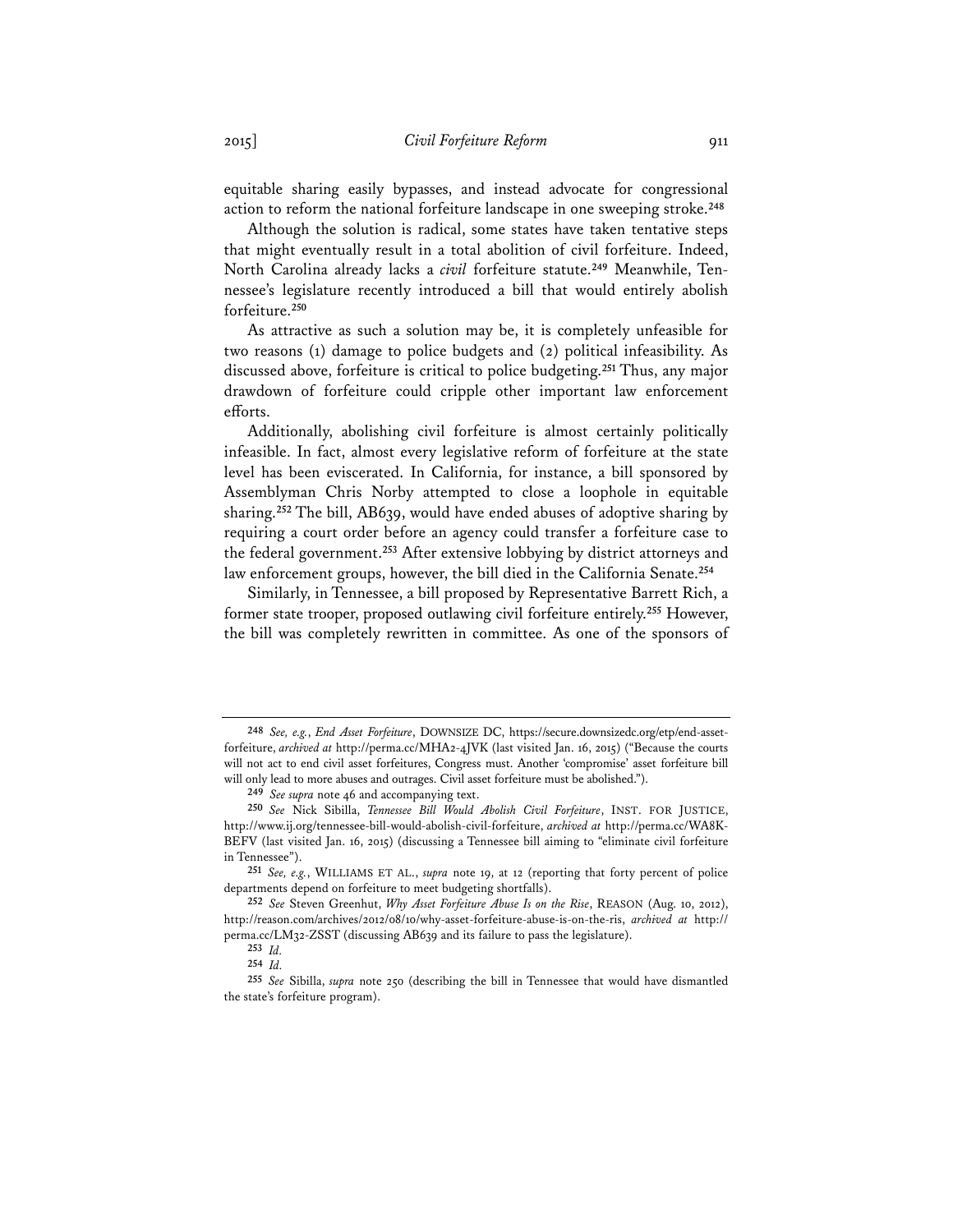the bill complained, "[i]n what is called an amendment, the entire wording of the bill . . . was literally deleted and new wording replaced it."**<sup>256</sup>**

Finally, in Utah, lawmakers recently passed a forfeiture bill that eviscerated a reform passed in 2000. The law—pitched as a "recodification" of existing law—contains several troubling features: it gutted awards of attorneys' fees to successful claimants, capping them at twenty percent of the value of the seized property; it reduced the deadline for prosecutors to file against the property from a sixty-day mandatory deadline to a ninety-day optional deadline; and it upheld the use of waivers in forfeiture actions.**<sup>257</sup>**

Forfeiture reform bills often die because of extensive lobbying of law enforcement groups or prosecutors. For instance, California Bill AB639 failed because the California District Attorney Association complained about the burden the bill would place on law enforcement, and the Los Angeles District Attorney opined that the bill's only purpose was "to make it impossible for state/local law enforcement agencies [to] us[e] federal asset forfeiture procedures."**<sup>258</sup>** Similar concerns emerged during the debate on CAFRA, which meant that several proposed reforms were ultimately excluded from the final version of the bill.**<sup>259</sup>** Finally, pressure from law enforcement groups, including the International Association of Chiefs of Police, the Florida Department of Law Enforcement, the North Carolina Department of Crime Control and Public Safety, and the U.S. Attorney General's Office, led to the overturning of a 1988 amendment to North Carolina's civil forfeiture statute.**<sup>260</sup>**

**<sup>256</sup>** *See* Eapen Thampy, *Tennessee Lawmakers Gut Forfeiture Reform Proposal, Push for Ex Parte Determinations of Probable Cause*, AMS. FOR FORFEITURE REFORM (Apr. 8, 2013), http:// www.forfeiturereform.com/2013/04/08/tennessee-lawmakers-gut-forfeiture-reform-proposal-pushfor-ex-parte-determinations-of-probable-cause/, *archived at* http://perma.cc/B3GS-RUD9 (quoting Hal Rounds, a co-author of the Tennessee bill frustrated at its evisceration).

**<sup>257</sup>** Jason Snead & Andrew Kloster, *Utah's New Law Helps Law Enforcement Nab Property of Innocent People*, DAILY SIGNAL (Jan. 21, 2014), http://dailysignal.com/2014/01/21/utah-reversescourt-forfeiture-reforms-hopes-wont-notice/, *archived at* http://perma.cc/7EB9-WFKK (describing the provisions of the reforms and likely negative consequences); *see also* Nick Sibilla, *Utah Made It Easier for Cops to Seize Innocent People's Property. And Not A Single Lawmaker Voted Against It*, FORBES (Dec. 23, 2013, 9:37 AM), http://www.forbes.com/sites/instituteforjustice/2013/12/23/ utah-made-it-easier-for-cops-to-seize-innocent-peoples-property-and-not-a-single-lawmakervoted-against-it/, *archived at* http://perma.cc/YQ3A-V2UU (describing the troubling aspects of the Utah bill).

**<sup>258</sup>** Greenhut, *supra* note 252.

**<sup>259</sup>** *See, e.g.*, Holcomb et al., *supra* note 70, at 275 (describing the power of law enforcement during the political process, including the fact that several provisions were inserted into CAFRA that actually "strengthened forfeiture powers in some circumstances").

**<sup>260</sup>** Benson et al., *supra* note 236, at 30.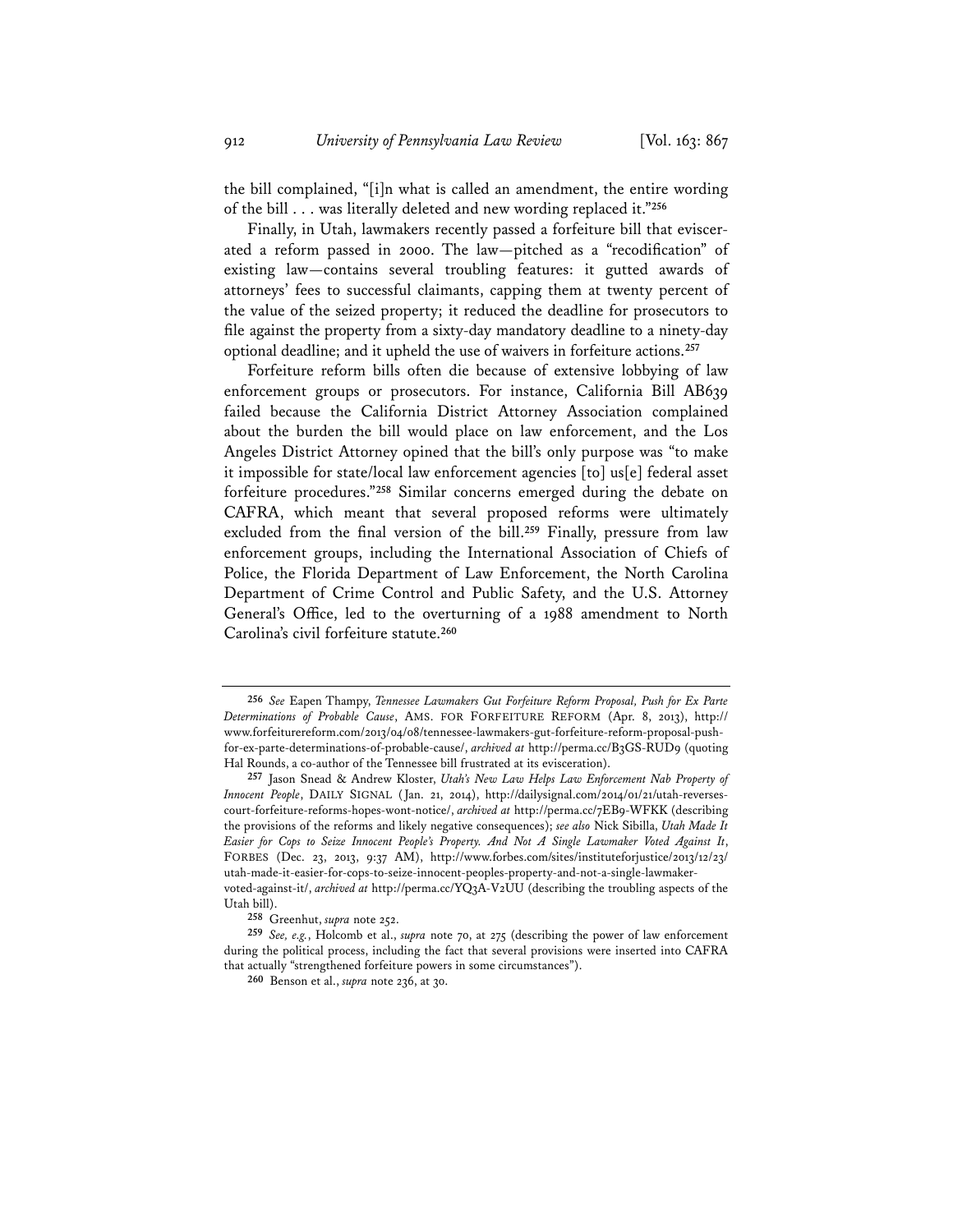Thus, although abolishing civil forfeiture entirely would completely solve the problem, such a move is incredibly unlikely, both because of the collateral damage to police budgets, and because of the power of law enforcement in the political process.

### V. THE TRANSACTIONAL APPROACH

In this Comment, I propose a transactional paradigm for reforming civil forfeiture. Although forfeiture actions lack many of the features of a transaction—most notably a voluntary exchange between parties—the application of economic insights to forfeiture reveals some new approaches to dealing with the problem of MVC and LVC forfeiture.**<sup>261</sup>** Specifically, I construct a theoretical and practical framework that can provide for the ex ante protection of MVC and LVC by raising the costs of forfeiture actions to prevent these items from being seized in the first place.

#### A. *Some Insights from Economic Theory*

Several economic concepts are applicable to the forfeiture context. Although forfeiture actions provide a unique "form" of transaction, the analogy nevertheless applies and can help provide a valuable lens through which to conceptualize and understand civil forfeiture.

### 1. Transaction Costs

Before applying the following analyses, we must analytically define forfeiture as a transaction, despite the fact that it does not fall neatly into the conventional "transaction" paradigm. Textbook definitions of transactions tend to focus on the fact that transactions are typically voluntary exchanges between parties: "An agreement between a buyer and a seller to exchange goods, services or financial instruments."**<sup>262</sup>**

**<sup>261</sup>** For most of this section, I use "forfeiture" and "seizure" interchangeably. As has been noted, the actions are legally distinct: police seize the item, followed by the actual forfeiture—a separate legal action transferring title. However, my concern was with increasing the costs of the *seizure*, as the low contest rates in forfeiture actions (eighty percent uncontested, *see Oversight Committee*, *supra* note 106, at 86) mean that the seizure and forfeiture actions often blend together. There is obviously more empirical work to be done here on top of the more ad hoc analysis I conducted *supra* in note 109 to determine the rate at which forfeiture is contested depending on the value of the chattel. Such work, unfortunately, is outside the scope of this Comment.

**<sup>262</sup>** *Transaction Definition*, INVESTOPEDIA, http://www.investopedia.com/terms/t/transaction.asp (last visited Jan. 16, 2015), *archived at* http://perma.cc/4YH5-ER3Q.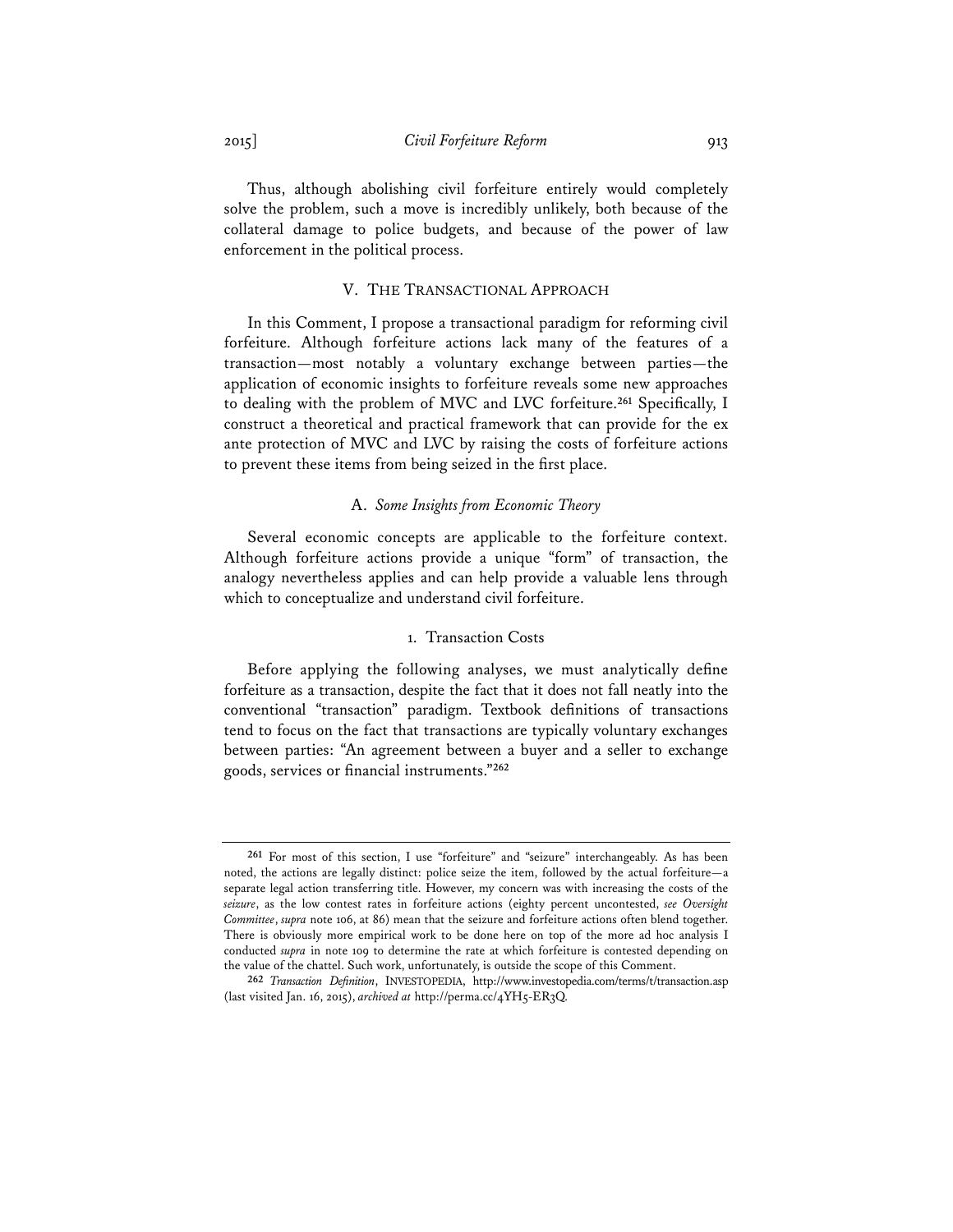Drawing insights from the Calabresi–Melamed and Coasean framework,**<sup>263</sup>** however, legal commentators have expanded their understanding of transactions. Specifically, the focus is less on the goods per se, and more on the *entitlements* underlying those goods.

Calabresi–Melamed's "property" and "liability" rules essentially relate to whether or not coercion may be used to obtain an entitlement. Theoretically, property rule protection prevents the transfer or destruction of entitlements without the consent of the owner.**<sup>264</sup>** By contrast, liability rules "allow a would-be buyer to bypass the original entitlement holder's consent and instead to take the entitlement through coercion."**<sup>265</sup>**

As such, we may understand civil forfeiture in the context of a "liability rule" transaction.**<sup>266</sup>** Kontorovich is explicit on the matter: "Constitutional transactions . . . occur when the government condemns an entitlement through the judicial process."**<sup>267</sup>** We therefore must understand forfeiture as a transaction—one in which an entitlement (i.e., the ownership of MVC or LVC) is forcibly transferred to the government.

Within this context, we then turn to the concept of "transaction costs." For purposes of this Comment, I will define a transaction cost as anything that renders the transfer of rights more costly. Transaction costs can thus include tangible costs like search costs, or more intangible costs like inconvenience. Coase, in his seminal article *The Problem of Social Cost*, identified transaction costs as impacting the general level of transactions in a marketplace: "Once the costs of carrying out market transactions are taken into account it is clear that such a rearrangement of rights will only be

**<sup>267</sup>** Kontorovich*, supra* note 265, at 1144*.*

**<sup>263</sup>** *See generally* Guido Calabresi & A. Douglas Melamed, *Property Rules, Liability Rules, and Inalienability: One View of the Cathedral*, 85 HARV. L. REV. 1089 (1972) (discussing the circumstances in which entitlements are granted); R.H. Coase, *The Problem of Social Cost*, 3 J. L. & ECON. 1 (1960) (advocating for economic solutions to social problems that consider the complete effect of any entitlement granted).

**<sup>264</sup>** Calabresi & Melamed, *supra* note 263, at 1092 ("An entitlement is protected by a property rule to the extent that someone who wishes to remove the entitlement from its holder must buy it from him in a voluntary transaction.").

**<sup>265</sup>** Eugene Kontorovich, *The Constitution in Two Dimensions: A Transaction Cost Analysis of Constitutional Remedies*, 91 VA. L. REV. 1135, 1143 (2005).

**<sup>266</sup>** A more extensive application of forfeiture within the Calabresi–Melamed framework is beyond the scope of this Comment, as forfeiture poses complicated questions for that theory. Even though forfeiture may be understood as a forced transaction, it cannot be truly protected by a "liability rule" as understood by Calabresi–Melamed. This question will have to be explored more thoroughly in later scholarship.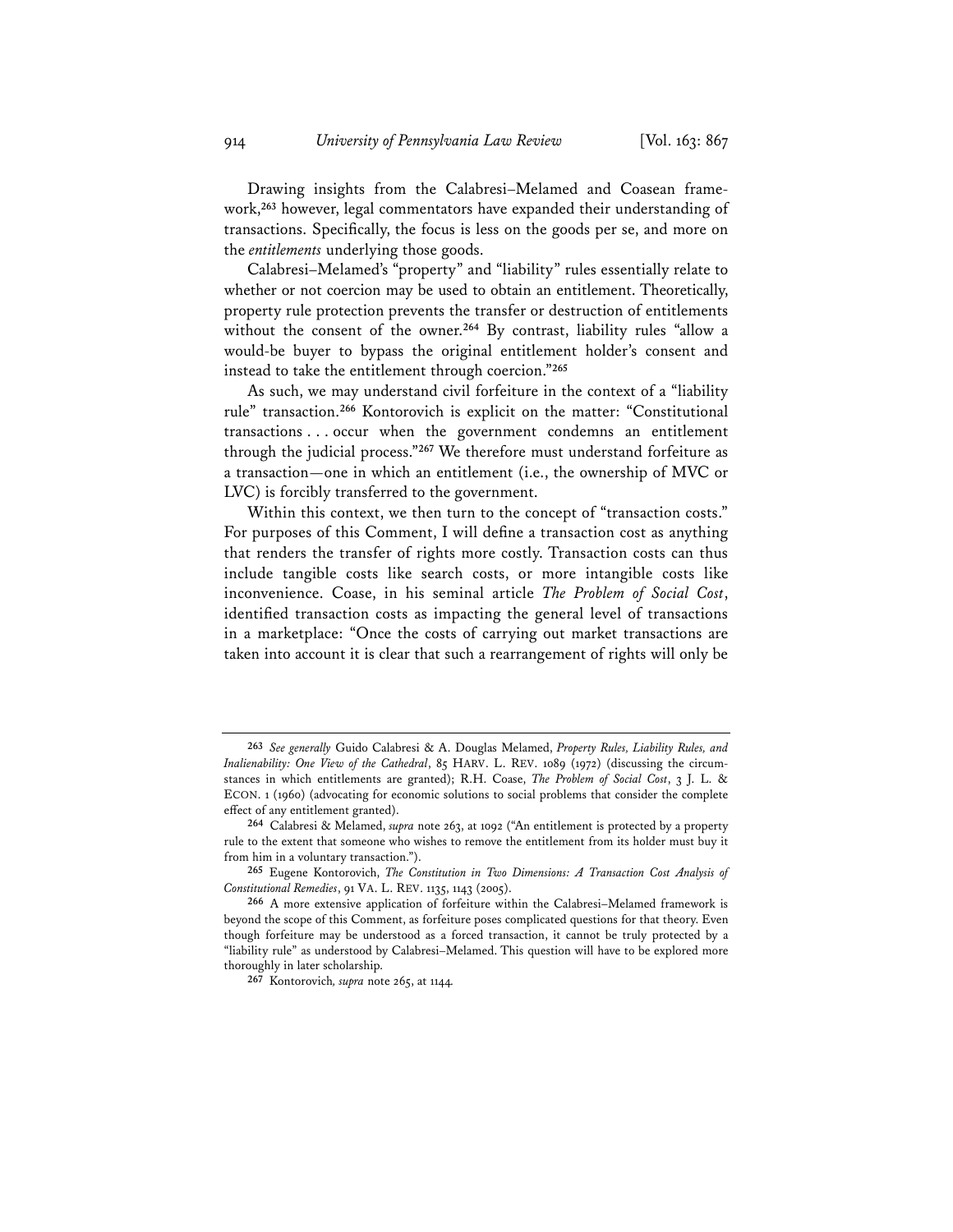undertaken when the increase in the value of production . . . is greater than the costs which would be involved in bringing it about."**<sup>268</sup>**

Once forfeiture is placed into this framework, many of the problems with the practice can be understood as either diminishing or increasing transaction costs. One critical example is the use of waivers in forfeiture cases, which drastically reduce transaction costs for police departments.**<sup>269</sup>** The Tenaha police department, for instance, forced motorists to sign *prenotarized* waivers, ceding their rights to property.**<sup>270</sup>** This approach drastically decreased transaction costs for Tenaha.

First, the waiver precluded a costly and inconvenient search of property to assure that it might be subject to forfeiture. The forfeiture was faster and more convenient, avoiding the mental costs of time or inconvenience and the empirical cost of paying the searching officer. Second, the waiver was pre-notarized, decreasing the inefficiency costs of locating a notary public to notarize the document—something that might not be possible should the forfeiture occur late at night. Finally, the waiver precluded a later forfeiture hearing, another costly redirection of resources for the police department.

Similarly, the use of dogs in forfeiture actions also decreases the transaction cost of the forfeiture. First, drug dogs alerting to cars can allow a search, even without the vehicle owner's consent, decreasing transaction costs by avoiding the inefficiency of obtaining a judicial search warrant.**<sup>271</sup>** Second, most U.S. currency contains trace amounts of drug material, facilitating the seizure of cash with little effort on the part of the officer.**<sup>272</sup>** Drug-sniffing dogs thus facilitate raising revenue, as they alert to almost any drug-tainted currency, and such an alert is often sufficient to establish forfeiture. Indeed, cash-strapped police departments are quite explicit about their use of dogs as a revenue-raising device: "[Police Chief] Andrews told

**<sup>268</sup>** Coase, *supra* note 263, at 15.

**<sup>269</sup>** Indeed, it appears that police departments themselves intrinsically view forfeiture as a "profitable" transaction. *See, e.g.,* Dewan *supra* note 121 ("[O]fficials share tips on maximizing profits.").

**<sup>270</sup>** *See supra* notes 156-158 and accompanying text (discussing the use of waivers in asset forfeiture cases).

**<sup>271</sup>** For a more thorough discussion of issues regarding drug-sniffing dogs, warrants, and forfeiture, see *infra* notes 296-309 (discussing the recent Supreme Court decision in *Florida v. Harris*, 133 S. Ct. 1050, 1054 (2013), which established a troubling precedent for the use of dogs in forfeiture.).

**<sup>272</sup>** Willie Jones's story provides one example of the use of dogs to justify otherwise indefensible forfeiture actions. *See* Jones v. DEA, 819 F. Supp. 698, 720 (M.D. Tenn. 1993) (overturning the forfeiture of Mr. Jones's property because it was based on a dog alert; the judge noted the problems with such alerts, since almost all U.S. currency is drug tainted).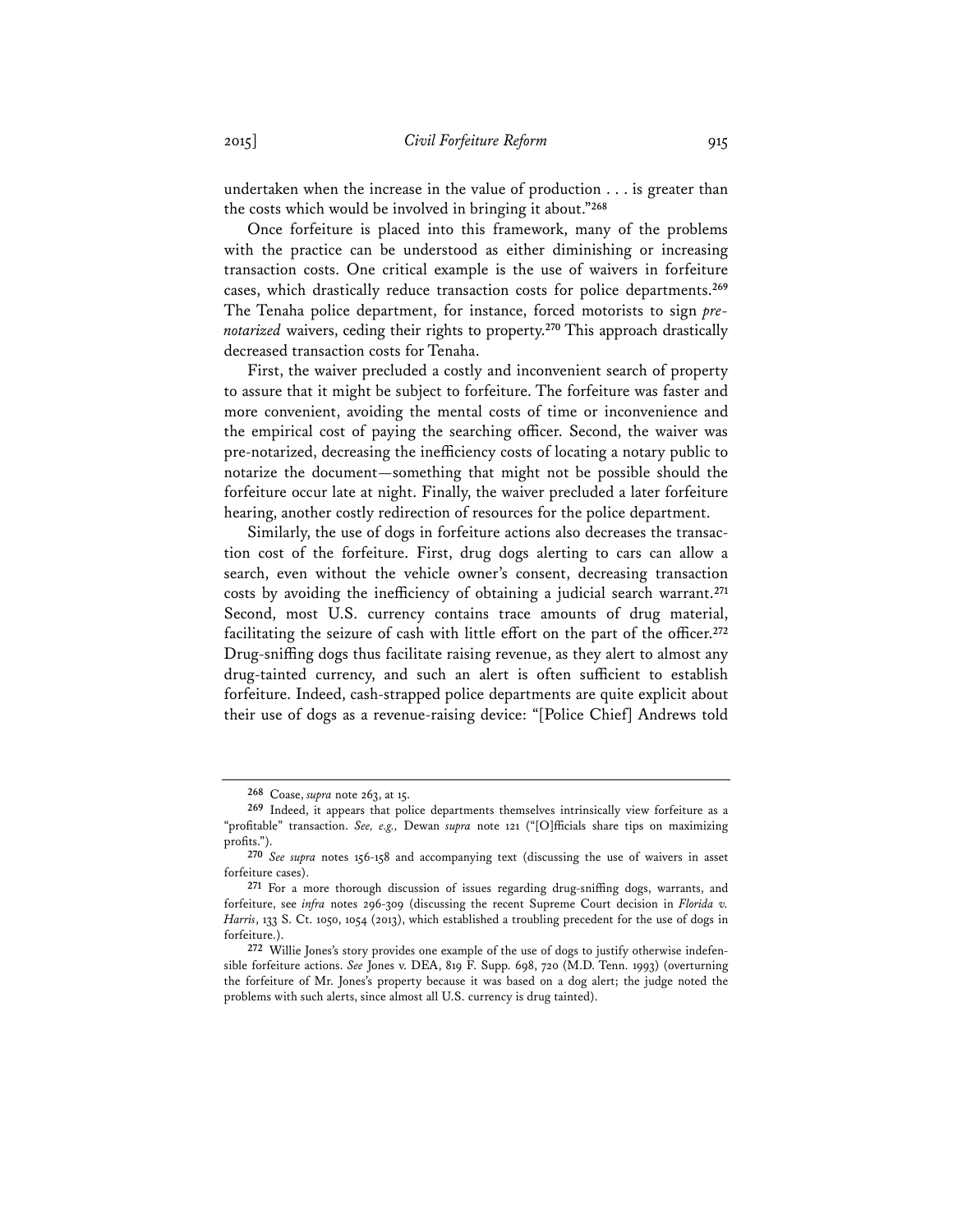board members that the city is missing out on possible revenues that a K9 would bring."**<sup>273</sup>**

A final indication that police try to reduce transaction costs in forfeiture is the practice of directing policing efforts toward roads that contain a flow of drug *buyers*, rather than drug sellers.**<sup>274</sup>** This again is an attempt to reduce the transaction costs of forfeiture actions. Since police have limited resources, they attempt to divert as many of these resources toward maximizing forfeiture revenues, decreasing inefficiency and enforcement costs for seizures that will not produce a large return. Other enforcement patterns reflect a similar attempt to decrease transaction costs, most notably the reverse-sting operation.**<sup>275</sup>**

Recognizing that forfeiture is transactional and that seizing agencies strive to reduce transaction costs provides insight into potential solutions, especially those involving MVC and LVC. Because these items represent a relatively low monetary recovery, any significant increase in transaction costs would make seizure of such items economically inefficient.

### 2. Externalities

Applying the transactional paradigm to forfeiture also allows us to confront the problem of externalities in MVC and LVC forfeiture. Externalities are costs or benefits imposed on parties not directly involved in the transaction.**<sup>276</sup>** Because externality costs are not factored into the price of the market transaction, actors engage in socially suboptimal levels of transactions with externalities.**<sup>277</sup>**

Pollution is the classic example: producing many goods imposes significant costs—negative externalities—on the environment, which are not factored into the price of the goods themselves. Therefore, because the cost of pollution is not "priced" into the market, goods are priced too low and thus overproduced. This results in generally greater environmental costs, such as

**<sup>273</sup>** Orin Kerr, *Town Plans to Raise Revenue by Combining Drug-Sniffing Dogs with Asset Forfeiture*, VOLOKH CONSPIRACY (Aug. 22, 2012, 11:33 PM), http://www.volokh.com/2012/08/22/townplans-to-raise-revenue-by-combining-drug-sniffing-dogs-with-asset-forfeiture/, *archived at* http://perma.cc/R9DK-PHTE (detailing the plans of Henry, Tennessee to "institute a K9 program for the [local] [p]olice [d]epartment").

**<sup>274</sup>** *See, e.g.*, *supra* note 230 and accompanying text.

**<sup>275</sup>** *See id.* (describing the perverse incentives that lead to reverse-sting operations).

**<sup>276</sup>** Thomas Helbling, *Externalities: Prices Do Not Capture All Costs*, INT'L MONETARY FUND (Mar. 28, 2012), http://www.imf.org/external/pubs/ft/fandd/basics/external.htm, *archived at* http://perma.cc/RK9L-6PMK (stating that failing to internalizing indirect costs or benefits will lead to inefficient market outcomes).

**<sup>277</sup>** *Id.*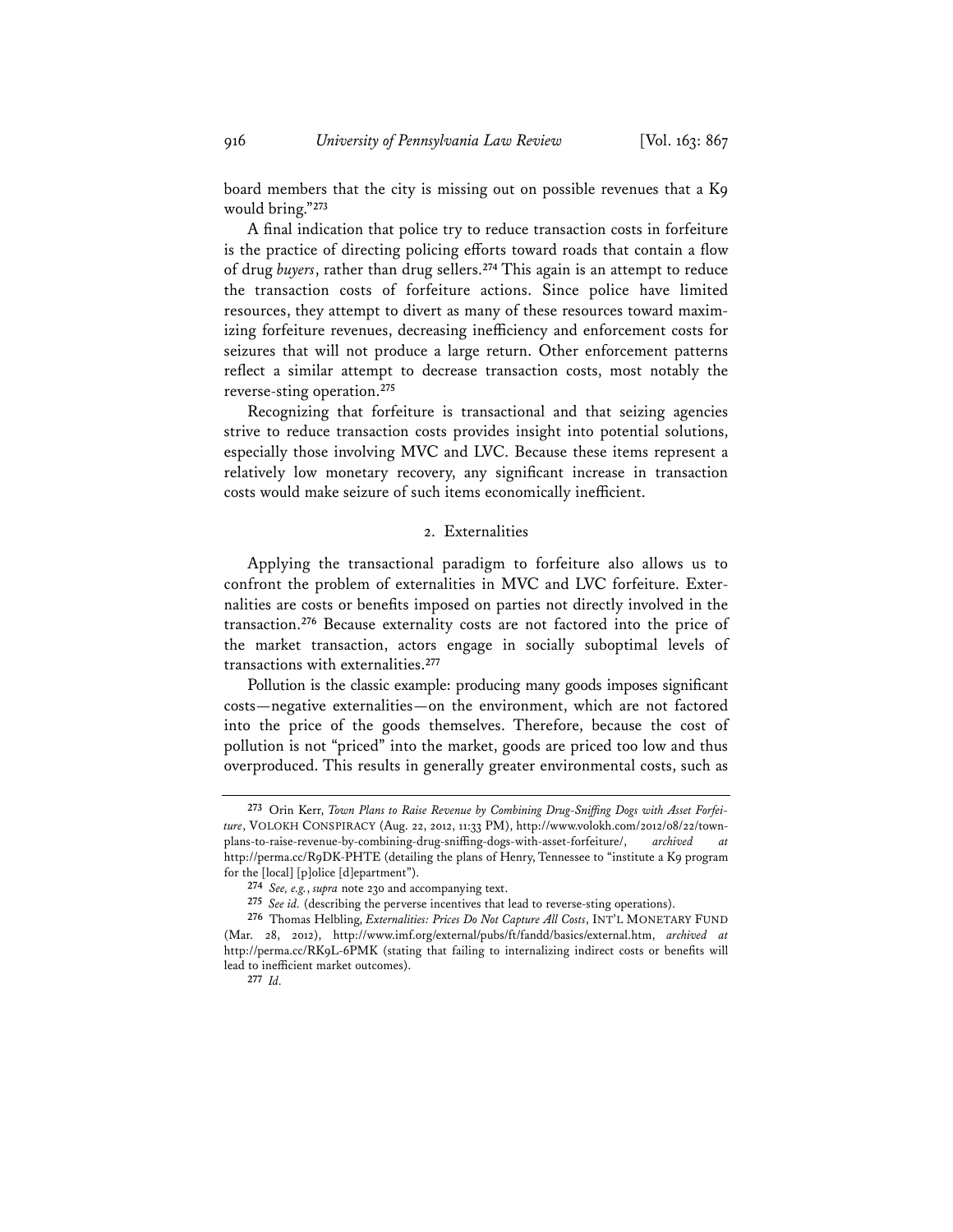the cost of pollution cleanup.**<sup>278</sup>** Here, neoclassical economics sees government as the solution, as taxes or other incentive programs can force market actors to price their product for the externality, moving the market toward a more socially optimal level.**<sup>279</sup>**

An externality analysis is also relevant in the forfeiture context. In all cases, police departments attempt to structure forfeiture "transactions" in a manner that will increase externalities, pushing costs to other parties so they may retain the value of forfeiture entirely for themselves.

One clear and concrete example of this is police pushback against the mandatory grant of attorneys' fees to victorious claimants in Utah. A prior version of a Utah fee-shifting statute provided that "the court shall award a prevailing party reasonable attorneys' fees and other costs of litigation reasonably incurred by the owner."**<sup>280</sup>** By contrast, a newer version of the statute, HB384, dramatically changed the statute by changing the mandatory "shall" to the permissive "may," thus giving courts discretion in whether or not fees should be awarded.**<sup>281</sup>** HB384 also caps attorneys' fees at twenty percent of the property value.**<sup>282</sup>** This change in the statutory language is an attempt by police departments to impose the costs of forfeiture actions as "externalities" on non-consenting parties: innocent owners and their attorneys. Where once the government had to foot the bill for a wrongful forfeiture—an internalized cost, as it was imposed on the party effectuating the seizure—the cost is now passed to involuntary parties in the transaction, namely the claimant and her legal counsel, who must come up with the extensive fees and time necessary to contest forfeiture actions.

Innocent owner defenses similarly outline the problem of externalities in forfeiture actions. The case of *Bennis—*where Mrs. Bennis lost the entire value of her property even though she was a completely innocent claimant—is indicative.**<sup>283</sup>** Here, again, the cost of forfeiture was passed on to an

**<sup>278</sup>** *Id.* **<sup>279</sup>** *Id.* **<sup>280</sup>** UTAH CODE ANN. §24-1-11 (2004) (amended by 2013 Utah Laws 1975, 1986); *see also* Radley Balko, *Utah Lawmakers Quietly Roll Back Asset Forfeiture Reforms*, WASH. POST (Jan. 8, 2014), http://www.washingtonpost.com/news/opinions/wp/2014/01/08/utah-lawmakers-quietly-rollback-asset-forfeiture-reforms/, *archived at* http://perma.cc/3ZAA-P38F (discussing the discontinuation of asset forfeiture reforms and its effect on Utah residents); Sibilla, *supra* note 250.

**<sup>281</sup>** *See* UTAH CODE ANN. §24-1-110(1) (2004) ("In any forfeiture proceeding under this chapter, the court may award a prevailing party reasonable: (a) legal costs; and (b) attorney fees."); Sibilla, *supra* note 250.

**<sup>282</sup>** UTAH CODE ANN. § 24-1-110(2) (amended by 2013 Utah Laws HB384).

**<sup>283</sup>** Bennis v. Michigan, 516 U.S. 442, 453 (1996) (holding that forfeiture was proper considering Michigan's objective of deterring illegal activities).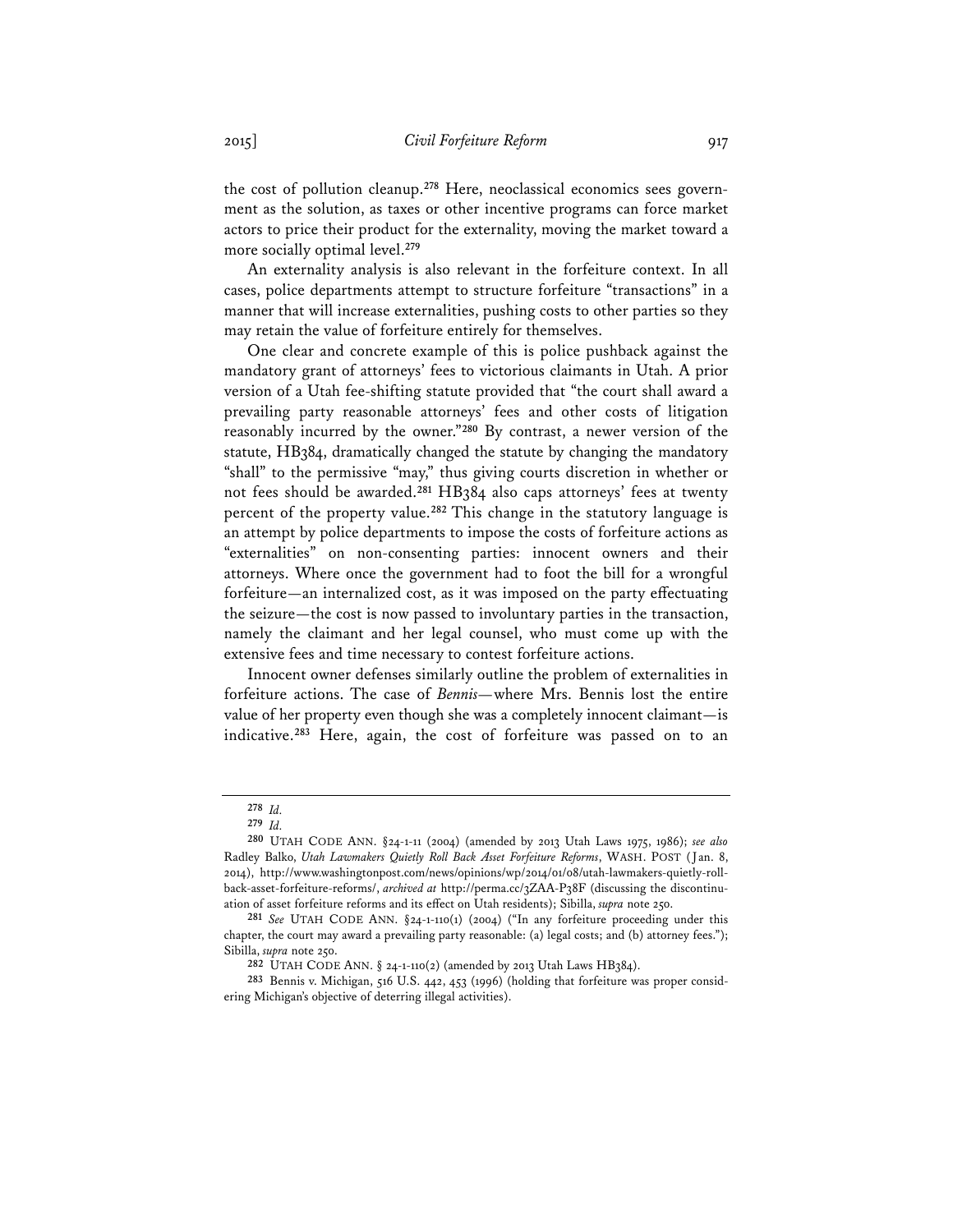involuntary party—the innocent claimant of the property—constituting a clear externality.

Any proposed solution to the forfeiture dilemma thus should force the voluntary party to the transaction (in forfeiture, only the seizing agency) to internalize its costs so as not to impose burdens on involuntary parties and to achieve a more socially optimal level of seizure.

### 3. Nudges

Final insights on this analytical framework emerge from prospect theory and behavioral economics, specifically the idea proposed by Thaler and Sunstein in *Nudge*. **<sup>284</sup>** There, the authors propose that the *structure* of choices influences their outcomes.**<sup>285</sup>** As defined by Thaler and Sunstein, a nudge "is any aspect of the choice architecture that alters people's behavior in a predictable way without forbidding any options or significantly changing their economic incentives."**<sup>286</sup>** Significantly, in designing choice architecture, the "default" option often is the most selected; thus, the authors propose that nudges should be carefully selected to try and maximize social outcomes.**<sup>287</sup>**

Similarly, in the context of forfeitures, procedures should be structured to try to minimize the abuse of the practice. Unfortunately, this is not currently the case: in many instances, forfeiture procedure is structured to make forfeiture the "default" option.

Again, the use of waivers in forfeiture is indicative of the practice. The pre-notarized waivers have removed all procedural barriers to forfeiture; all property owners must do is sign the form and leave the police station. Thus, forfeiture has become the "default" option. Switching from the default has a series of costs for the police department, such as holding the property without disposing of it and litigating the forfeiture action.

Potential forfeiture solutions, then, should include restructuring forfeiture procedures to erect barriers to viewing forfeiture as the "default" option. Several levels of decision barriers should be erected, with multiple decisionmakers, each of whom should agree that the forfeiture is proper. Forfeiture should never be the "path of least resistance."

Relatedly, because it is often not economically rational to defend MVC and LVC against forfeiture,**<sup>288</sup>** this Comment proposes additional procedural

**<sup>284</sup>** RICHARD H. THALER & CASS R. SUNSTEIN, NUDGE (2008).

**<sup>285</sup>** *Id.* at 6.

**<sup>286</sup>** *Id.* **<sup>287</sup>** *Id.* at 6-11.

**<sup>288</sup>** *See supra* note 116 and accompanying text (discussing the costs of forfeiture defenses).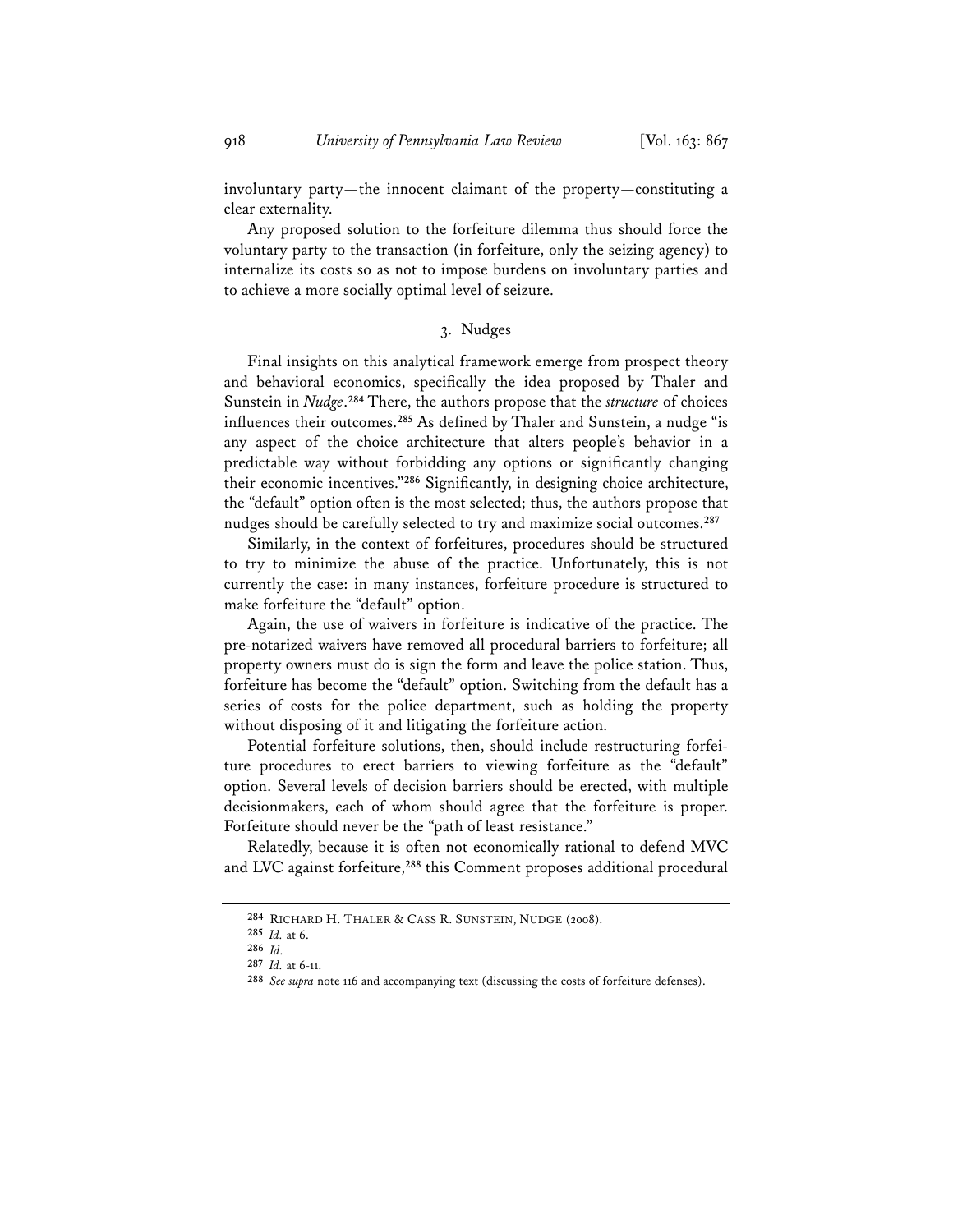burdens that police departments would have to bear *before* engaging in a seizure. The goal of increasing the cost of forfeiture actions is to lower levels of MVC and LVC forfeiture, making it no longer cost-efficient for officers to seize such low-value property.

### B. *Proposed Solutions*

These economic theory insights provide the civil forfeiture reformer with several new tools. First, forfeiture procedures should be tailored to increase transaction costs, specifically so that it is no longer "profitable" for police to pursue MVC and LVC forfeiture. Second, the burdens imposed by forfeiture should impact police departments, who should bear the costs when they engage in a wrongful seizure. Third, forfeiture procedures should be structured to make forfeiture difficult and inconvenient, requiring police to actively choose to seize property. Some proposals follow.

# 1. Require an Immediate in Personam Hearing to Determine Whether the Seizure is Justified

This solution would function on all of the axes mentioned above. First, it increases transaction costs, because it would require the seizing police officer to take the property and its owner to court immediately to justify the seizure. Such an inconvenience and hassle to the police officer would not justify the seizure of small personal items, and thus many officers might be loath to seize a pair of sneakers or petty cash if they know they would have to engage in a lengthy court hearing.**<sup>289</sup>**

Moreover, such a solution also works to correct the externality problem of forfeiture. The seizing department would be required to bear costs directly—by spending time and energy in court—rather than passing them off to innocent litigants seeking to contest the forfeiture down the line.

This solution is also aligned with Thaler and Sunstein's "nudge" concept. Officers would not simply be able to follow forfeiture as a "path of least resistance"; seizure would no longer be the default option. Rather, an officer would have to justify the seizure in court, which would certainly lead to a lower incidence of the practice.

Finally, this solution is attractive because it addresses one of the major problems in forfeiture: that claimants feel entirely disempowered in the process. For instance, Jennifer Boatright, who had her property seized in Tenaha, expressed her frustration as follows: "Where *are* we? . . . Is this

**<sup>289</sup>** As noted in the text accompanying *supra* note 212, LVC and MVC are often petty personal property like sneakers, cellphones, or jewelry.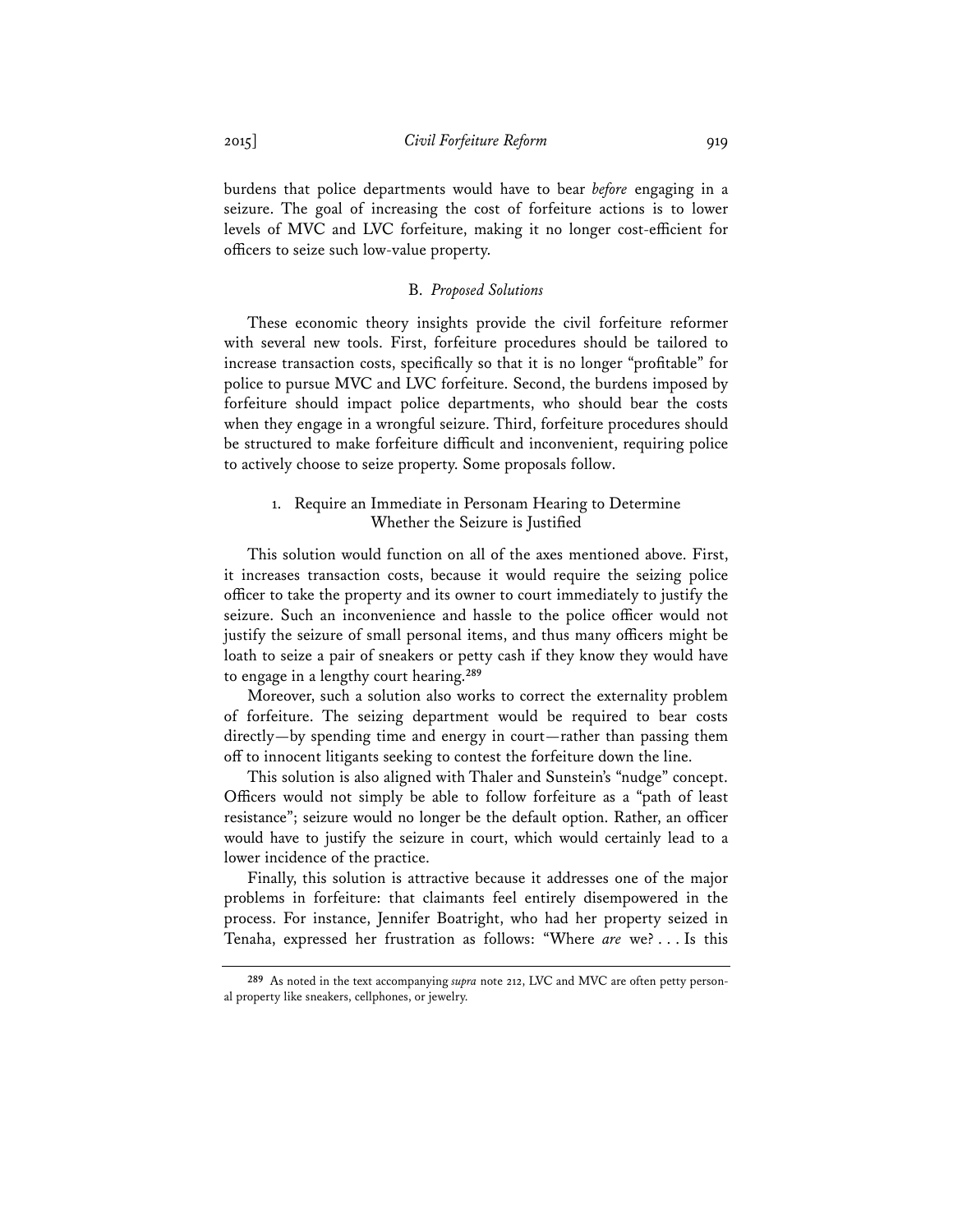some kind of foreign country, where they're selling people's kids off?"**<sup>290</sup>** Adding an immediate review of the action, and allowing claimants to present their stories to an impartial party, would give individuals a sense that they, at minimum, were empowered within the process, which is itself a positive outcome.

### 2. Require Forfeiture Documentation to be Notarized by Independent Notaries

This barrier is similar to the first, but procedural rather than substantive in nature. As noted multiple times, police departments use pre-notarized forms in forfeiture actions. This practice should not continue. Rather, police departments processing documents for forfeiture should be required to send those documents to an *external* notary. The goal is purely to increase transaction costs. Sending documents to an external notary is timeconsuming and inefficient. As such, it increases the transaction costs of forfeiture and would make the forfeiture of MVC or LVC less attractive.

Similarly, the additional step of sending documents to an external notary works against forfeiture remaining a default option for police departments. The inconvenience and added effort of sending documents to an external notary would diminish the attractiveness of forfeiture.

# 3. Require Extensive Documentation on Any Dogs Used in Forfeiture Actions

Drug-sniffing dogs are becoming increasingly common in forfeiture actions, as police departments become ever more aware of their ability to generate revenue through forfeiture.**<sup>291</sup>** Indeed, dogs are often an excellent investment, requiring a small, upfront cost that consistently returns revenue by alerting officers of the presence of drugs on currency.**<sup>292</sup>**

Thus, efforts should be made to increase the "expense" of dogs in forfeiture actions. One important factor is maintaining extensive documentation on the accuracy of dogs in the field. Such data is obviously normatively relevant to forfeiture actions, and claimants should be able to access this information in proceedings challenging whether the forfeiture was in fact justified. Unreliable dogs should create a degree of doubt in the court, which could potentially reverse the seizure.

**<sup>290</sup>** Stillman, *supra* note 21, at 49.

**<sup>291</sup>** Kerr, *supra* note 273.

**<sup>292</sup>** *Id.*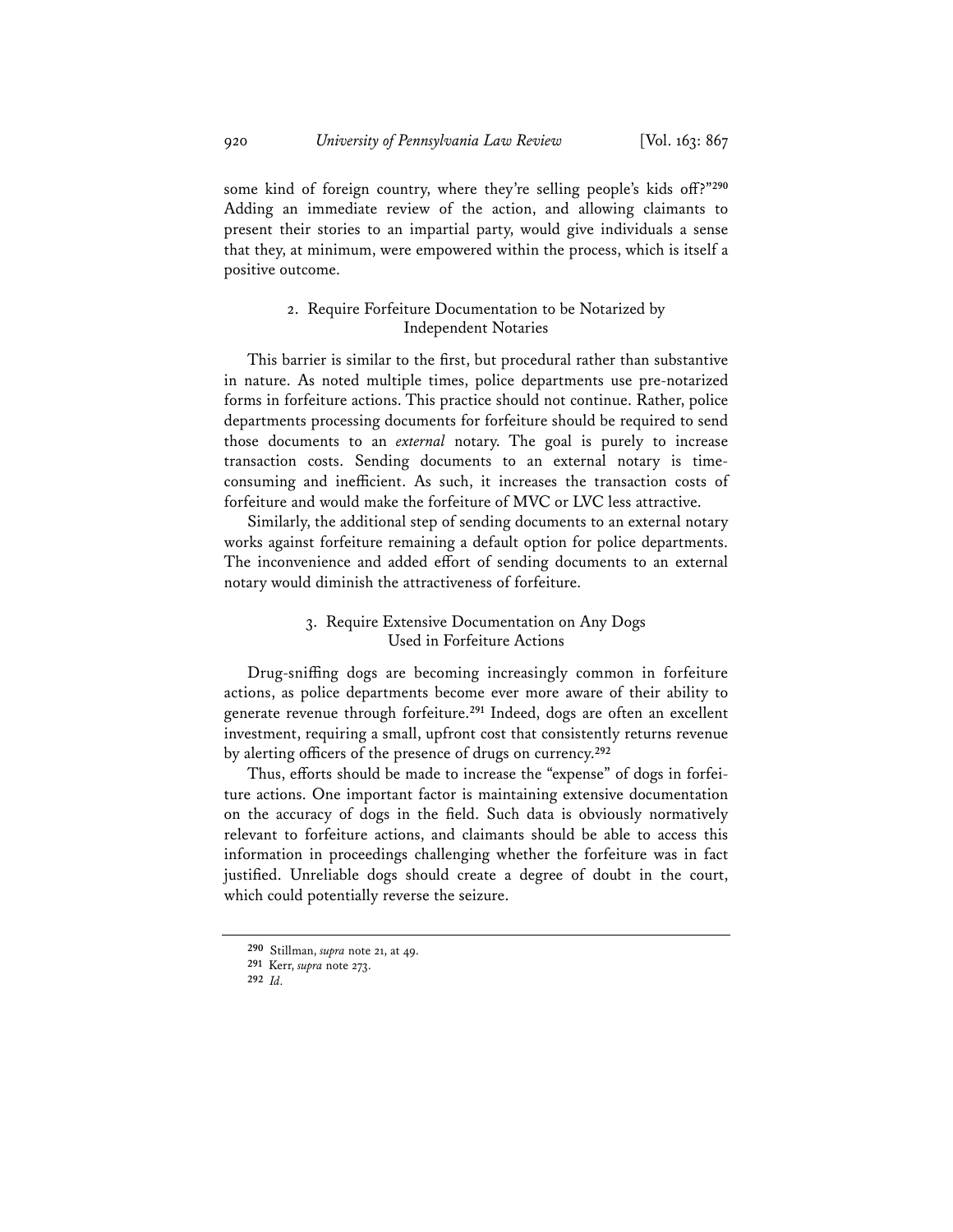Within the suggested framework, the required paperwork on dogs would greatly increase the transaction costs of forfeiture. An officer's use of a dog would require extensive documentation, monitoring, and follow-up, necessitating paperwork and attention to detail. Officers could not use dogs indiscriminately to seize currency but rather would be expected to maintain and vouch for the accuracy of their dogs' alerts.

Moreover, requiring documentation on dog accuracy decreases the "inertia" of forfeiture. Police would need to assess the accuracy of the dog at every step, demanding conscious engagement throughout the forfeiture process. Such an approach is at odds with intellectual inertia and would render pursuing MVC and LVC forfeiture much less attractive.

# 4. Disallow the "Alert" of Drugs on Currency to Justify Forfeiture

Studies report that over ninety percent of currency in the United States is contaminated with trace amounts of cocaine.**<sup>293</sup>** As such, one easy path to forfeiture—particularly with petty cash—is to permit a dog to alert on drugtainted cash, justifying the seizure. Indeed, this was the approach followed in the case of Mr. Willie Jones: after dogs alerted on his cash, authorities seized almost \$9600 from him.**<sup>294</sup>**

Scientific studies—such as those previously mentioned—should now disqualify the drug alert on currency from being considered "probable cause" for a forfeiture action. Since over ninety percent of U.S. currency is contaminated, a drug alert on cash is simply not indicative that the money is in any way related to illegal activity.**<sup>295</sup>**

Such an approach would increase the transaction costs of forfeiture by requiring officers to come up with other, more expensive measures to justify seizures. Indeed, dog alerts have frequently been cited as a "cost-effective" way to engage in forfeiture actions for revenue purposes.**<sup>296</sup>** Disallowing the alert on tainted cash would require police to dig deeper into the nature of the offense, demanding greater effort on their part. These inconvenience costs would decrease the rate at which petty cash would be forfeited.

**<sup>293</sup>** *See, e.g.*, Madison Park, *90 Percent of U.S. Bills Carry Traces of Cocaine*, CNN (Aug. 17, 2009, 3:01 PM), http://www.cnn.com/2009/HEALTH/08/14/cocaine.traces.money/, *archived at* http://perma.cc/6PNK-VEKR ("Many of th[e] bills, over 90 percent, are contaminated with cocaine.").

**<sup>294</sup>** *See supra* note 34 and accompanying text (recounting the story of Mr. Jones).

**<sup>295</sup>** Park, *supra* note 293.

**<sup>296</sup>** Kerr, *supra* note 273.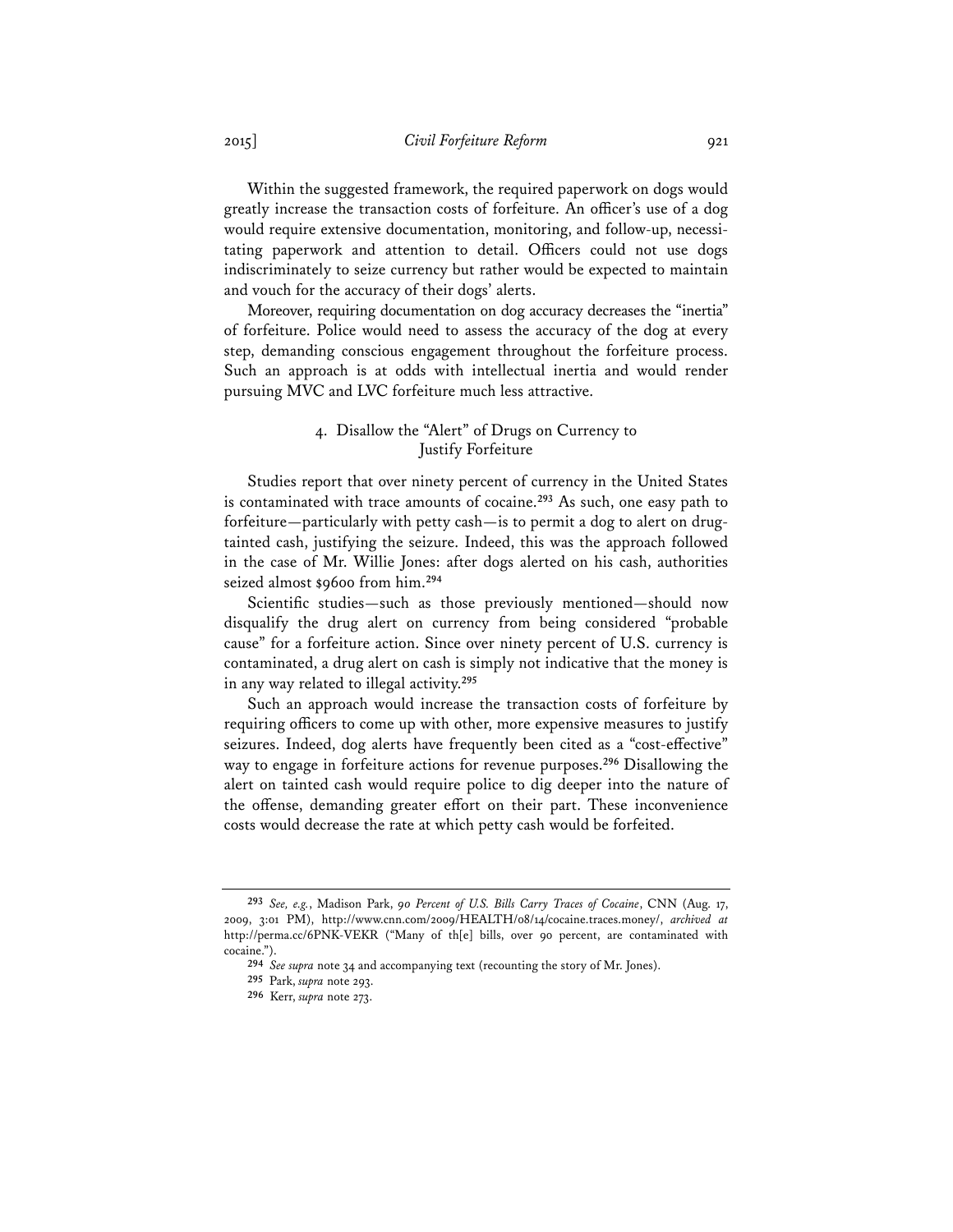### 5. Require One Hundred Percent of Attorneys' Fees to Be Returned to Successful Claimants

The mandated attorneys' fees grant, an idea which several state legislatures have considered, is an attempt to internalize an externality of forfeiture: the cost of the proceeding. As mentioned, it is often not economically viable to contest the seizure of MVC or LVC, which is worth less than the average value of an attorney's retainer.

The grant of attorneys' fees, however, confronts the seizing agency with the real possibility that they would be compelled to pay a victorious claimant's fees. As such, agencies would be forced to realize and account for the increased costs of these awards. In the language of economic analysis, they would be required to internalize the imposed externality of costly legal action. This approach would lead to a lower level of forfeiture across the board, as agencies would be more cautious about seizing property if they knew of the potential for a monetary award against them.

Moreover, such a change would also decrease the use of forfeiture as a default option. As discussed above, many forfeiture actions are simply not contested.**<sup>297</sup>** Thus, forfeiture—for seizing agencies—is relatively easy, as they can be secure in their belief that the seizure will never be challenged before a judge. If these agencies, however, were to know of an increased probability that they would be called to account for their actions, forfeiture would become much less psychologically attractive.

### 6. Require Officers Who Would Engage in Seizure to Obtain Certification

To increase transaction costs of forfeiture for officers, legislatures should require officers who wish to seize property to become licensed beforehand. Such a licensing requirement should not be superficial. Rather, officers should undergo extensive training in forfeiture, studying the justifications of forfeiture and the potential hardships it can impose on those who lose their property.**<sup>298</sup>** Such training could also be practical, teaching the proper bases for forfeiture or different techniques to effect forfeiture. Moreover, such training should have to be renewed, biannually or at some sufficiently

**<sup>297</sup>** *See supra* note 106 (noting that eighty percent of forfeiture actions are uncontested). **<sup>298</sup>** Such training is routine in other contexts. For instance, to use drug dogs, officers in Florida are required to undergo over 280 hours of training. *See* Florida v. Harris, 133 S. Ct. 1050, 1054 (2013) (describing the training and testing used to establish a drug-sniffing dog's reliability).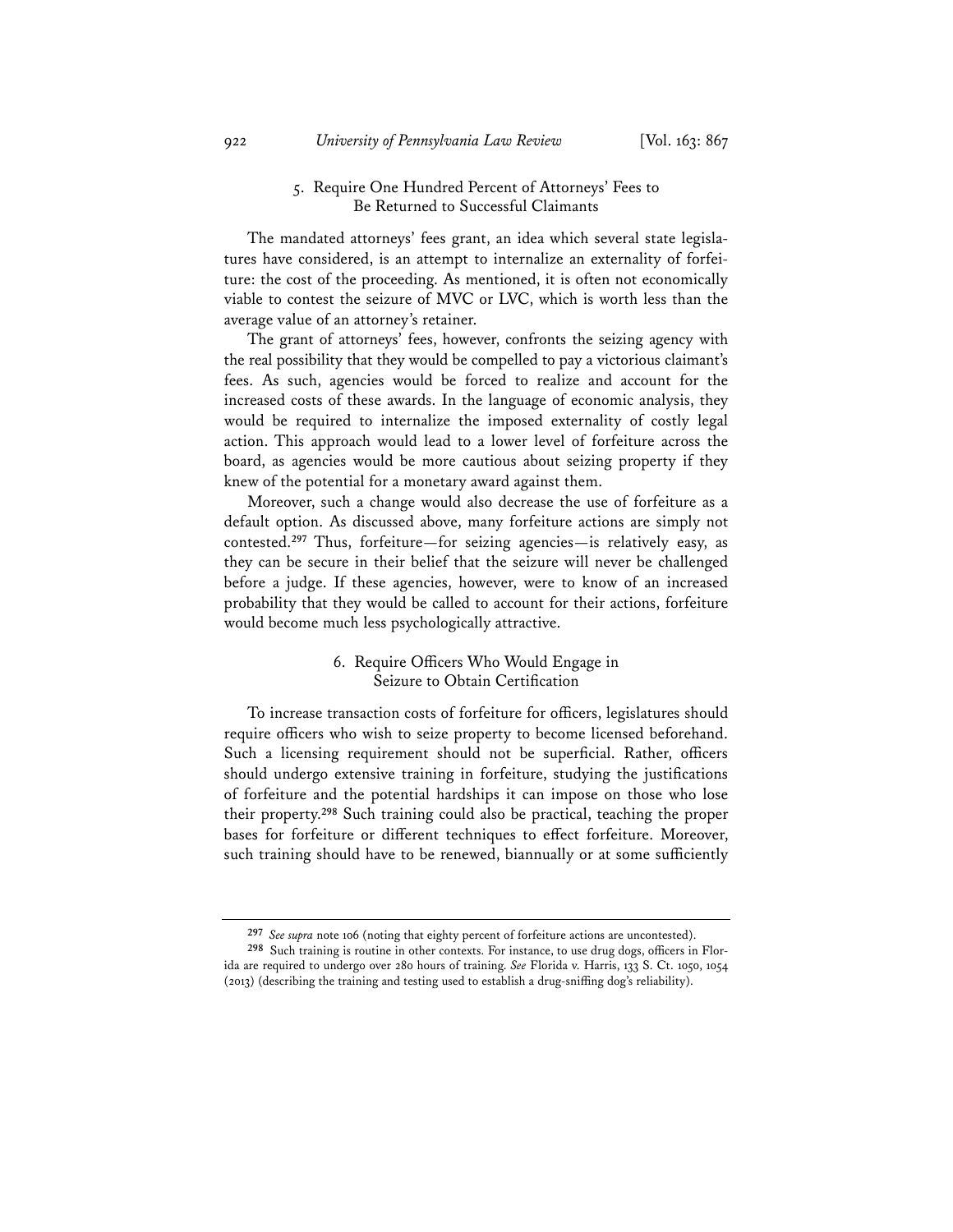regular date to both impose a cost on the officer and department and to keep the real damage of forfeiture prevalent in the officers' minds.

This proposal would burden forfeiture actions on multiple axes. First, it would increase transaction costs of civil forfeiture. Departments or officers would have to pay to certify their officers to engage in forfeitures, a significant monetary investment to maintain the program. Moreover, in individual forfeiture actions, if an unlicensed officer would wish to seize property, he would have to radio for backup and get a certified officer present. Such a time investment would not merit the seizure of MVC or LVC and might justify leaving such property alone.

Furthermore, training would act as a "nudge" against forfeiture. By actively educating seizing officers, the training would reduce the subconscious attractiveness of forfeiture actions, particularly if officers were aware of the havoc forfeiture could wreak on claimants' lives. Requiring frequent training is important to keep this knowledge fresh in officers' minds.

# C. *Progress?*

Unfortunately, progress on these fronts has been muted. Courts and legislatures have actually gone in the opposite direction, at times reducing transaction costs, allowing police departments to pursue forfeiture more easily. Indeed, a recent *New York Times* article indicates that police departments across the United States are actually *increasing* their forfeiture programs, in spite of public outcry.**<sup>299</sup>**

Specifically with regards to drug-sniffing dogs, a recent Supreme Court decision took the matter in entirely the wrong direction. In *Florida v. Harris*, appellant Harris attempted to suppress evidence obtained from a dog alert on his truck.**<sup>300</sup>** Florida's Supreme Court allowed the suppression of evidence, finding a dog's reliability directly relevant to establishing the probable cause necessary for a search.**<sup>301</sup>**

The Supreme Court, however, overturned the state court's determination. The Court found field data of dog alerts to be unreliable because it may potentially fail to capture false negatives or may provide a seemingly false positive if drugs were too well-concealed to be revealed in a search.**<sup>302</sup>** Much more important to the Court was the dog's performance in training: "If a bona fide organization has certified a dog after testing his reliability in

**<sup>299</sup>** Dewan, *supra* note 121 ("Despite that opposition, many cities and states are moving to expand civil seizures of cars and other assets.").

**<sup>300</sup>** 133 S. Ct. 1050 (2013).

**<sup>301</sup>** *Id.* at 1055.

**<sup>302</sup>** *Id.* at 1056-57.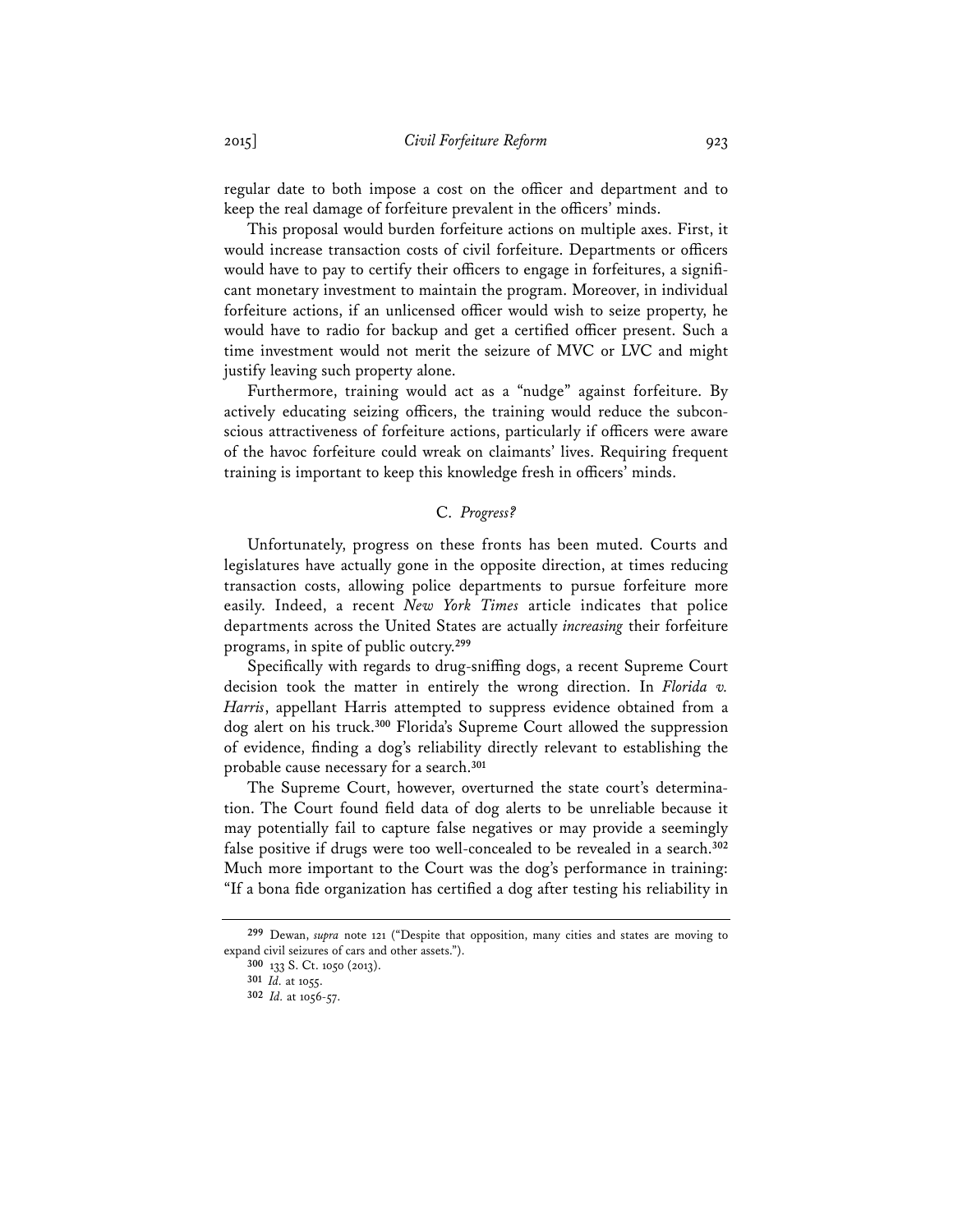a controlled setting, a court can presume . . . the dog's alert provides probable cause to search."**<sup>303</sup>**

The Court's reasoning proves problematic in the forfeiture context for two reasons. First, establishing a presumption in favor of a dog's accuracy as a basis for probable cause establishes a dangerous precedent in forfeiture actions, where probable cause is often the necessary standard for seizure.**<sup>304</sup>** If trained dogs are presumed to be accurate for probable cause purposes,**<sup>305</sup>** then their accuracy would be practically unassailable if a seizure were to proceed based on a dog's alert.

More troubling, however, is the Court's parsing of police motives. The Court held that the police dogs should generally be trusted because "only accurate drug-detection dogs enable officers to locate contraband without incurring unnecessary risks or wasting limited time and resources."**<sup>306</sup>**

However, this is patently not true in the forfeiture context. Instead, it would advantage police departments to obtain wildly inaccurate dogs that would constantly alert, thus justifying the seizure of property. Police have no incentive to ensure the accuracy of their dogs, as they would in a search context where officers must invest time with an uncertain pay-off.**<sup>307</sup>** This decision has in fact alarmed forfeiture watchdog groups, like the Americans for Forfeiture Reform, which, in its commentary on the decision, called the case "very bad news for anyone concerned with civil asset forfeiture reform and anyone worried about how these laws corrupt law enforcement and/or prey on the poor."**<sup>308</sup>**

Progress on other fronts has been similarly troubling. Utah's legislature recently eviscerated an effective attorneys' fee program, which required one hundred percent of attorneys' fees to go to successful claimants.**<sup>309</sup>** Additionally, the Tennessee legislature rewrote a bill that would have required immediate in personam forfeiture hearings.**<sup>310</sup>**

**<sup>303</sup>** *Id.* at 1057.

**<sup>304</sup>** *See, e.g.*, *Asset Forfeiture*, FBI, http://www.fbi.gov/about-us/investigate/white\_collar/assetforfeiture, *archived at* http://perma.cc/SY47-6D3C ("The burden of proof on the FBI to seize property for civil, administrative and judicial forfeiture is probable cause."); *see also* Stillman, *supra*  note 21, at 50 ("[S]uspicion on a par with 'probable cause' is sufficient.").

**<sup>305</sup>** *Harris*, 133 S. Ct. at 1057.

**<sup>306</sup>** *Id.* **<sup>307</sup>** *Id.* **<sup>308</sup>** Scott Alexander Meiner, Florida v. Harris *in the Context of Civil Asset Forfeiture*, AMS. FOR FORFEITURE REFORM (Feb. 20, 2013), http://www.forfeiturereform.com/2013/02/20/florida-vharris-in-the-context-of-civil-asset-forfeiture/, *archived at* http://perma.cc/DW7X-YQ5Y.

**<sup>309</sup>** *See supra* note 280 and accompanying text.

**<sup>310</sup>** *See supra* note 250 and accompanying text (describing the gutting of the Tennessee asset forfeiture reform bill).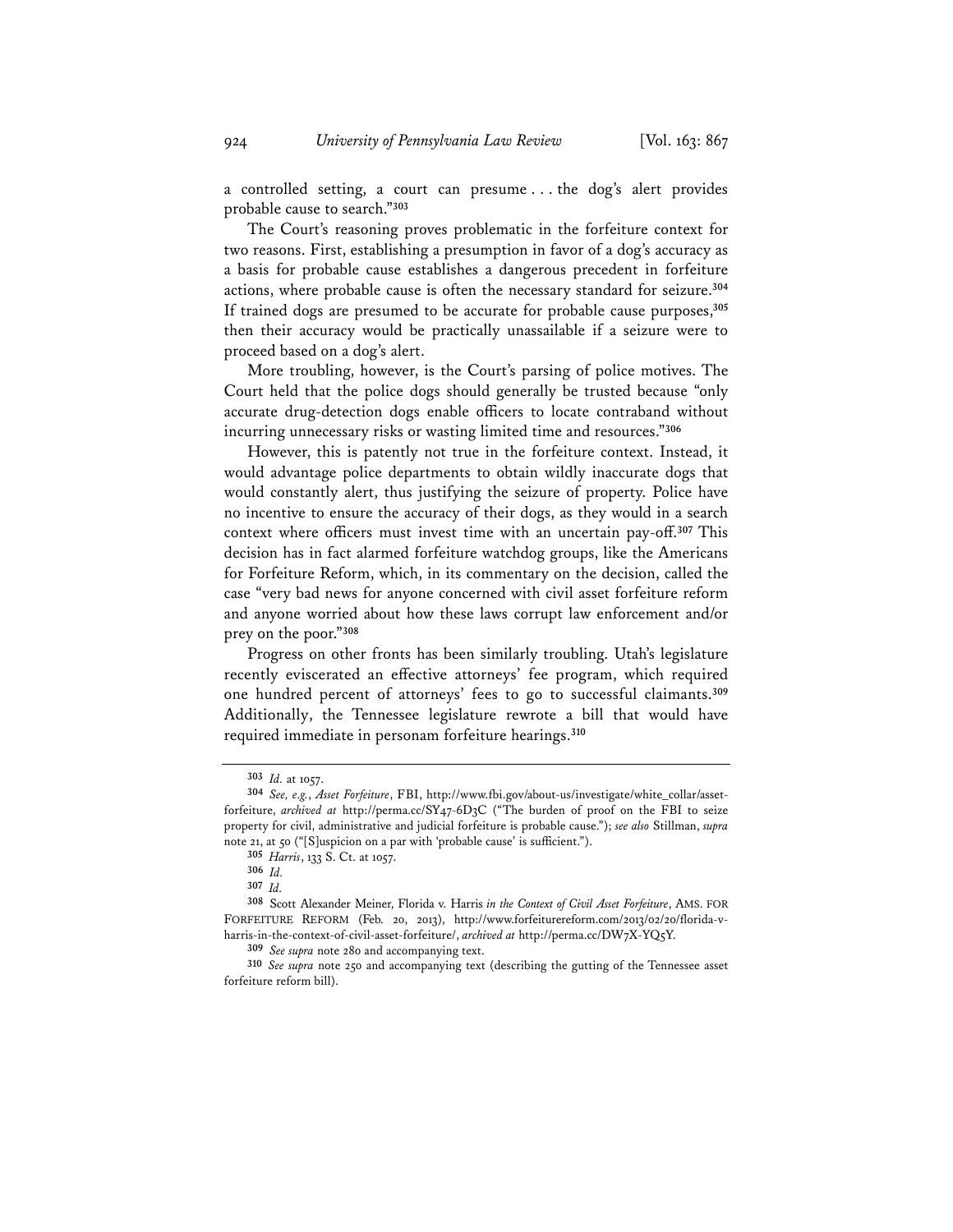2015] *Civil Forfeiture Reform* 925

These are undoubtedly troubling—if expected—setbacks. Law enforcement politics and a powerful lobby mean that any reform to forfeiture will be politically difficult.**<sup>311</sup>** Properly framed, however, these suggested reforms would hopefully be more successful than proposals for a wholesale abolition of the practice. Intelligent legislators could frame the issue to the public as an attempt to provide procedural safeguards for individuals' private property rights. Rather than attacking police, these measures could be framed as ensuring fairness to potential innocent persons in the community.

Additional cause for optimism comes from the fact that attitudes on the drug war seem to be shifting, particularly with regards to marijuana.**<sup>312</sup>** As states increasingly legalize marijuana, and once-shunned drugs become more normalized, the pressing need for forfeiture to enforce drug laws will wane. Moreover, the number of forfeiture actions initiated will likely drop, as many are premised on the "smell" of marijuana**<sup>313</sup>** in a vehicle, a contention that is impossible to disprove, since marijuana is burned in consumption, and smells do not linger.

Thus, overall, forfeiture reformers should attempt to understand very specifically *what* they are targeting. Although broad, sweeping forfeiture reforms are important, they may be politically infeasible or may too broadly outlaw forfeiture actions that are valuable. By contrast, measures narrowly targeted at protecting MVC and LVC—often individual's personal, private property—would go a long way toward curbing abuse of the practice.

#### **CONCLUSION**

Any optimism for reform must necessarily be cautious. Forfeiture is like the mythic hydra—successfully severing one "head" merely encourages another to grow. However, the recent popular outcry over the practice means that legislatures may soon feel pressure from constituencies to pursue more meaningful reform.

Legislatures that embark on the project of reforming forfeiture must do so with very clear goals in mind. This Comment proposes approaching

**<sup>311</sup>** *See supra* notes 255-263 (recounting the difficulty of reforming forfeiture through the legislative process).

**<sup>312</sup>** Marijuana legalization has recently become a pressing national issue as more and more states take steps to regulate and tax the once-illegal drug. *See generally High Time: Colorado Embarks on an Unprecedented Experiment*, ECONOMIST (Jan. 11, 2014), http://www.economist.com/ news/united-states/21593467-colorado-embarks-unprecedented-experiment-high-time, *archived at* http://perma.cc/FJK4-6XMY (providing a thorough account of legalization efforts in Colorado and Washington).

**<sup>313</sup>** *See* Stillman, *supra* note 21, at 49-50 (narrating the seizure of Ms. Boatright's property, which was premised on the odor of marijuana, although police found no drugs).